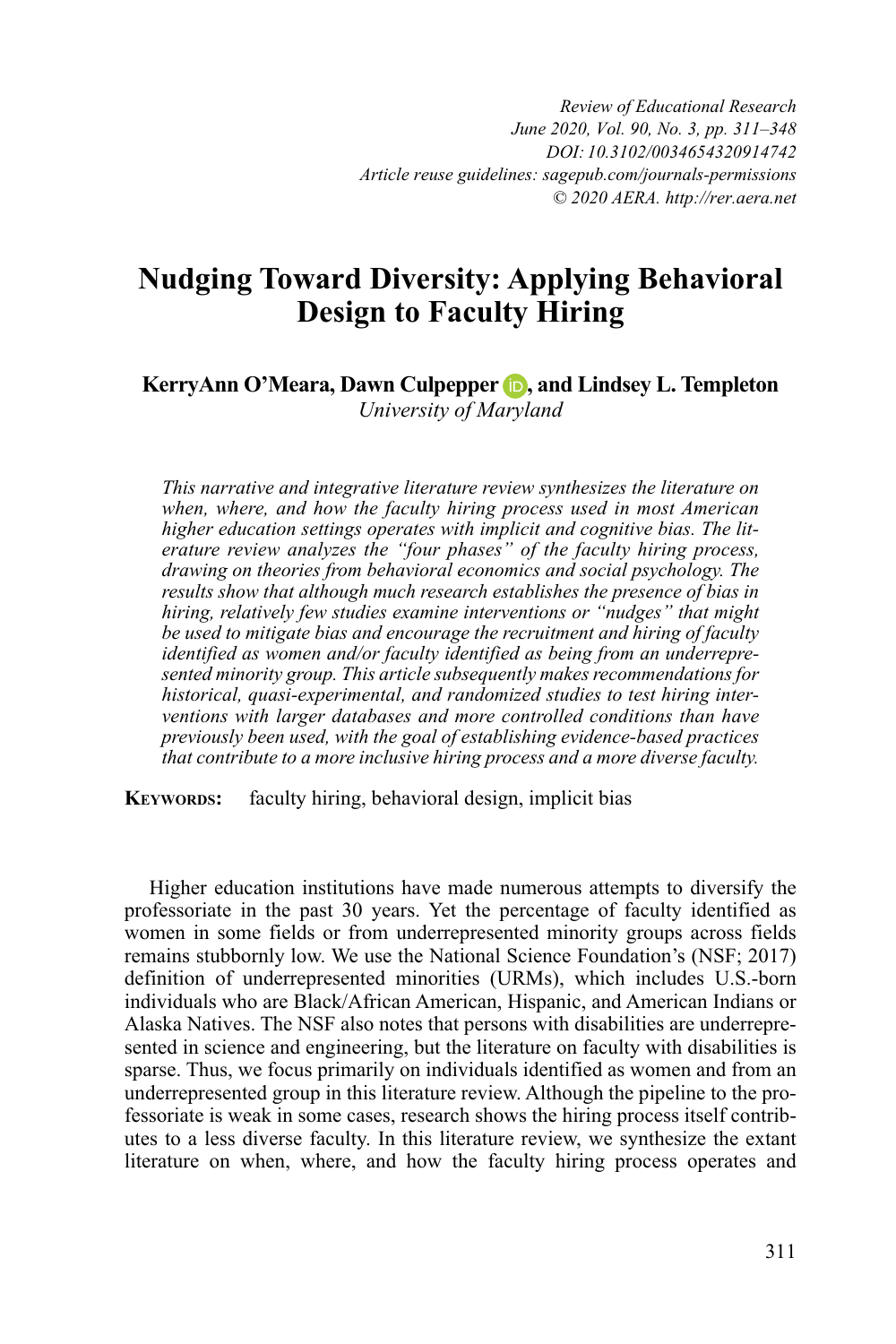activates implicit bias in favor of candidates identified in the hiring process as men and White and against candidates identified as women and/or URMs.

It is important to note that we acknowledge the term *underrepresented minority groups* or *URMs* comes with limitations and problems. Although commonly used by higher education institutions and policymakers, the term obscures differences in educational attainment and barriers experienced by individuals from marginalized groups (Bensimon, 2016). Higher education scholars argue that the term *URM* can overgeneralize and mischaracterize the structural inequities faced by different racial and ethnic populations (Bensimon, 2016; McNair et al., 2020). Although we recognize using the term *URM* can make differences experienced by African American, Hispanic, and American Indian or Alaskan Native faculty invisible, the focus of this literature review is hiring strategies, and over the past 20 years, *URM* was the dominant term used in the majority of social science research and practice literature. We use the term while acknowledging these critiques and arguing for improved use of identity terms in future research and practice related to faculty hiring. Although we are not able to disaggregate particular experiences from every research article we reviewed because authors often used categories of majority and underrepresented, in places where the experiences of individual subgroups are possible to tease out, we have done so. Likewise, we recognize the limitations of using the terms men and women as a binary construct, as many faculty may not identify with these terms. We reference individuals who "identify as women" or "identify as men" when discussing differences in gender to accommodate for nonbinary identifying individuals. However, at times we also use the terms *women* or *men* because for the past 20 years most of the extant literature on faculty hiring has treated gender as a binary construct and used these terms in this way in their articles.

Focusing on the role of bias within traditional faculty hiring processes is warranted for several reasons. First, despite the growing diversity of undergraduate and graduate students across fields/disciplines, the diversification of faculty in terms of race and gender has been slow, and in some disciplines/ fields, nonexistent (Finkelstein et al., 2016; Hill et al., 2010; NSF, 2017; D. G. Smith et al., 2012). Faculty gender disparities are most common within certain STEM fields (e.g., computer science, physics) but are also present within the social sciences and humanities (e.g., economics, philosophy; Finkelstein et al., 2016; Hill et al., 2010; NSF, 2017). The number of Black and African American, Latino, and American Indian or Alaskan Native faculty members, groups that are historically underrepresented in higher education in most fields/disciplines, has also not kept pace with the number of students from these groups earning doctoral degrees (Finkelstein et al., 2016; Gibbs et al., 2016; Institute of Medicine, 2011). Moreover, studies show that gender and racial diversity is lacking across institutional types (D. G. Smith et al., 2012), although most pronounced among doctoral-granting institutions (D. G. Smith et al., 2012; Weeden et al., 2017). To meet the diversity goals of most higher education institutions today, diverse faculty need to be hired at an enhanced rate (Bensimon et al., 2016; Marschke et al., 2007). Yet the field lacks clear, compelling, and synthesized guidance as to how to make this happen.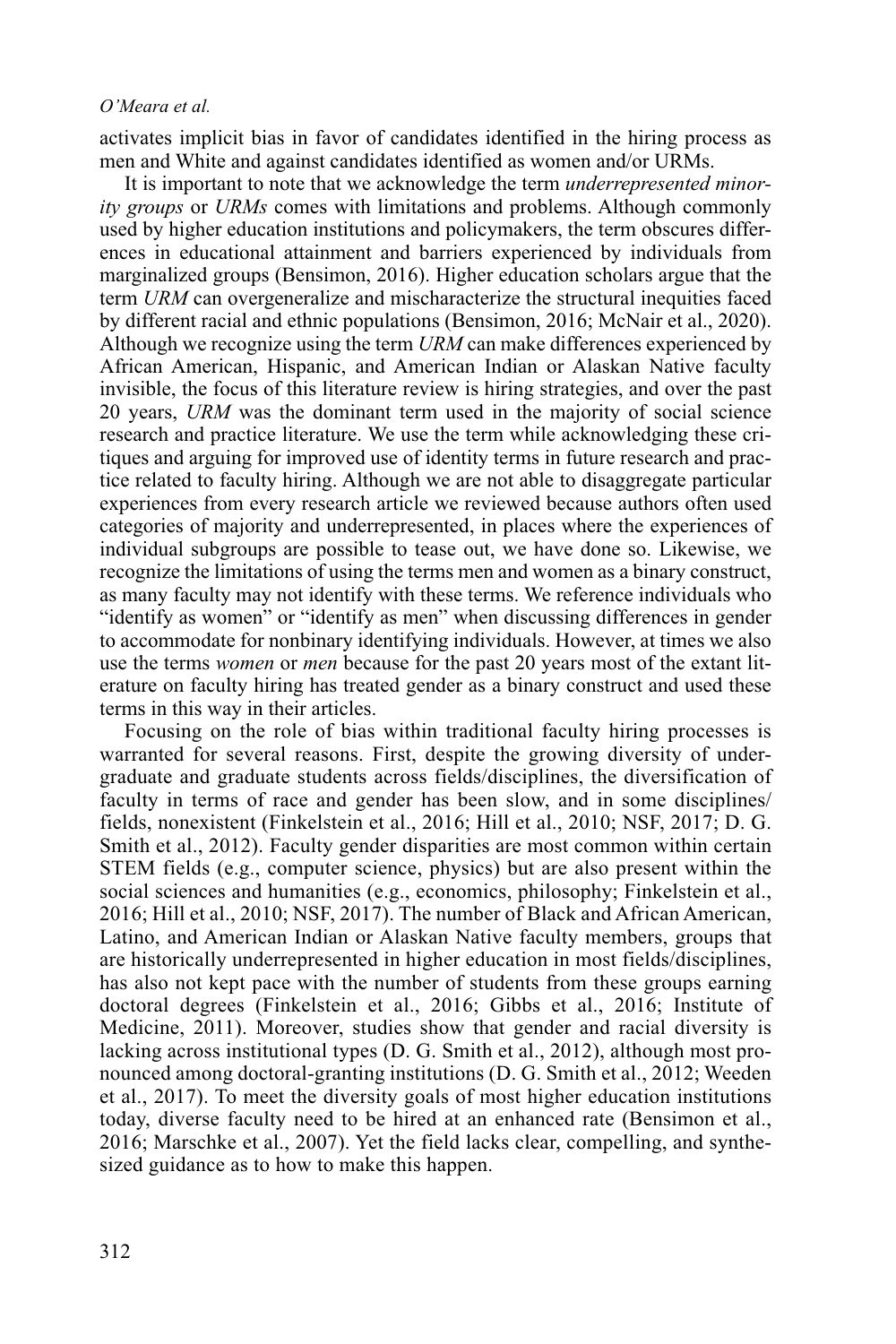Second, research has long demonstrated the role of gender and racial bias in evaluations of competence, leadership, merit, and "hireability" (e.g., Biernat & Kobrynowicz, 1997; Dovidio & Gaertner, 1998; Foschi, 1996). A few studies examined the presence of racial or gender bias in faculty evaluation of resumés and curricula vitae (CVs; Moss-Racusin et al., 2012; Steinpreis et al., 1999) or in admissions processes (Milkman et al., 2015; Posselt, 2016), suggesting that the lack of faculty diversity can be attributed to bias in institutional gatekeeping processes such as hiring. Yet we lack systematic inquiry into how such bias emerges throughout the hiring process instead of within a few isolated hiring domains (e.g., in how faculty members evaluate CVs).

We begin the article by outlining the guiding framework we used to examine research, namely, System 1 and System 2 thinking (Kahneman, 2011), choice architecture (Thaler & Sunstein, 2008), and behavioral design (Bohnet, 2016). We then employ this framework to present and synthesize extant research in four phases of the hiring process: (a) framing the position and forming a search committee; (b) marketing, outreach, and recruitment; (c) evaluating candidates; and (d) short lists and final hiring decisions. In each section, we review studies on behavioral design interventions, or nudges, to reduce bias in faculty hiring. We then make recommendations for future studies to test hiring interventions.

# **Nudge Research: Promising Findings From Social and Behavioral Sciences**

Research and theories from behavioral economics and social psychology have helped us better understand how we make decisions. Kahneman (2011) revealed two modes of thinking: System 1 and System 2. System 1 is our intuitive, automatic system, used without effort to navigate life's complexity. System 1 thinking can be beneficial, in that it can support creativity, aesthetic, humor, judgment, intuition, and empathy (Norris & Epstein, 2011) and thus assist individuals in deciphering nuances and cues that emerge during social interactions (Kahneman, 2011).

However, negative consequences of System 1 thinking that can lead to bias are still of concern. About 80% to 90% of the mind works unconsciously (Bohnet, 2016), even among the most highly educated (Banaji & Greenwald, 2013; Chapman et al., 2013). People are often unaware, or resistant to the idea, that biases are present within their own decision making (Pronin et al., 2004; Uhlmann & Cohen, 2007). For instance, social psychology research shows we cannot help but sort people into categories when we understand their gender and race: Our biases become automatically activated. Social norms and social role expectations are among the most common culprits of bias against individuals whom researchers identify as women and/or URM candidates for all jobs, including academic positions, and are well-established in the literature (e.g., Glick et al., 1988; Norton et al., 2004; Steinpreis et al., 1999). Because of this System 1 thinking, many hiring decisions are not made rationally or in ways that help us meet goals.

In contrast, System 2 thinking is based on conscious reasoning and effort and includes abstract analysis and deliberation (Kahneman, 2011). System 2 thinking can be promoted through interventions or "nudges" (Service & Gallagher, 2017; Thaler & Sunstein, 2008). A nudge is defined as a small change made in the context surrounding a decision, intended to remove or alter biases in behavior and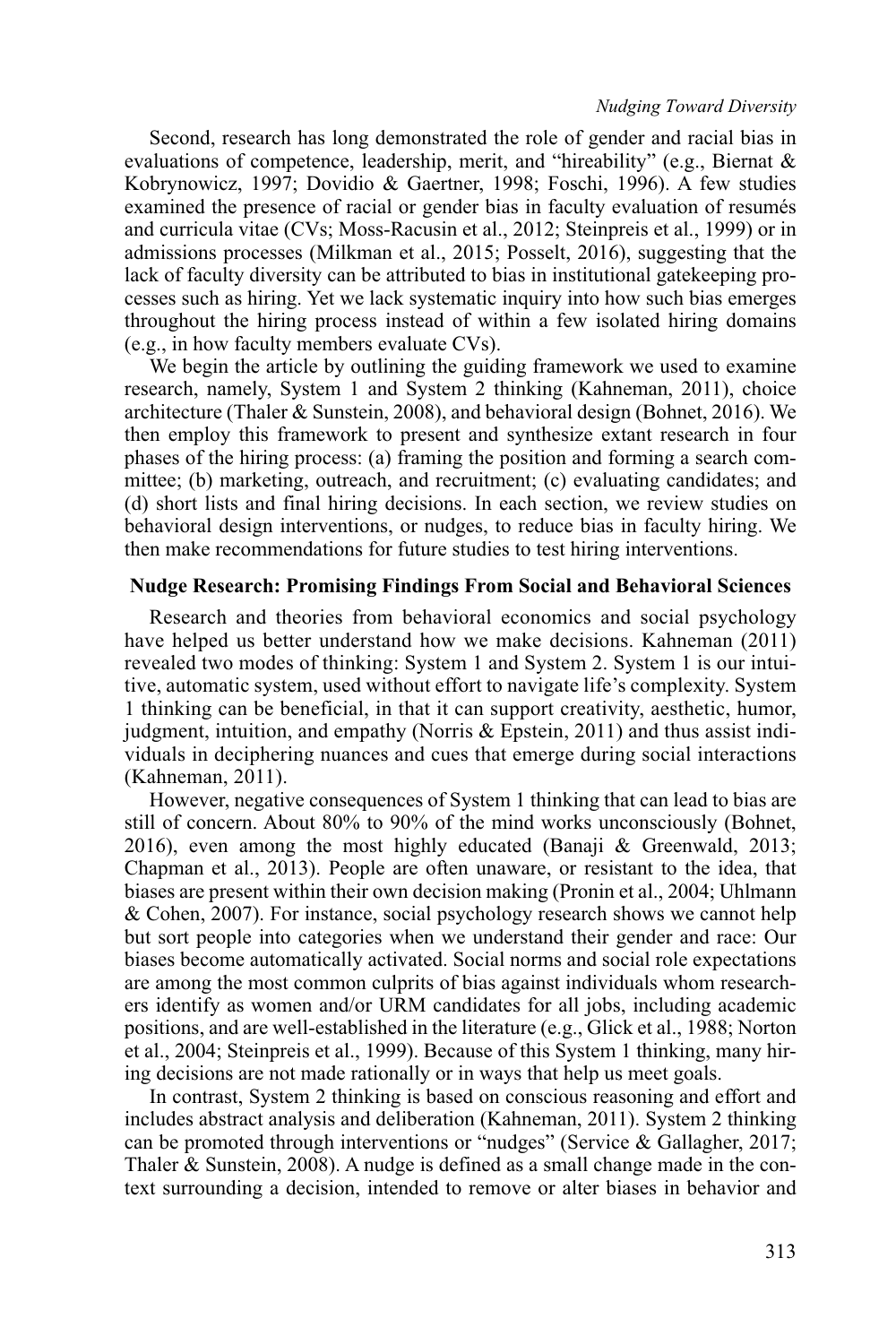help individuals voluntarily make better decisions and promote better choices (Damgaard & Nielsen, 2018; Thaler & Sunstein, 2008). Nudges are subtle and intended to change behaviors and outcomes, not necessarily attitudes or perspectives. Unlike a mandate, they do not forbid individuals from pursuing their own preferences. For example, we can send timely reminders to families to notify them when financial aid applications are due, which promotes financial aid usage (Castleman & Page, 2013). Within hiring, an example of a nudge could include "blinding" application materials so that reviewers are unable to glean, and be influenced by, a candidate's gender or race when evaluating whether or not to advance the candidate into the interview pool (Goldin & Rouse, 2000).

Behavioral design research encourages organizations to empirically test whether nudges produce the desired effects and under what conditions (Bohnet, 2016). Culture and context influence how individuals receive nudges (Bovens, 2010). Within academe, the tendency toward departmental autonomy and academic freedom may make faculty resistant to "overt" nudges (Tagg, 2012). Thus, the evaluation of nudges should be done across disciplines and institutional settings and, when possible, with control and experimental groups with randomized assignment, so some causality can be attributed to interventions (Bohnet, 2016; Kahneman, 2011; Thaler & Sunstein, 2008). Indeed, there are a few controlled experiments regarding faculty hiring, both in terms of revealing bias and in terms of understanding the efficacy of interventions to reduce bias (e.g., Carnes et al., 2015; Devine et al., 2017; J. L. Smith et al., 2015). Yet conditions of most college and university hiring practices make large-scale controlled experiments difficult.

We acknowledge that many social biases are grounded in systemic and structural inequities. Critical theories reveal how institutions and their associated processes, policies, rules, and norms maintain and reproduce dominant ideologies and cultures (Acker, 1990; Delgado & Stefancic, 2001; Ladson-Billings & Tate, 1995). Within faculty hiring, critical theories alert us to how hiring practices reproduce and maintain dominant ideologies (Sensoy & DiAngelo, 2017). A critical analysis suggests that regardless of the nudges institutions put in place, faculty diversity will not improve unless institutions dismantle structural hierarchies. We therefore recognize that interventions focused on mitigating bias must be enacted alongside structural interventions, given the existing systems of power that are perpetuated in institutions. In this literature review, we bring in critical theory to acknowledge these backdrops as part of the choice environment. Yet our main focus is on "nudges" made to affect decision making of individuals in choice environments.

#### **Method**

Our literature review methods were both integrative and narrative. Our approach was narrative in that we were trying "to link together many studies on different topics, either for purposes of reinterpretation or interconnection" (Baumeister & Leary, 1997, p. 312). Narrative approaches are useful when studies are methodologically diverse and there is a desire to use theory to frame the extant data toward new meanings or hypotheses (Davies & Rizk, 2018). Our literature review used theory from behavioral economics to reunderstand extant work on faculty hiring and how the process might be improved. However, our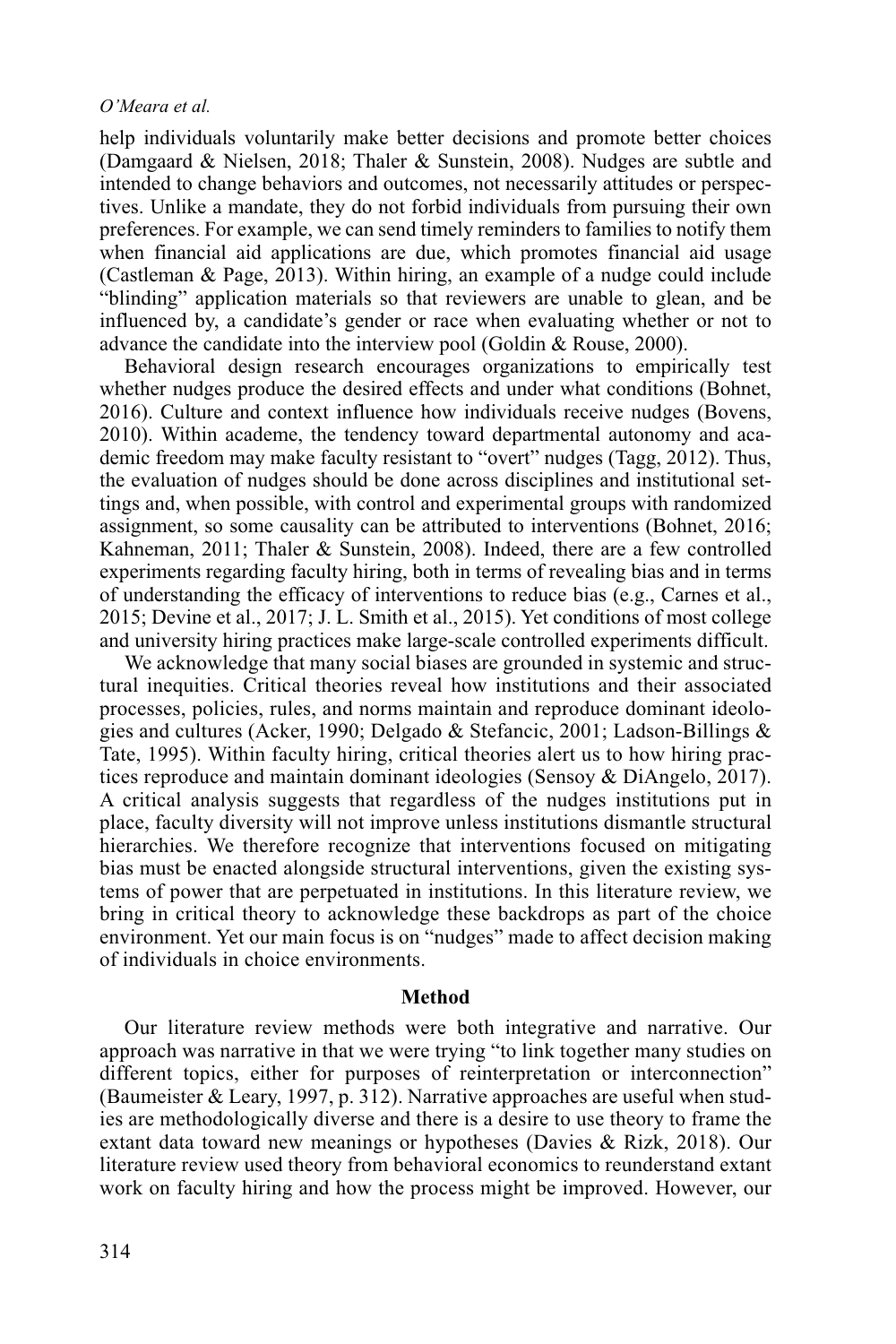literature review was also integrative in that we reviewed, critiqued, and synthesized the extant literature on bias in faculty hiring and evaluation in an integrated way, across methodologies and academic disciplines such that new perspectives and ideas could be generated from our analysis (Cooper, 1982; Torraco, 2016). We focused on the following guiding questions in this review. How can System 1 biased thinking shape faculty hiring processes and outcomes? What is known about how implicit bias can be mitigated and System 2 thinking introduced? Because we wanted this literature review to be useful to search committees and those who guide them at specific times during the search, we furthermore asked, How do biases, and strategies to reduce them, play out in each key stage of a hiring process?

Consistent with integrative approaches, we developed four inclusion criteria (Table 1). First, we included studies that examined how bias emerges (or does not) in traditional faculty hiring settings across fields and disciplines. We included studies examining fields with greater and lower gender and racial/ethnic diversity, as studies show bias is pervasive across fields (e.g., Milkman et al., 2015) even though different fields have distinct challenges (e.g., Hartlep et al., 2016). We focused on "traditional" hiring practices, although we recognize many institutions use special hiring programs (e.g., target of opportunity hire programs) as diversification mechanisms that operate outside of the normal search process. We included research on both tenure and tenure track positions and nontenure track positions (however, we note that most of the research focuses on the qualifications and hiring processes for tenured and tenure track roles). Second, we included only studies conducted within the United States and written in the English language in order to capture sociopolitical context(s) that shape bias specifically within the United States. Third, we included peer-reviewed articles, books and book chapters, and reports with empirical findings (i.e., included written methods sections). Last, we focused on studies published between January 1985 and March 2018. We focused on this time period because we wanted to review the major bias and intervention research that currently informs faculty hiring practice and found 1985 to be an important milestone for the discussion of bias and faculty diversity as it is currently understood. We excluded articles that (a) examined faculty hiring without explicit attention to bias, (b) included only narrative/anecdotal accounts of bias with no systematic methods to explore the topic, (c) relied upon representation data to prove bias existed/did not exist, (d) studied bias in the faculty work environment not specific to hiring, (e) took place in international contexts or within 2-year institutions, (f) were popular media pieces, and (g) were dissertations or theses. Examples of excluded articles can be found in Supplemental Table S1 in the online version of the journal.

To find articles, we used online databases in education, psychology, and economics, including ERIC, PsycINFO, and JSTOR. We also searched Google Scholar. Our primary search term was "bias in faculty hiring." We used this term in an effort to find articles highlighting bias in the hiring process across disciplines and identity groups. We were not successful in using specific identity groups as search terms because much of the hiring literature is presented as a majority/minority issue. For example, scholars studying issues of bias in STEM fields were more likely to focus on barriers to hiring "underrepresented faculty,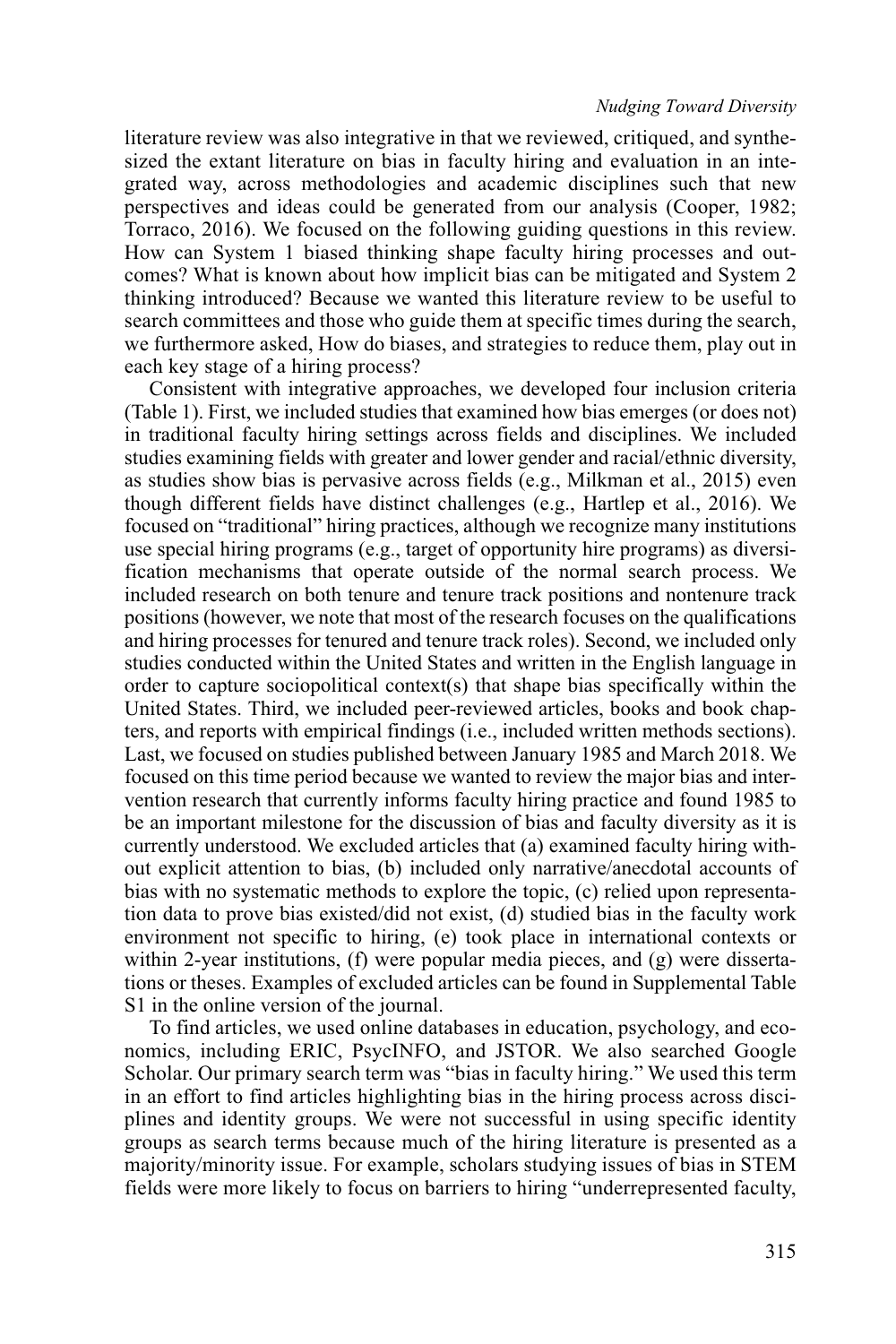# **Table 1**

*Inclusion and exclusion criteria*

Inclusion criteria

- 1. Study explores bias (presence or nonpresence) in traditional faculty hiring processes at 4-year institutions, in either tenure and tenure track or nontenure position, in fields with higher or lower gender and racial diversity.
- 2. Study was conducted within the United States and published in the English language. Study settings needed to be U.S.-based because of the differences in higher education contexts, cultures, politics, and socioeconomic contexts that shape research and experiences of implicit bias in faculty hiring across different countries (Gelfand et al., 2011; J. A. Smith et al., 2013) or be limited to the United States in acknowledgment of the different sociohistorical contexts that shape hiring processes, and expressions of bias toward women, underrepresented minority groups, and other groups uniquely in different cultural contexts (Norton et al., 2004; Walumbwa et al., 2007).
- 3. Study was a peer-reviewed article, book chapter, or report with empirical findings. By empirical, we mean that the article included quantitative or qualitative data with a written methods section.

4. Study was published between January 1985 and March 2018.

Exclusion criteria

- 1. Articles that studied faculty hiring but without explicit focus or attention to issues of implicit bias or strategies to reduce it.
- 2. Studies that included narrative accounts or anecdotes of perceived potential bias in faculty hiring but did not include qualitative or quantitative methods sections or systematic methods to explore those experiences.
- 3. Studies that used representation data only (e.g., there are only 2 African American faculty in a college) to establish the presence of bias in faculty hiring.
- 4. Studies about bias in the faculty work environment not directly related to hiring.
- 5. Studies that took place in international contexts or within 2-year institutions.
- 6. Popular media pieces that discussed hiring and efforts to change hiring.
- 7. Dissertations or theses (choosing instead to find the articles that emerged later from them).

Inclusion criteria for studies on bias in hiring from industrial organizational and social psychology and behavioral economics

1. Study examines bias hiring outside higher education that repeatedly appears in studies of faculty hiring because the study findings appear to be influential to those studying faculty hiring (e.g., have findings perceived as generalizable or foundational to hiring of professionals generally).

faculty of color, or women" than a focus on hiring Hispanic faculty specifically. Much of the research included in our review was conducted by social scientists as a matter of practice by individuals who have tried to affect this issue, not just for an individual group but for majority and nonmajority groups. We recognize that this approach, although perhaps well intentioned initially in bringing visibility to hiring issues and biases facing multiple groups (e.g., African American,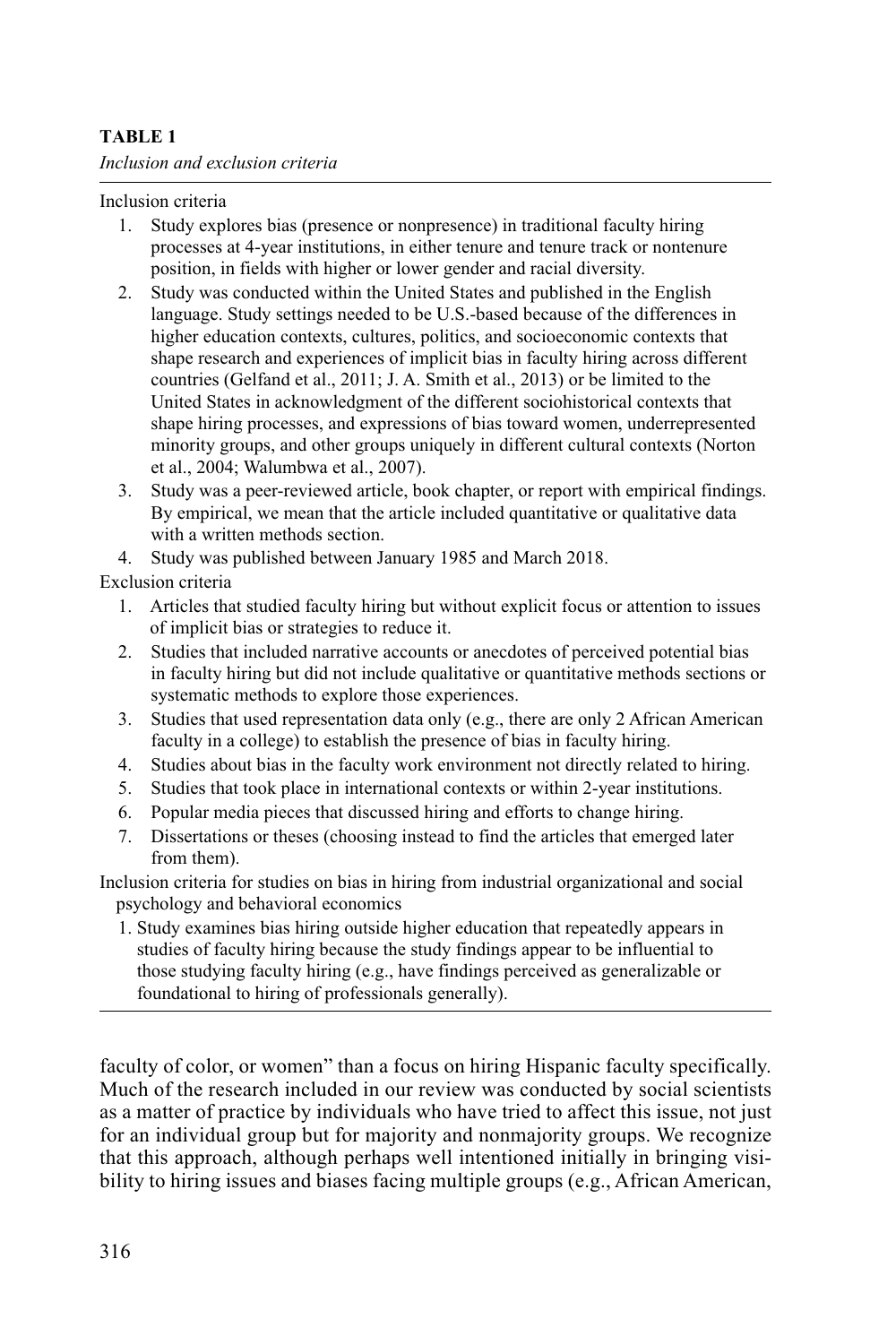# **Table 2**

| Kind of study                                                                     | No. of citations |
|-----------------------------------------------------------------------------------|------------------|
| Studies on bias or bias mitigation strategies in U.S. faculty hiring <sup>a</sup> |                  |
| Studies demonstrating bias within faculty hiring                                  | 65               |
| Studies suggesting bias within faculty hiring                                     | 32               |
| Industrial organizational and social psychology studies on bias                   | 57               |
| Total studies                                                                     | 154              |

<sup>a</sup>Our review focused on these articles. <sup>b</sup>By demonstrating, we mean that the study empirically examined the presence of bias within faculty hiring. For example, there are experimental studies (e.g., Steinpreis et al., 1999) that showed faculty members prefer job candidates with maletyped names like John compared to candidates with female-typed names like Jane, even when John and Jane have identical curricula vitae. <sup>c</sup>By suggesting, we mean that the study empirically examined the presence of a bias that is *likely* to emerge during hiring, although it has not been explicitly linked to hiring. For instance, there are numerous articles that discussed differences in the number of publications between and men and women doctoral students (e.g., Mendoza-Denton et al., 2017), which could influence hiring decisions, although no studies have specifically linked publications and hiring.

Native American, Asian Pacific Islander), had the negative effect of obscuring specific challenges faced within those groups. Although the focus of this literature review and the nature of the research we reviewed prevent us from addressing each of the specific biases affecting each subgroup (e.g., Latina women or African American men), we see such a focus as important for future research on hiring and for training provided to faculty trying to become aware of ways to mitigate bias in hiring.

Furthermore, we collected social science articles repeatedly cited in higher education institution faculty hiring manuals and searched the reference lists of included studies for referrals to other primary research that met our inclusion criteria. We identified and collected these faculty hiring manuals by searching the websites of institutions that have been funded by the NSF to study and disseminate inclusive hiring practices. We used abstracts to do an initial screening to remove ineligible studies, and then two of the three authors did a final screening of the full texts of included articles to ensure they met criteria.

We grouped these articles into two categories. First, we found 65 studies that demonstrated the presence of bias within faculty hiring or strategies to mitigate it (Table 2). By demonstrate, we mean the study empirically examined the presence of bias within faculty hiring. For instance, articles that experimentally found gender bias in the evaluation of CVs would be included in the "demonstrates" category. Second, we found 32 articles that suggested the ways in which bias emerges in faculty hiring. By suggest, we mean that the study empirically examined the presence of a bias that is *likely* to emerge during hiring, although not proven. For example, several studies showed differences in the number of publications between scholars who researchers identified as men and women and/or White and URMs, which could bias hiring outcomes but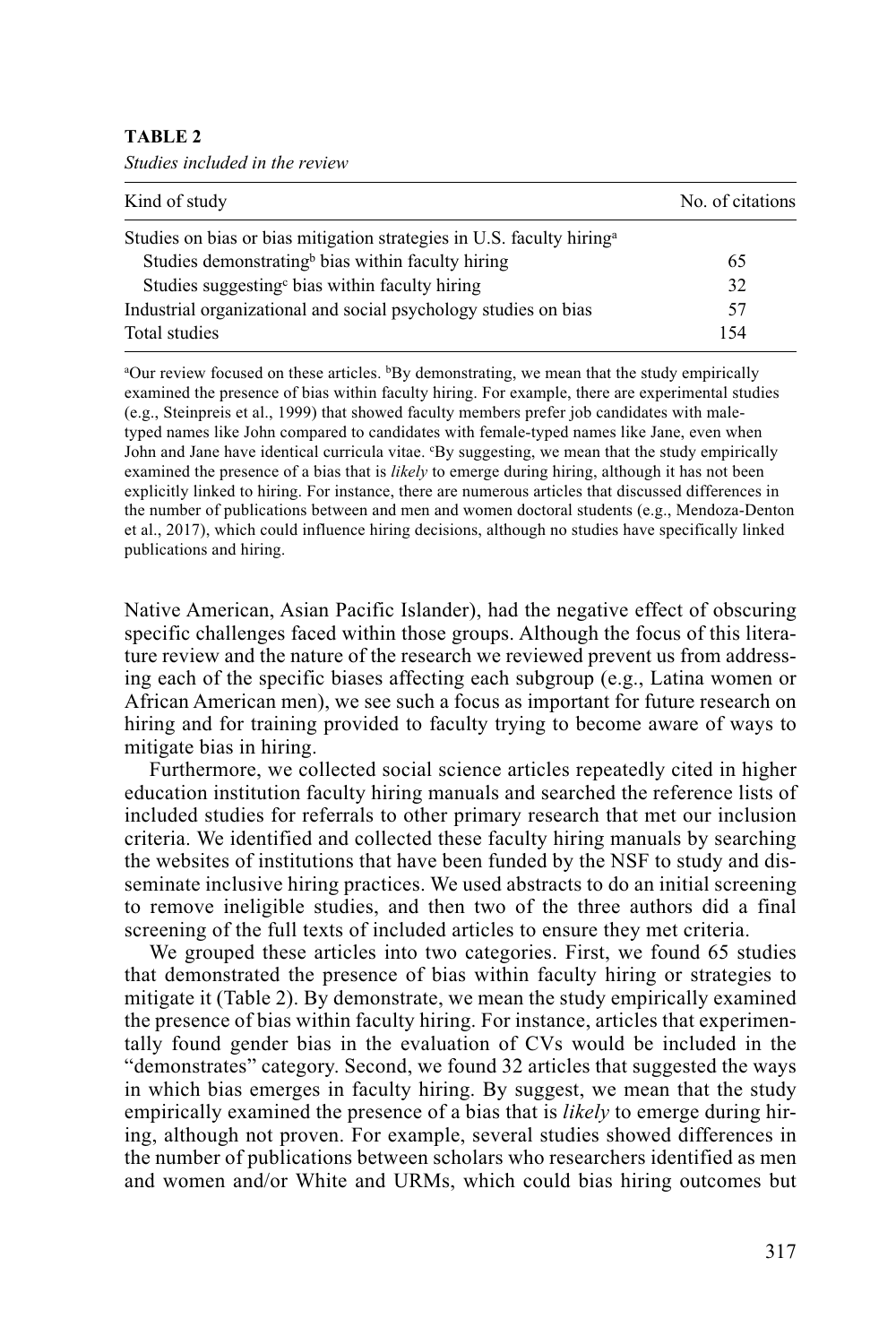have not been explicitly linked to hiring results. At the end of the screening and selection process, there were 97 articles that demonstrated or suggested how bias emerges in the faculty hiring process and the strategies institutions can use to mitigate bias, drawing from inside higher education.

After identifying areas where there were few empirical findings to back up specific strategies identified in the literature as best practices, we looked to the literature from behavioral economics and social psychology. That is, if we were not able to find studies in higher education research that grounded either the presence of bias at that hiring stage or an evidence-based method to mitigate it, we used work from social psychology and behavioral economics. We searched these sources for studies establishing the presence of bias through research in other settings, or the value of a certain strategy to mitigate that bias, choosing studies often cited in higher education work. We presented these concepts as part of the review and note it is an area for future research on faculty hiring. We included 57 articles from behavioral economics and social psychology (Table 2). In total, we included in our review 154 articles about bias in hiring from inside and outside of higher education.

Once we selected pieces to be included in the review, we considered how to synthesize and organize articles. First, we drew on our own experiences as practitioners (two of the three authors) working with search committees. We also considered practices used at institutions (e.g., University of Michigan, University of Wisconsin–Madison) funded by the NSF to study and disseminate inclusive hiring practices (e.g., Fine & Handelsman, 2012; University of Michigan, 2018). These institutions have subsequently published peerreviewed articles on their inclusive hiring efforts (e.g., Fine et al., 2014; LaVaque-Manty & Stewart, 2008). Based on these considerations, we established four key phases of the hiring process (Framing the Position and Forming the Search Committee; Marketing, Recruitment, and Outreach; Evaluating Candidates; and Short Lists and Final Decisions). Next, we reviewed each article included in the final pool and coded them into each phase, based on the findings and implications of findings described. Some articles had relevance across phases and thus were cited in multiple places. We then evaluated the relative strength of the faculty hiring literature in each phase. This evaluation became part of our critique, synthesis, and identification of areas for future research.

### **The Academic Hiring Process: Four Phases**

In the following sections, we synthesize extant literature on four phases of the traditional faculty hiring process, critique the strengths and limitations of the methods and topics, discuss implications for hiring, and outline directions for future research in each section. We compile the ways System 1 can emerge in hiring and potential nudges to mitigate bias in Table 2 in the online materials.

# *Phase 1: Framing the Position and Forming a Search Committee*

In Phase 1 of the traditional academic hiring process, search committees form and come together to write the job announcement, thereby setting the stage for the search.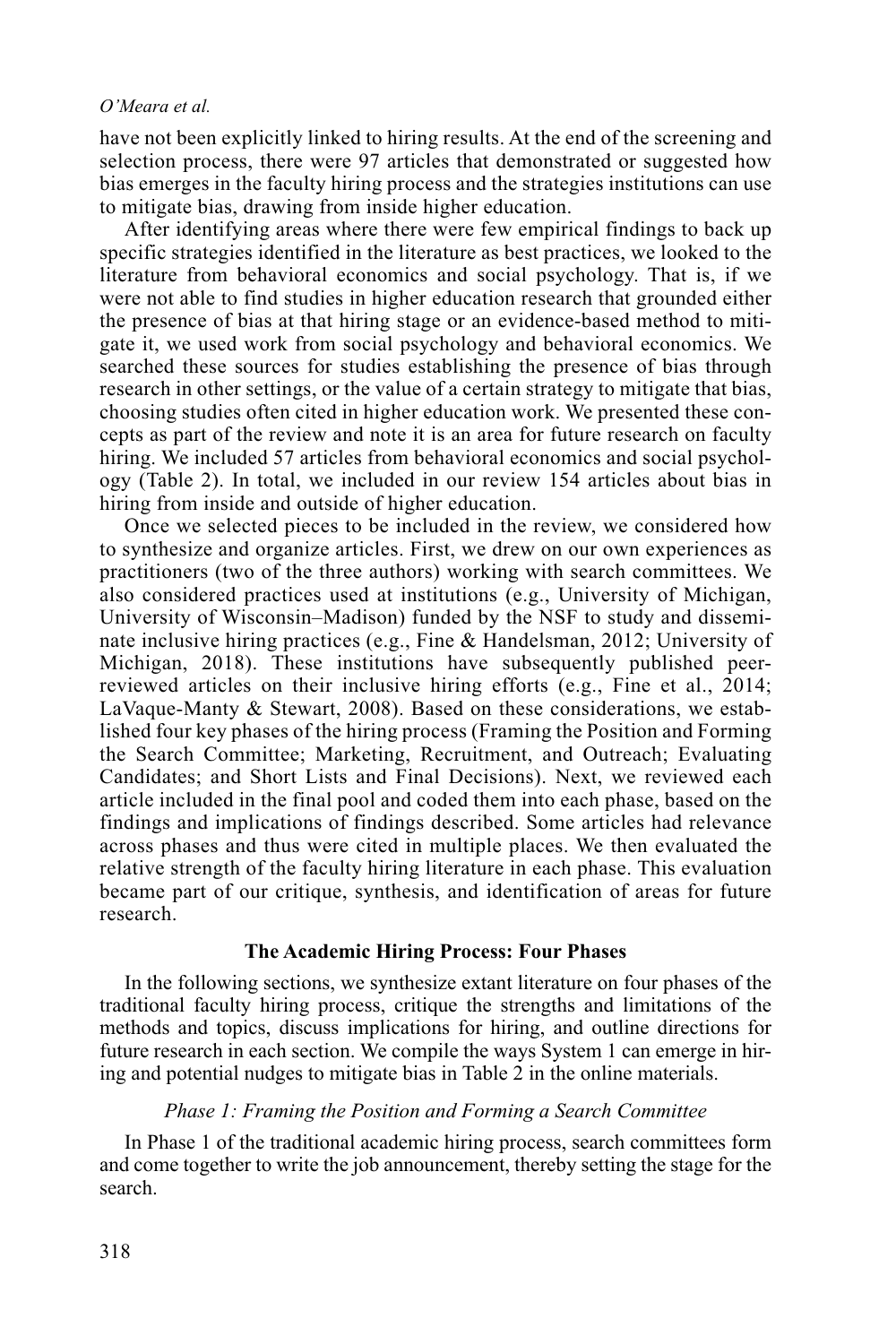### *Search Committee Composition*

An important part of any search is forming a search committee who are typically responsible for recruiting candidates and conducting evaluation in the preliminary stages (Fine & Handelsman, 2012; University of Michigan, 2018). Search committees are typically led by a chair, often a more senior faculty member from within the hiring department. Additional members usually include faculty, staff, and student representatives from the department and sometimes the institution (Fine & Handelsman, 2012; University of Michigan, 2018).

Given the higher percentage of individuals identified as White and men in associate and full professor roles (NSF, 2017) and academic leadership (Johnson, 2016) in many fields and institutional types, search committees often lack diversity (D. G. Smith et al., 2004). Lack of search committee diversity invites bias into the hiring process in two ways. First, faculty hiring research showed that homogeneous groups tend to gravitate toward candidates who replicate their racial, gender, or other shared characteristics, or replicate the attributes of the person previously in the position (Bilimoria & Buch, 2010; Konrad & Pfeffer, 1991). When there are no members of an underrepresented group present in search committee proceedings, members may rely on System 1 thinking to evaluate candidates and be more inclined to hire candidates from the majority.

Second, because of the lack of diversity among senior faculty, search committee members who are women and/or from a minoritized identity are often untenured junior faculty, graduate students, or scholars from other departments who have little power in shaping the direction of the committee. Studies showed that hierarchical relationships, such as tenure status and seniority, remain dominant in dictating norms of behavior in academic settings (Cowin et al., 2012; Young et al., 2015). Thus, existing power dynamics and structures (Acker, 1990; Sensoy & DiAngelo, 2017) limit the extent to which all search committee members can influence the decision-making process.

These known biases lead many institutions to require that search committees be composed of diverse members (Fine & Handelsman, 2012; University of Michigan, 2018). Committees composed of diverse members may reduce bias from System 1 thinking by presenting differing views on prospective candidates and presenting counterstereotypic images, which can potentially increase the likelihood that the committee engages in System 2 thinking (Danowitz Sagaria, 2002; Fine et al., 2014; Gasman et al., 2011; D. G. Smith et al., 2004). Many social psychology studies showed that when diverse groups come together to make decisions, they can disrupt System 1 thinking that undermines quality decision making. For example, both women and men were found to act differently when there was a critical mass of women in the room (Babcock et al., 2017; Cohen et al., 1998).

However, few studies have explicitly linked search committee composition to reducing bias. D. G. Smith et al. (2004) analyzed results from 420 searches and found some evidence that faculty members identified as "underrepresented faculty of color" were more likely to be hired when the committee was composed of at least one faculty member from an underrepresented group (p. 133). Other historical studies showed women faculty were more likely to be recruited into departments that already had women represented among faculty (Yoder et al., 1989) or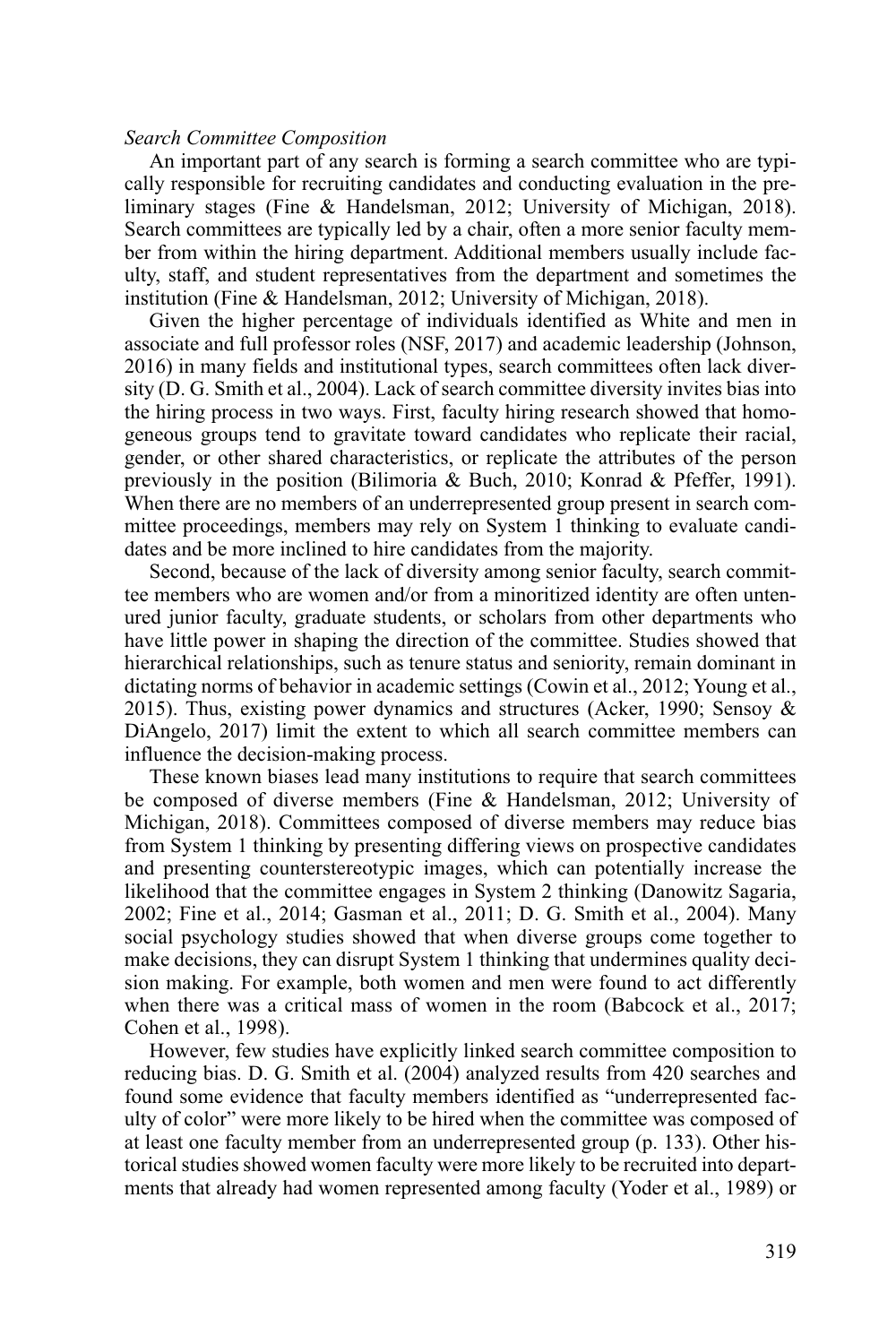in institutions with a greater number of women in trustee and administrator roles (Ehrenberg et al., 2012). We found a gap in the literature examining whether similar results were true for increasing hiring outcomes for faculty from URM groups. We did not find a pattern, for example, of randomized control trials wherein some search committees were gender or racially diverse, others were not, and the more diverse committees hired more diverse faculty. More studies were done retrospectively, considering outcomes from nonrandomly assigned search committees. We likewise did not find studies focusing on power dynamics within diverse committees, or facilitation of those dynamics, that could have limited or supported the positive effect of thinking by a diverse group. In sum, despite the common practice of requiring demographic diversity on search committees, there is no clear pattern of evidence that this practice shapes hiring outcomes.

#### *Job Advertisement*

Once the committee is formed, members come together to craft the position advertisement (Fine & Handelsman, 2012; University of Michigan, 2018). The job advertisement can serve as a tool that communicates the department and institution's expectations. However, the job advertisement also signals to potential candidates whether they will "fit" with the department and whether their accumulated achievements will merit advancement through the hiring process. Several types of bias can emerge as related to the job advertisement, although there is little evidence in this area.

Bias can arise from word choice in job advertisements. Research outside of higher education found that how an advertisement is written influences who applied for a role and how the candidate viewed the institution. For example, job advertisements that contained words such as *competitive* or *dominant* made jobs that were otherwise gender-neutral less attractive to candidates who identified as women (Gaucher et al., 2011) and reduced the number of women who applied to the role (Gaucher et al., 2011; McConnell & Fazio, 1996). Thus, faculty candidates responding to job advertisements may have instinctual, System 1 reactions to the way in which the job is described that suggest they would not fit with a suggested stereotype.

We found only one study that assessed the relationship between job advertisements and faculty hiring outcomes. Researchers examined the hiring outcomes at three, predominately White, research institutions and found that "underrepresented faculty of color" were more likely to be hired when the job description included qualifications such as "experience in community outreach in multi-cultural settings" (D. G. Smith et al., 2004, p. 138). Authors also found the odds of hiring URM faculty increased when job advertisements included a subdiscipline focus on diversity (e.g., an English department hiring for African American literature), which suggests that the language in the job advertisement can play a role in attracting a diverse applicant pool, although this work is now somewhat dated.

The extant literature suggests three nudges, or changes, to job advertisements that may further increase the likelihood that candidates identified as women and URMs apply for a faculty role. First, faculty identified by researchers as women and URMs were more likely to participate in community engaged and interdisciplinary scholarship (Antonio, 2002; Hurtado et al., 2012; Rhoten & Pfirman,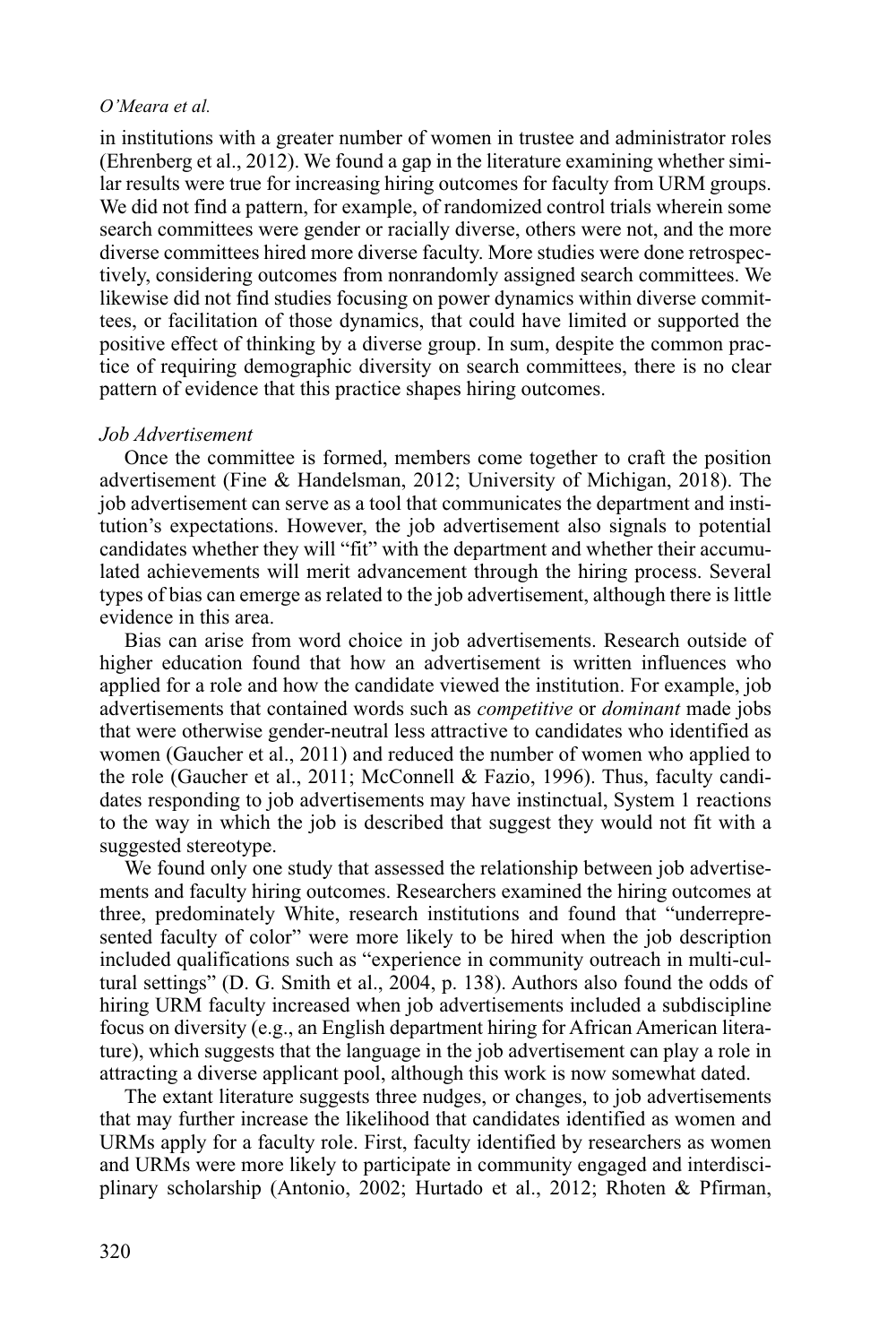2007); thus, mentioning the interdisciplinary nature of a position may attract a diverse applicant pool. Second, faculty identified by researchers as women and URMs spent more time advising and teaching students, preparing for class, and engaging in high impact practices in the classroom (Antonio, 2002; Eagan et al., 2014; Hurtado et al., 2012; Umbach, 2006; Winslow, 2010), so job advertisements that include teaching and mentoring-related qualifications may also attract diverse candidates. Third, faculty identified through the hiring process as women and URMs were more attuned to the diversity climate, which can be signaled through diversity action plans, who is in leadership positions, and recruitment techniques (Avery et al., 2004; Avery et al., 2013; Avery & McKay, 2006; Goldberg & Allen, 2008; Rau & Hyland, 2003; Thomas & Wise, 1999). Several organizational and social psychology studies used experimental methods and showed that equal employment opportunity (EEO) statements in job advertisements can make the position more attractive to applicants identified as Black or African American (Highhouse et al., 1999; Slaughter et al., 2002). Thus, job advertisements that mention the institution's commitment to diversity may further enhance diversity in the applicant pool.

# *Phase 2: Marketing, Outreach, and Recruitment*

Once the faculty announcement has been approved and publicly posted, the search committee develops a strategy to spread the word about the position (Fine & Handelsman, 2012; University of Michigan, 2018). For example, search committee members develop lists of websites and journals where their ad can be posted. They can also focus on recruitment, where individual committee members utilize their networks to identify and encourage candidates to apply. In both cases, bias can emerge, often undermining efforts to expand the applicant pool to include diverse candidates.

# *Marketing and Recruitment*

How can bias influence the marketing process? Often, search committees deployed passive outreach strategies that involve posting the position and waiting for applications to arrive (Rynes & Barber, 1990). Standard academic marketing plans might include posting the job on the disciplinary association's email listserve or on general higher education job boards. This passive approach toward generating the applicant pool takes the onus of achieving faculty diversity away from the search committee and puts it on candidates, who must find the position and apply for it (Gasman et al., 2011). This makes it more likely candidates who are at well-resourced institutions, strategically mentored for faculty positions, and/or networked within fields will apply. Yet research on social networks and intersectionality showed that scholars who are women or who are considered URMs are less likely to access these types of institutions and networks (Kachchaf et al., 2015; Pifer, 2011; Weeden et al., 2017), and thus passive outreach may result in search committees producing less diverse applicant pools.

Recognizing that passive marketing strategies may facilitate bias, many institutions now encourage search committees to use active recruitment strategies (Fine & Handelsman, 2012; University of Michigan, 2018). Using active recruitment strategies as a nudge, search committees might send emails to their professional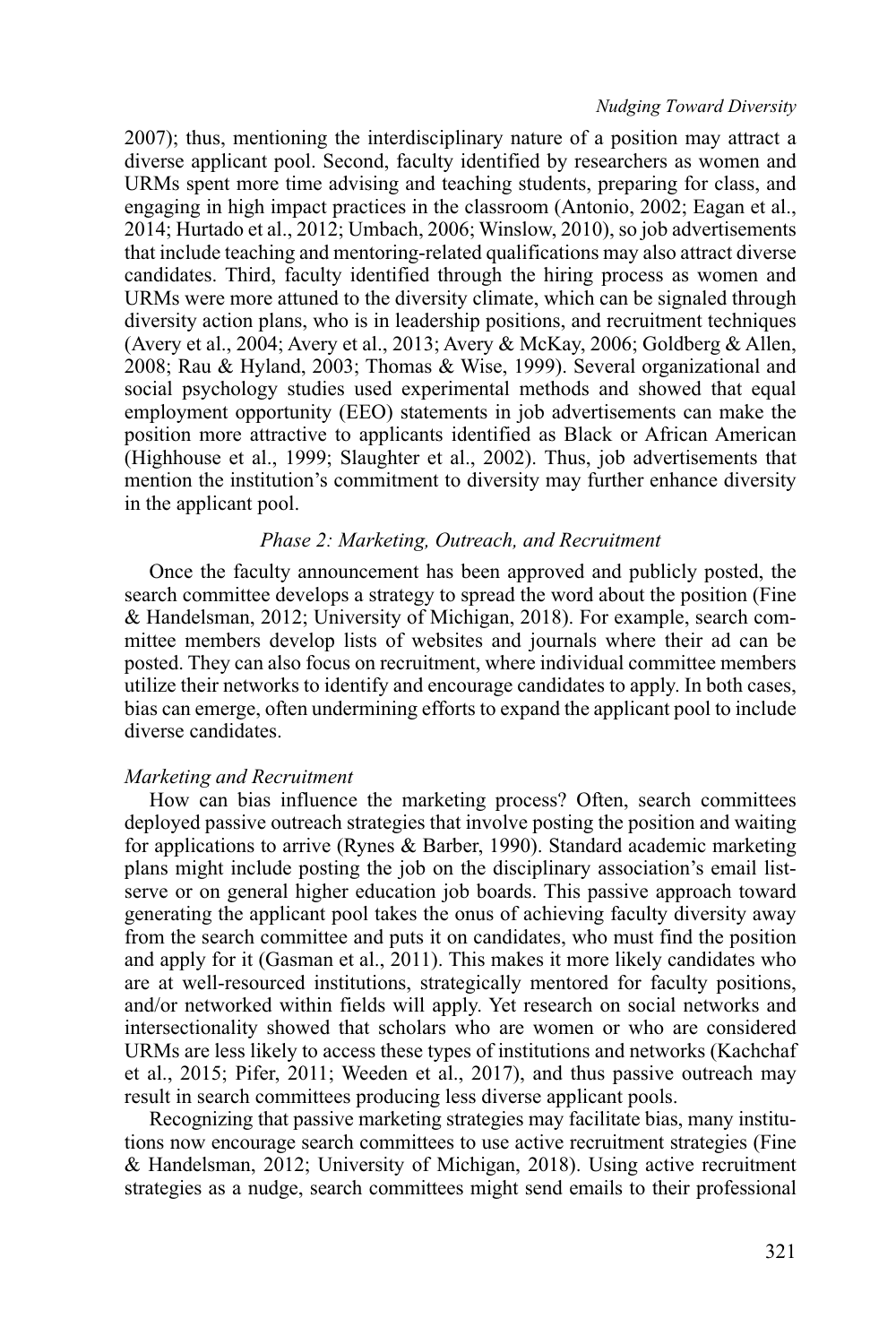networks about the open position, distribute the job advertisement to organizations that serve underrepresented groups, target outreach to scholarship/fellowships programs whose members are diverse, do targeted outreach to specific candidates found in databases, or form partnerships with institutions that have high numbers of underrepresented doctoral scholars (Gasman et al., 2011; Sheridan et al., 2010; Stassun et al., 2010). Search committees might also search for candidates in a disciplinary subfield with more diversity or seek candidates who use a methodological approach known to be used by candidates from underrepresented groups (Aguirre, 2000; Antonio et al., 2000).

We found few empirical studies that explore interventions in this area. In one retrospective study, researchers examined hiring records for tenure track searches in STEM fields  $(N = 63)$  at one research institution and found that search committees that posted job advertisements in outlets that targeted women increased the number of women applicants for open faculty positions (Glass & Minnotte, 2010). A few other researchers cited active recruitment as an empirical mechanism for increasing faculty diversity (e.g., Fine et al., 2014; Sheridan et al., 2010). However, the studies often occurred in contexts where active recruitment was deployed in tandem with other hiring interventions, thus making it more difficult to ascertain the impact of recruitment alone. Moreover, we found no studies that found active recruitment increased the number of candidates who were considered URM in faculty roles.

System 1 biases may inhibit committees from believing that active recruitment is a worthwhile endeavor. For example, belief biases, or myths and misperceptions about the lack of availability of diverse candidates, often invade the recruitment process. Based on this belief, search committees are wasting their time trying to recruit minority candidates, and candidates from minority groups are perceived to be privileged in this process because they can command higher salaries and other benefits (D. G. Smith et al., 1996). Such biases can reduce the committee's motivation to be active in their recruitment. Evidence shows, however, that most PhDs and postdoctoral fellows on the job market received relatively few tenure and tenure track job offers, regardless of identity characteristics (D. G. Smith et al., 1996; Trower, 2002), although work in this area is now dated. For instance, using data drawn from interviews and focus groups, one group of researchers demystified the assumption that highly qualified minority candidates receive multiple competitive offers from many top-ranked institutions (D. G. Smith et al., 1996).

We know very little about the more recent job search experiences for candidates who are identified as women and URMs. The D. G. Smith et al. (1996) study is highly cited in the academic hiring bias literature, yet we found no recent studies that replicated these results to understand how many offers recent job seekers receive and the kinds of "active recruitment" that is needed for candidates to apply. Although controversial, some recent experimental studies found womenidentified candidates had an advantage in STEM faculty hiring processes (Ceci  $\&$ Williams 2015; Williams & Ceci, 2015). However, these studies compared the hiring results for highly qualified men and women candidates at the assistant professor level, when evaluators knew the results were fictional; thus social desirability likely played a role in the results (Haynes & Sweedler, 2015). Moreover,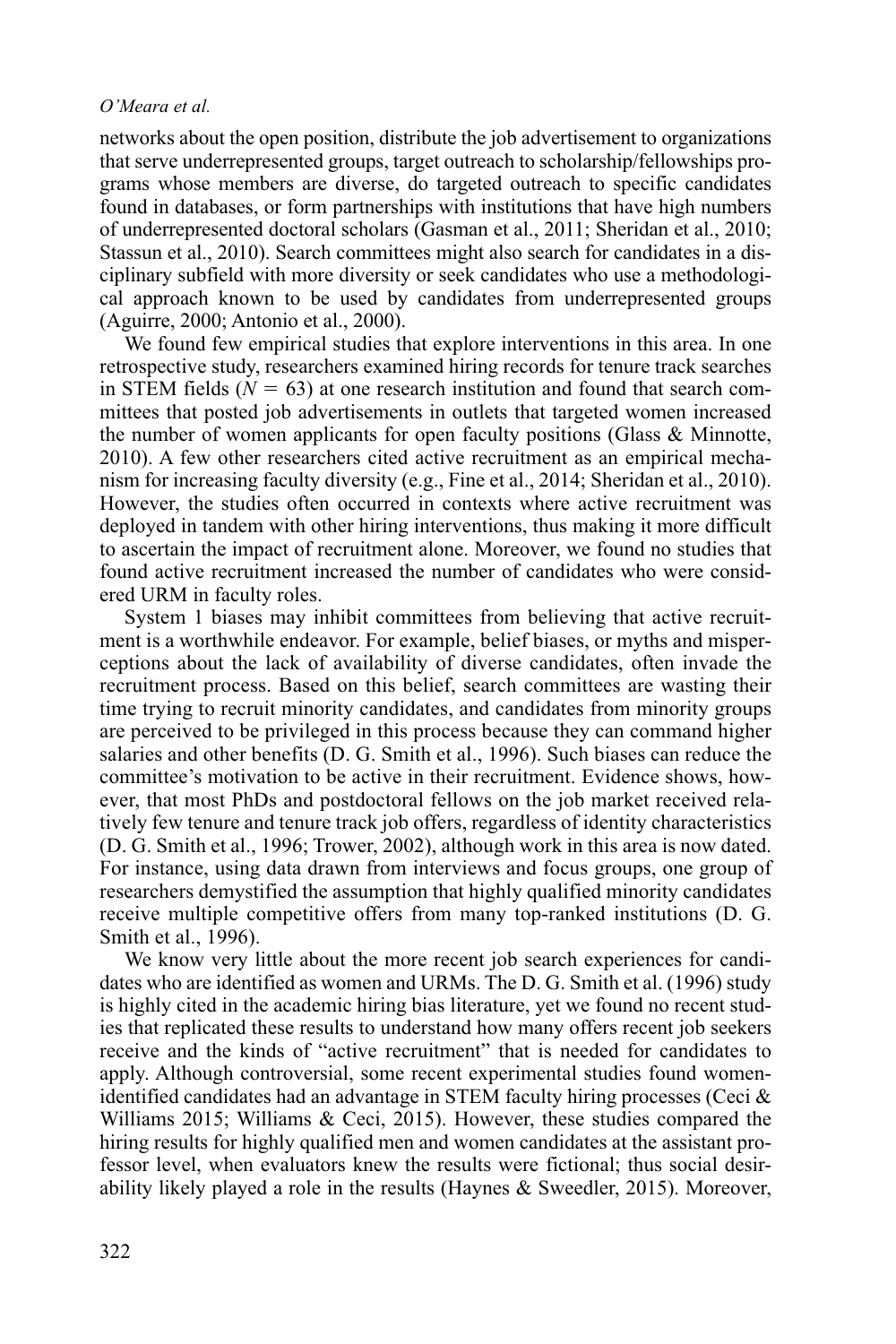the study offered no insights into the hiring experiences for candidates who were identified as URMs. Replicating the D. G. Smith et al. (1996) study with a larger sample in a quantitative manner would provide valuable insight into the experience of real PhD job seekers and help search committees identify concrete strategies for targeted recruitment. In all, there is mixed evidence about the role of marketing and recruitment and its relationship to application or hiring outcomes. We need more empirical evidence on how messaging in job advertisements, personal recruiting, and mentoring shape who applies and who is hired using larger databases that connect search committee processes to outcomes.

#### *Knowledge About Diversity in the Field*

Bias can also emerge when search committees anchor their assumptions about diversity in the field based on inaccurate demographic data. Search committee members may believe that the PhD pipeline in their subfield has so few individuals who are women or URMs that the lack of faculty diversity in their applicant pool is inevitable (Cross, 1994; Gasman et al., 2011; Gibbs et al., 2016; D. G. Smith et al., 1996; Turner et al., 1999; Turner & Myers, 2000). However, studies found that across fields diversity among PhD earners exceeded diversity in the professoriate (Gibbs et al., 2016; National Research Council, 2010). There are fields where the pipeline defense is more plausible. However, focusing on the lack of diverse candidates in general constrains the search committee's power to find and recruit candidates from underrepresented groups who are in their field. Alternatively, a critical analysis of pipeline thinking suggests that individuals tend to put up "roadblocks" to justify and rationalize inaction, which undermines recruitment efforts (Sensoy & DiAngelo, 2017).

With this bias in mind, many institutions now provide search committees with data regarding diversity in the field and/or past hiring trends at the institution. (See examples from University of Wisconsin–Madison [Fine et al., 2014] and University of Michigan [Stewart et al., 2004; Stewart et al., 2007; Sturm, 2006], among others.) These data are likely helpful in providing the committee with context about diversity in their field. Some institutions compare the applicant pool for a faculty position with field demographics and do not allow searches to move forward if the demographics are inconsistent. Whether used as an informational or an accountability tool, how or to what extent having these data mitigates bias and encourages committees to be more active in recruitment is unclear. To understand the effect, comparisons of hiring outcomes for search committees who did and did not receive such data needs to be conducted.

### *Institutional Prestige, Rankings, and Networks*

Institutional rankings, prestige, and networks play a role in faculty recruitment. Bias related to these factors can emerge during marketing and recruitment in a number of ways. First, multiple studies using social network analysis and national education databases (e.g., IPEDS [Integrated Postsecondary Education Data System]) consistently showed that the prestige of a candidate's doctoral program was predictive of the prestige of the institution they were hired into across fields and disciplines (e.g., Baldi, 1995; Barnett et al., 2010; Barnett & Feeley, 2011; Bedeian et al., 2010; Bronstein et al., 1986; Burris, 2004; Clauset et al., 2015;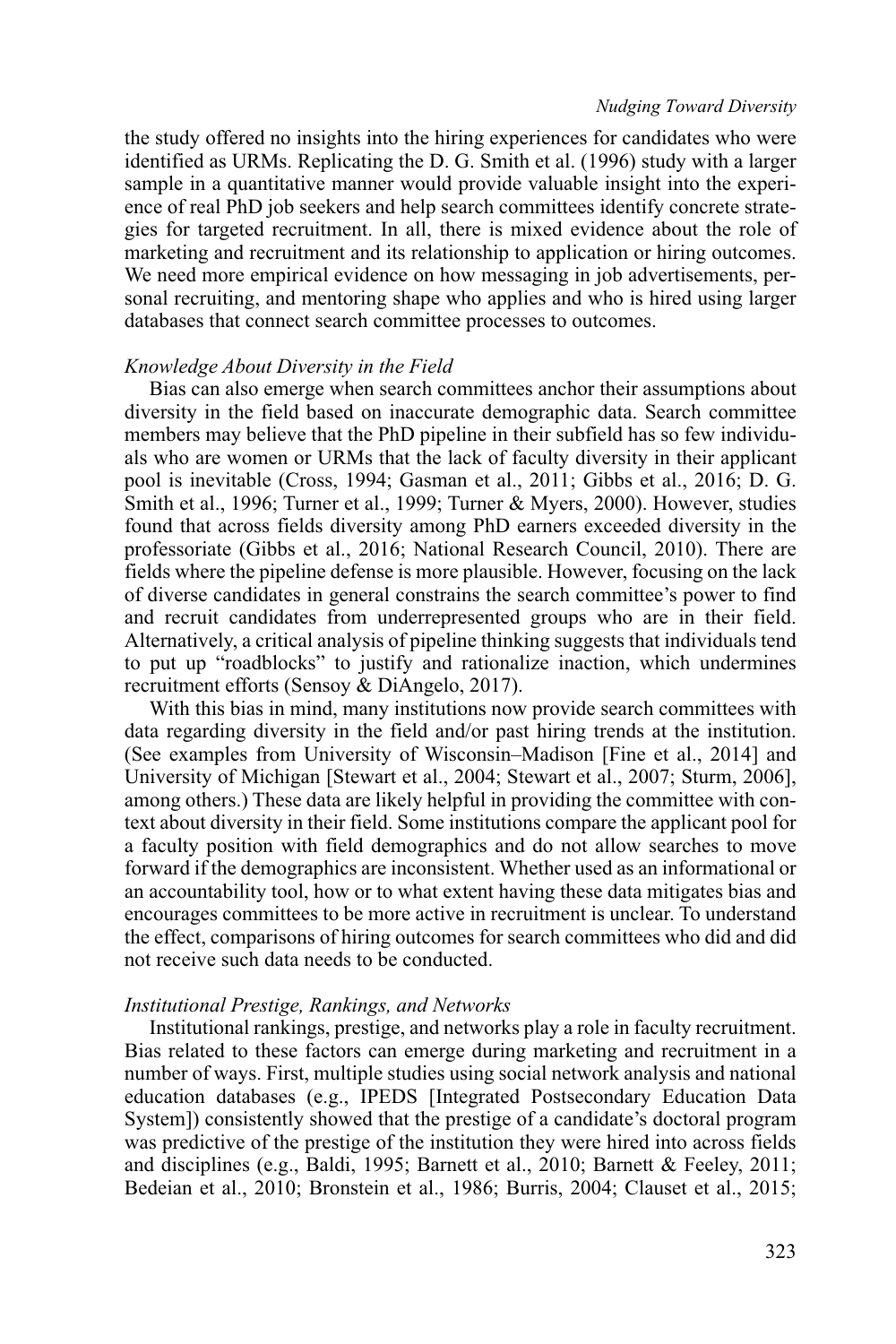Close et al., 2011; DiRamio et al., 2009; Fabianic, 2011; Freeman & DiRamio, 2016; Lang, 1987; Su, 2013; Terviö, 2011; Thompson & Zumeta, 1985; Way, Larremore, & Clauset, 2016; Weeden et al., 2017; Zhu & Yan, 2017). Prestige, rankings, and networks also shape candidates' views of institutions as they consider applying for faculty roles. For instance, national surveys showed that doctoral students who attended high-prestige institutions placed higher value on prestige as faculty members (Morrison et al., 2011) and qualitative interviews revealed that prestige played a factor in the decision to accept faculty positions (Trower, 2002).

Such findings could suggest a kind of affinity or conformity bias, wherein the search committee recruits only from the top institutions in their field, or candidates are biased toward institutions that are similar to their doctoral institutions. Likewise, prestige could be used as a proxy for quality, wherein the search committee assumes that candidates from some institutions are worthy of being recruited while candidates from institutions lower in the rankings are not. Moreover, search committees, particularly at the most selective institutions, may assume that all potential faculty would want to apply to their institutions (Gasman et al., 2011). Such perceptions fuel the notion that active recruitment is a waste of time.

Another way bias can emerge in the marketing and recruitment process is the reliance on search committee members' networks to spread the word about the position. Studies using social network analysis showed that academic networks tend to be fairly homogeneous (Clauset et al., 2015; Fowler et al., 2007; Hartlep et al., 2017; Way et al., 2016). Often referred to as "homophily," network theories suggested that people who share our sociodemographic identities, intrapersonal characteristics, and background attributes (e.g., doctoral institution), typically composed one's personal and professional networks (Ibarra, 1997; Kossinets & Watts, 2009; McPherson et al., 2001). That is, individuals exhibited strong preferences for people who shared qualities or background characteristics similar to their own, or in-group favoritism/bias (Gorman, 2005). Thus, search committee members may overrecruit from their alma maters and exhibit preferences for candidates who share their doctoral institution or other background characteristics (Posselt, 2016), which limit applicant pool diversity.

Many institutions attempt to raise the issue of using institutional prestige as a proxy for quality by urging search committees to examine the work of the candidate instead of their doctoral institution alone (Fine & Handelsman, 2012; University of Michigan, 2018). Because the practice of asking search committee members to rationalize decisions without using prestige proxies is not systematically employed by all committees, or used in tandem with other strategies, we do not have compelling evidence of its value independent of other strategies. However, much organizational behavior work suggests that having to rationalize decisions often nudges individuals to use System 2 types of thinking (Isaac et al., 2009; Uhlmann & Cohen, 2005) and should be considered as a future intervention in this area.

### *Phase 3: Evaluating Candidates*

Once potential candidates are recruited or decide to apply, they submit a variety of application materials. The search committee reviews materials such as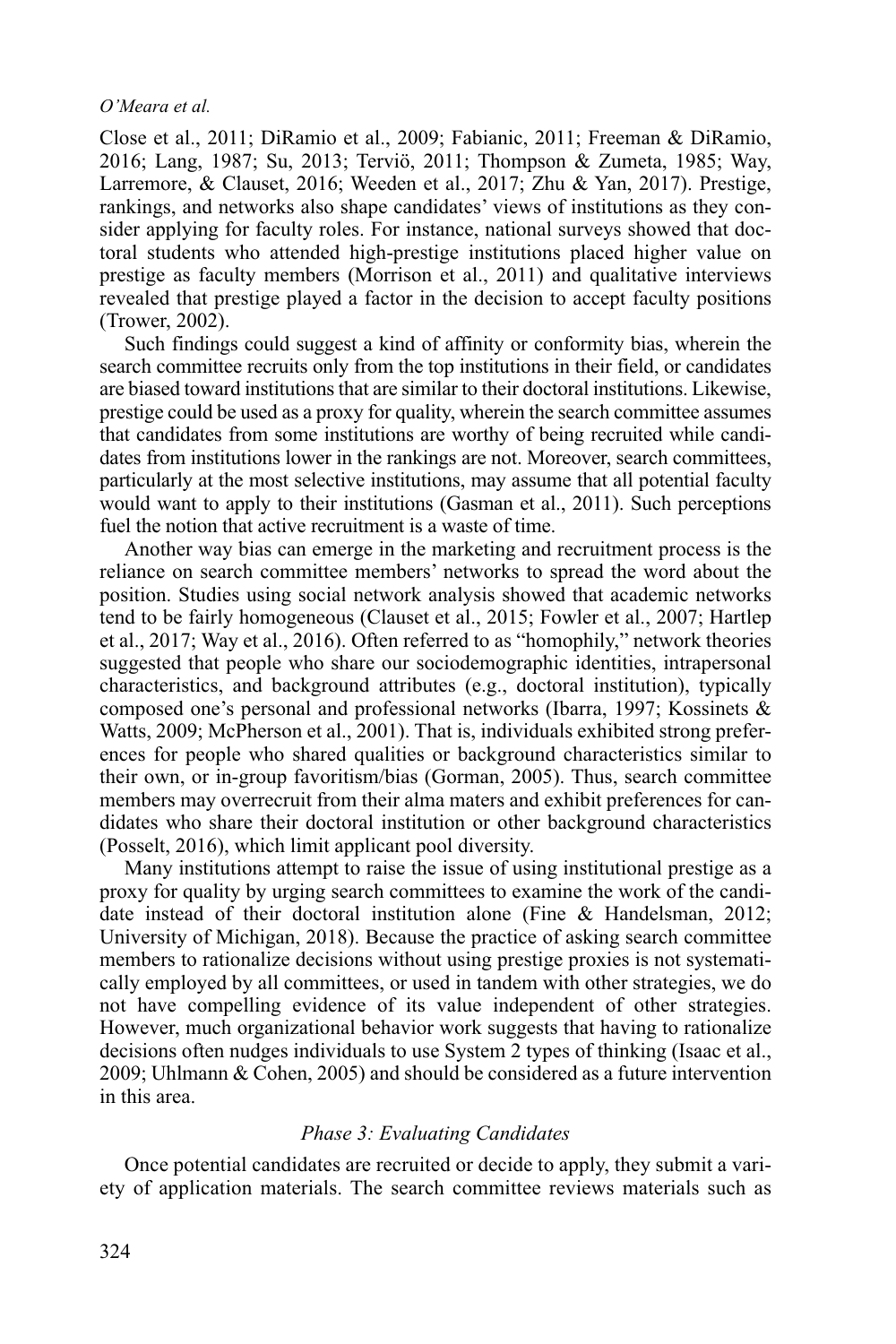recommendation letters, CVs, and resumés to glean information about a candidate's past professional experience and achievements, leadership potential, competence, and "fit" for the position in question (Fine & Handelsman, 2012; University of Michigan, 2018). By "fit," we refer to search committee perceptions of the individual candidate's possible fit with potential colleagues, the department or institution more broadly, and the job itself—a construct frequently observed in other research using person–organization or person–job fit assessments (Cable & Judge, 1997; Higgins & Judge, 2004; Kristof-Brown, 2000). Each type of fit may incite bias differently. Depending on the existing dynamics within departments or institutions, this bias could stem from gendered organizational elements, racial bias, or other power structures (Acker, 1990; Ladson-Billings & Tate, 1995; Sensoy & DiAngelo, 2017). This initial review process is therefore a critical period, as bias plays a role in winnowing otherwise qualified candidates from the selection process.

#### *Letters of Recommendation*

Several studies demonstrated the presence of bias in academic recommendation letters written for faculty job candidates across fields and disciplines. Studies using linguistic analysis suggested that gender bias influenced the language, content, and the length of letters, with preference given to men candidates (Dutt et al., 2016; Madera et al., 2009; Madera et al., 2019; Schmader et al., 2007; Trix & Psenka, 2003). In other words, women candidates were more likely to be described in ways that are less appealing for hiring purposes than men based on social biases that reflect System 1 thinking. Although the importance of recommendation letters varies by field, we know little about the direct impact social biases in letters have on hiring outcomes and differences across disciplines, and likewise little about differences that emerge in letters based on candidates' racial identity.

# *CVs and Resumés*

System 1 thinking can also emerge in the way search committee members review and evaluate candidates' credentials. Experimental studies showed that faculty evaluators favored applicants they perceived to be men for faculty positions compared to applicants they perceived to be women with identical qualifications (Steinpreis et al., 1999). Similar gender bias existed in experimental evaluation of materials for lab managers (Moss-Racusin et al., 2012) and in historical analysis of academic employment patterns (Sheltzer & Smith, 2014). We found no peer-reviewed, U.S.-based studies on faculty applications that suggest similar bias exists when faculty evaluate candidates who are identified in the hiring process as URMs. However, experimental studies outside of higher education also showed that bias influenced the way reviewers evaluate CVs and resumés related to gender (Glick et al., 1988; F. L. Smith et al., 2005), race and ethnicity (Bertrand & Mullainathan, 2003; Kang et al., 2016), and sexual orientation (Tilcsik, 2011).

### *Productivity*

While reviewing CVs and resumés, search committees typically look for indicators (e.g., grant funding, awards, number of publications) of a faculty member's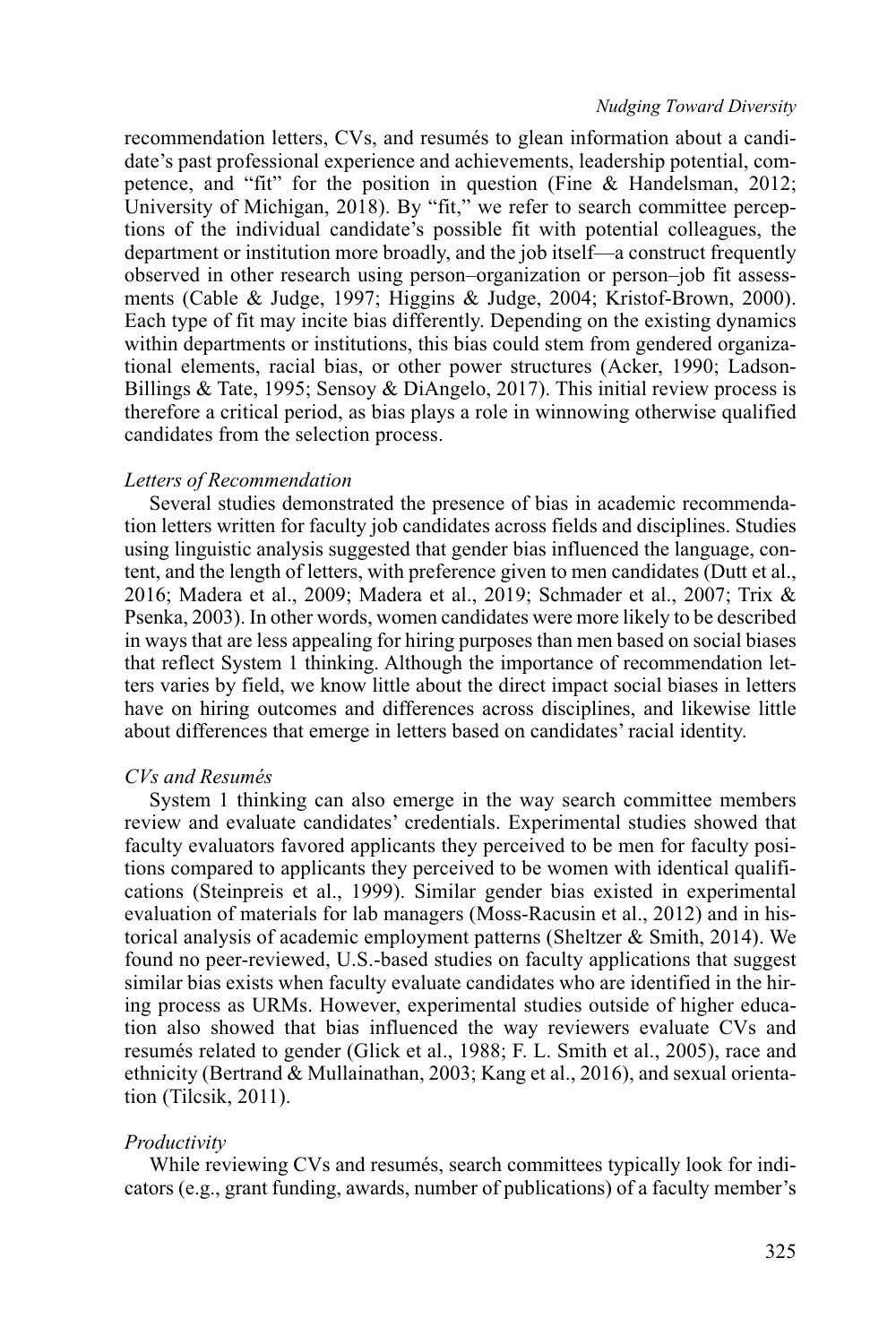research productivity and future success (Fine & Handelsman, 2012; University of Michigan, 2018). For example, search committees may identify who served as a candidate's doctoral advisor, which was shown to be a positive predictor of future productivity in studies that examine bibliometric publication data (Pinheiro et al., 2014). However, numerous studies showed that candidates identified as women and URMs present different levels of accomplishments based on opportunity structures and social biases experienced in graduate school (Feldon et al., 2017; Lerchenmueller & Sorenson, 2018; Milkman et al., 2015; Nittrouer et al., 2018; Posselt, 2016). For example, survey studies showed that scholars identified as women and URMs had fewer publications than those identified as men and White at the end of their doctoral studies due to structural disadvantages (Lubienski et al., 2018; Mendoza-Denton et al., 2017; Pezzoni et al., 2016).

Bias can also shape who is awarded grants or whose research is recognized. One retrospective analysis of prestigious National Institutes of Health grants found that African American researchers were 10 percentage points less likely to be awarded grants (Ginther et al., 2011), while other historical studies have found gender gaps in scholarly awards (Carnes et al., 2005; Jagsi et al., 2009). Bias was also found in review and evaluation of applicants' publication records, as women faculty were more likely to face penalty for coauthorship than men (Sarsons, 2015) and were less likely to be single authors (West et al., 2013).

These findings regarding review of credentials support a range of potential issues for candidates. For example, research revealed that people often use data to confirm their preexisting preferences based on biases—even when there is no confirmatory evidence for their preference (Tversky & Kahneman, 1973, 1974). Given that candidates who are identified as White and men may have an advantage in terms of number of publications or grants they receive, search committees may engage in anchoring, wherein they believe that all candidates should have a certain number of grants based on the number that a single, White-identified male candidate possessed. This is another area where critically examining differences in power and privilege (Ladson-Billings & Tate, 1995; Sensoy & DiAngelo, 2017) is important to enhance the faculty hiring process.

# *Other Evaluation Measures: Assessing Candidate Competence, Brilliance, Fit, and Leadership Capacity*

As committee members review candidate materials and assess them via oncampus interviews, they inevitably make judgments about candidate qualifications as scholars, potential leaders, teachers, and colleagues who "fit" (both organizationally and individually) their faculty. Studies showed that stereotypes and other social biases shape perceptions of fit (Biernat & Kobrynowicz, 1997; Hall et al., 2015; Lyness & Heilman, 2006). In addition, different characteristics are preferred within different disciplines. For example, several studies found fewer women and African American candidates in disciplines where brilliance is the preferred or expected attribute (Leslie et al., 2015; Storage et al., 2016). Another study found that when institutions included the word *leader* in their tenure criteria, fewer women faculty were advanced into tenured roles (Marchant et al., 2007). This can disadvantage the evaluation of candidates who are identified as women and URM if preferred characteristics are not typically associated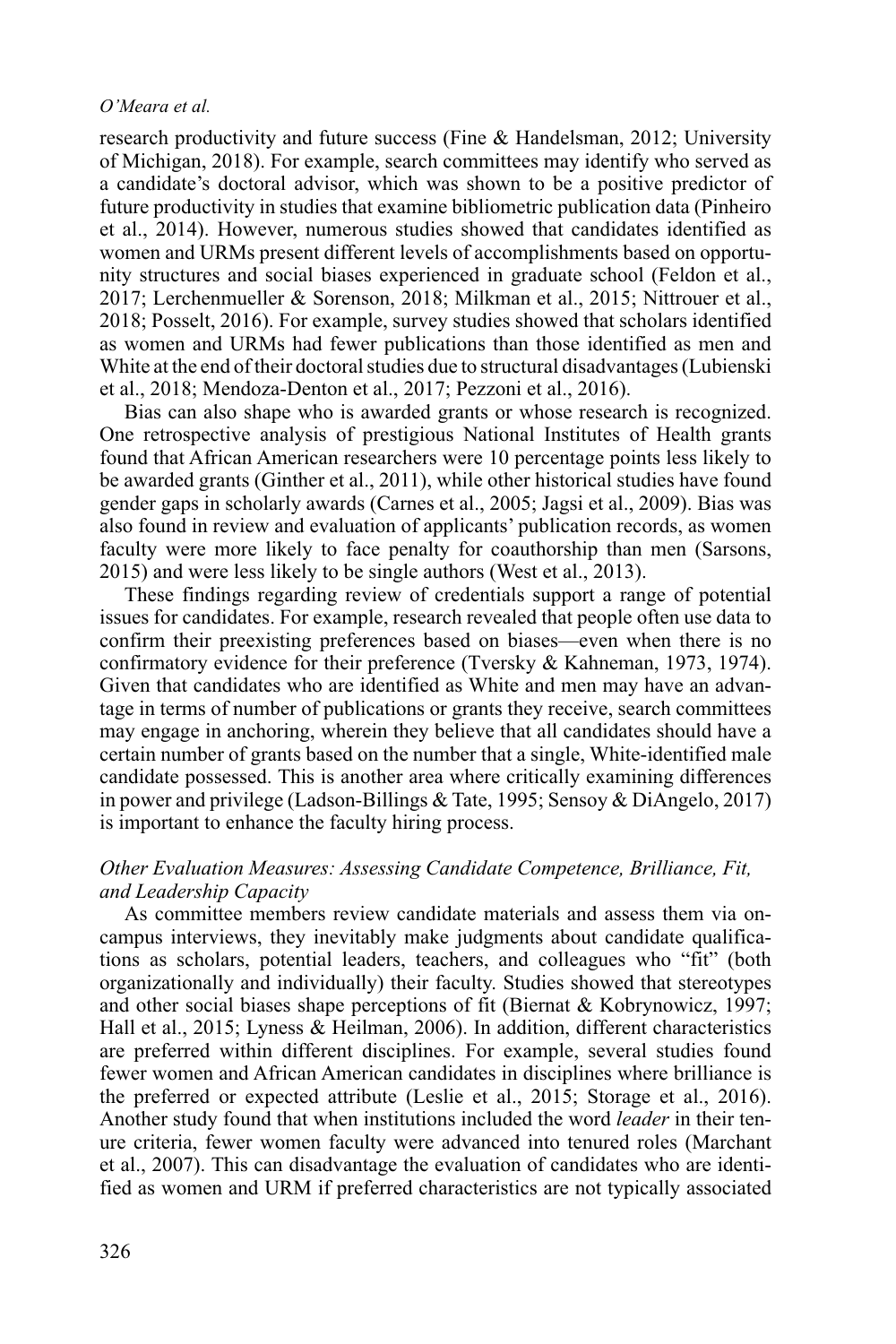with these groups. Likewise, many experimental studies from outside of higher education showed bias existed in the evaluation of competence, qualification, and leadership potential (Biernat & Kobrynowicz, 1997; Carli et al., 2016; Dovidio & Gaertner, 1998; Eagly & Karau, 2002; Foschi, 1996, 2000; Heilman et al., 1988; Heilman et al., 2004; Heilman & Haynes, 2005; Heilman & Okimoto, 2007; Inesi & Cable, 2014; Phelan et al., 2008; Rudman & Glick, 2001; Sackett et al., 1991). Ultimately, social biases associated with who is good at something or fits with certain qualifications may influence the search committee's decisions in determining who moves on in the hiring process.

Research from outside of faculty hiring suggests several nudges institutions can use to mitigate bias during the evaluation phase. First, blind review was proven to reduce bias in the academic publication process (Budden et al., 2008; Roberts & Verhoef, 2016; Tomkins et al., 2017), as well as in organizational hiring (Goldin & Rouse, 2000). Second, studies showed that when evaluators determined the hiring criteria prior to learning about a candidate's gender, it reduced the role that social stereotypes play when reviewing candidate qualifications (Isaac et al., 2009; Uhlmann & Cohen, 2005). Third, there is evidence that evaluators who used rubrics or decision support tools to systematically review each candidate's application showed increased fairness in the evaluation process (Heilman & Martell, 1986; Isaac et al., 2009). Fourth, committees that reviewed candidate applications in pools composed of more than 25% women applicants enhanced the diversity of future hires (Bilimoria & Buch, 2010; Isaac et al., 2009). Fifth, bias is reduced when evaluators examined candidates' application materials at the same time rather than separately and sequentially (Bohnet et al., 2016). Finally, numerous studies of inclusive hiring interventions in higher education organizations showed that raising search committee members' awareness of potential biases at the evaluation stage reduced the impact of bias (Carnes et al., 2015; Devine et al., 2017; Fine et al., 2014; F. L. Smith et al., 2015; Valantine et al., 2014). However, as with other interventions, implicit bias trainings are often deployed at the same time search committees begin to use other strategies, thus making their impact difficult to understand. Overall, despite past research in this area, we found few studies specifically isolated and then tested these interventions in faculty hiring contexts. To see relative differences in outcomes, future research is needed comparing the hiring decisions of search committees that use the nudges described above and those that do not.

# *Phase 4: Short Lists and Final Decisions*

After evaluation of candidate materials, the final steps of the faculty hiring process involve committee and hiring official decisions about a final shortlist, interviews, campus visits, job talks, and other elements that include various stakeholders, evaluators, and structures (Fine & Handelsman, 2012; University of Michigan, 2018). We found that much less research was conducted on what occurs and how bias plays a role in this final phase of the hiring process.

#### *Short Lists*

In recent years, most higher education institutions established structures and processes to ensure equity in hiring and to comply with local, state, and federal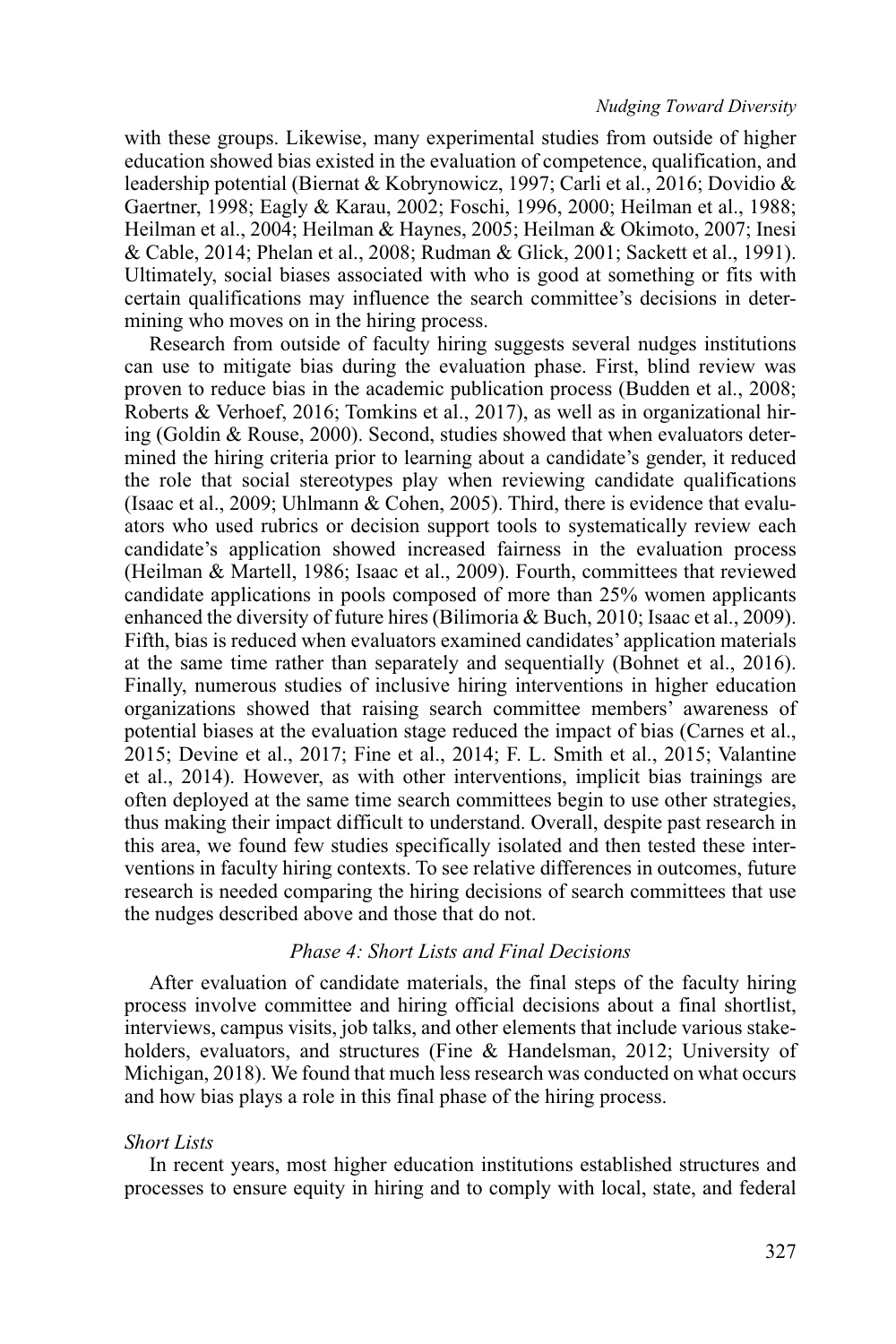EEO and affirmative action legislation. In addition to diversity language in the job advertisement described previously, institutions comply with EEO/affirmative action legislation by assigning equity administrators or human resources representatives to "sign off" on the search committee's search plan and confirm that there is diversity among the finalists represented on the short list (University of Michigan, 2018). However, surprisingly little research has been done on the degree to which these compliance and administrative structures help campuses move forward on diversity hiring goals.

Research on the steps taken by search committees to actually select individuals for the short list is also limited. The few studies in this area suggested that bias influences this step of the hiring process. In one qualitative study, the researcher observed junior faculty hiring committee meetings and found search committee members frequently discussed women's, but not men's, partner status in relation to their likelihood of accepting a position at the institution (Rivera, 2017). Women candidates without male partners were more likely to be advanced to the final hiring stage because they were perceived to be more "moveable" than women with partners, whereas male candidates were thought to be moveable regardless of their partner status. Some non–higher education studies have also suggested the evaluation criteria "shifted" and became more rigorous as candidates identified as women or Black advanced in the hiring process (e.g., Biernat et al., 2009; Biernat & Kobrynowicz, 1997; Phelan et al., 2008; Uhlmann & Cohen, 2005). Yet no studies within our search specifically examined these shifting criteria within the context of faculty hiring. Overall, findings in this area suggest that the objective criterion faculty use to arrive at the short list are often imbued with implicit meanings that are biased against candidates identified as women and URMs.

One nudge institutions might use to enhance diversity during this phase is requiring diversity on the short list. Quantitative studies of real-life faculty searches in STEM fields found significant relationships between the representation of candidates identified as women and URMs on the short list and the likelihood of hiring a faculty member from these groups (Bilimoria & Buch, 2010; Glass & Minnotte, 2010). In some ways, the results rise from simple probability: The odds of hiring a candidate recognized through the application process as a woman and/or URM are higher if they are represented on the short list than if they are not. However, experimental studies and evaluation of hiring policies outside of higher education showed that requiring diversity on the short list influenced hiring outcomes beyond mere probability (Proxmire, 2008; Rider et al., 2016). These studies, albeit limited, suggest that institutional leaders who hope to increase diversity among hires should require faculty search committees to have as diverse a short list as possible. Despite such policies and practices, we know little through research about whether diversifying the short list results in enhanced diversity in final hiring decisions.

# *Interviews*

Once the short list has been developed, search committees typically invite candidates to campus for an in-person interview day (Fine & Handelsman, 2012; University of Michigan, 2018). System 1 thinking can invade on-campus interviews in multiple ways. For example, researchers in one qualitative study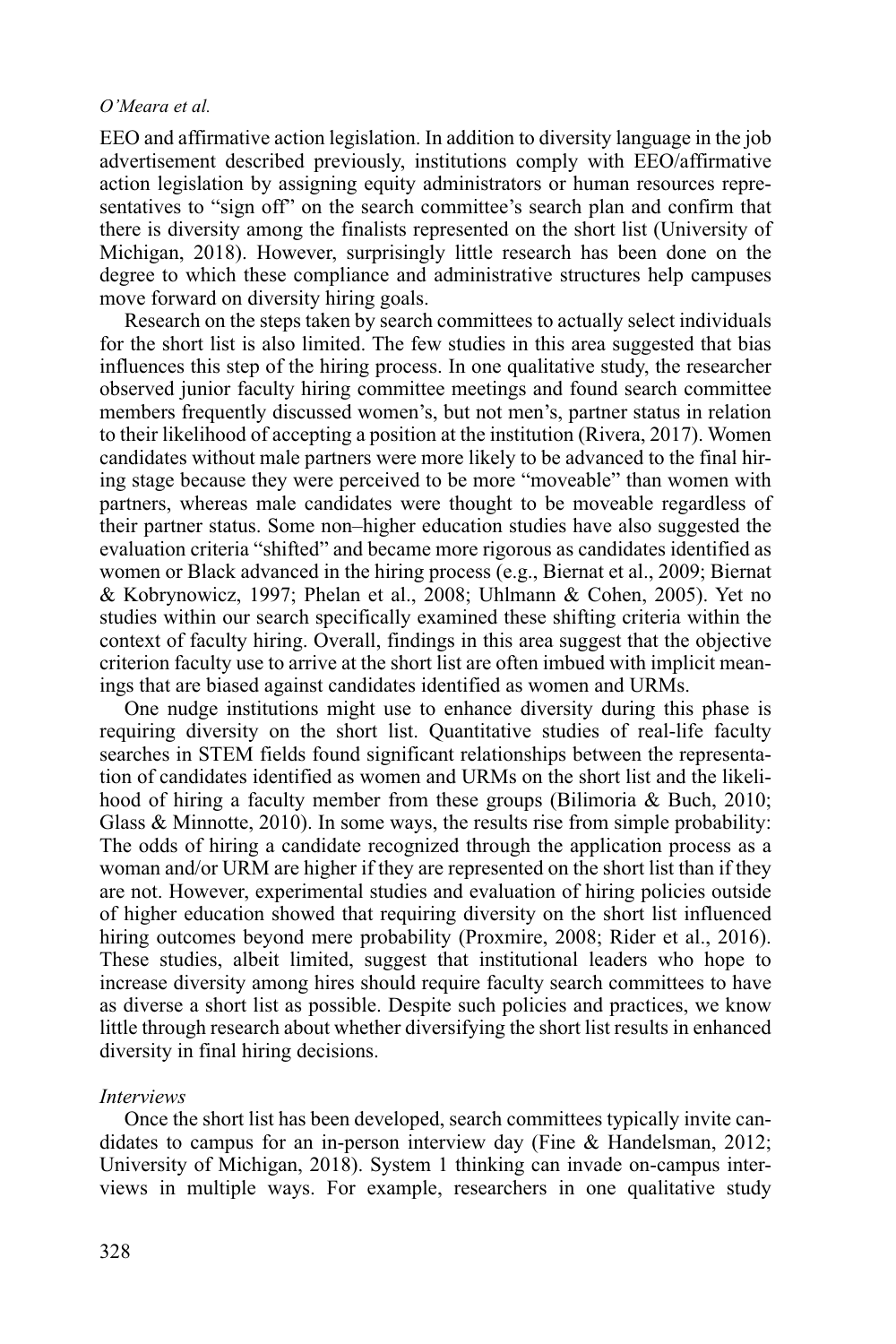video-recorded academic job talks  $(N = 119)$  in engineering departments and found that candidates identified as women faculty received more follow-up questions and more overall questions than men, which may negatively affect their interview experience and potential for hiring (Blair-Loy et al., 2017). Yet, other than this recent study, we found no studies on how candidates experience the campus interview process and whether these experiences negatively or positively affect their hiring prospects, and likewise none that specifically examined how aspects of race may shape that experience.

There are several other ways bias might emerge during face-to-face meetings between candidates and evaluators during faculty hiring, although all of the studies we found focus on gender bias rather than racial bias. Experimental and survey studies showed that evaluators unconsciously viewed candidates identified as women who were more attractive as less competent or qualified for scientific or leadership roles (Banchefsky et al., 2016; Heilman & Stopeck, 1985a, 1985b; Salvucci & Lawless,  $2016$ ) and penalized women who revealed they were mothers during the interview (Correll et al., 2007). The combined impact of these findings indicates that candidates identified as women may be viewed as less qualified during their interview, but they also suggest that candidates may have negative experiences during on-campus interviews that lead them to reject an offer if received. In considering the final stages of the hiring process, particularly during campus visits where candidates are meeting with a variety of stakeholders in person, it is important to acknowledge the role that race, gender, and appearance can play in perpetuating bias in evaluation.

Another way bias might emerge during the campus visit is between interviews as candidates and faculty members interact during meals, on a campus tour, or in one-on-one meetings (Fine & Handelsman, 2012; University of Michigan, 2018). For instance, during the on-campus visit, a candidate often meets one-on-one with faculty in the hiring department who are not members of the search committee. In these cases, faculty may not use an interview protocol and may not be asked to give structured feedback about the candidate using the evaluation criteria. Unscripted interactions (Ridgeway  $&$  Correll, 2004), particularly those occurring between a candidate from a minority group and an interviewer from a majority group, were shown to cause discomfort and anxiety, which can lead to discriminatory behavior on the part of the majority member and heightened awareness of the racial aspects of the interaction for the minority candidate (Avery et al., 2009; Ruggs et al., 2011).

The overwhelming recommendation in the organizational and social psychology literature for reducing bias during interviews is for search committees to use structured interview processes. Structured interview processes were shown to reduce bias related to gender or race, and against candidates who are pregnant or have a physical disability (Bragger et al., 2002; Brecher et al., 2006; McCarthy et al., 2010). Faculty search committees are generally required to use structured elements during the interview process, but there are many interactions through a campus visit that will inevitably be unstructured in nature. Thus, the on-campus interview and the unstructured interactions that occur during them seem like parts of the hiring process that are particularly susceptible to bias. We need to know more about the interview process from start to finish, the trainings required for all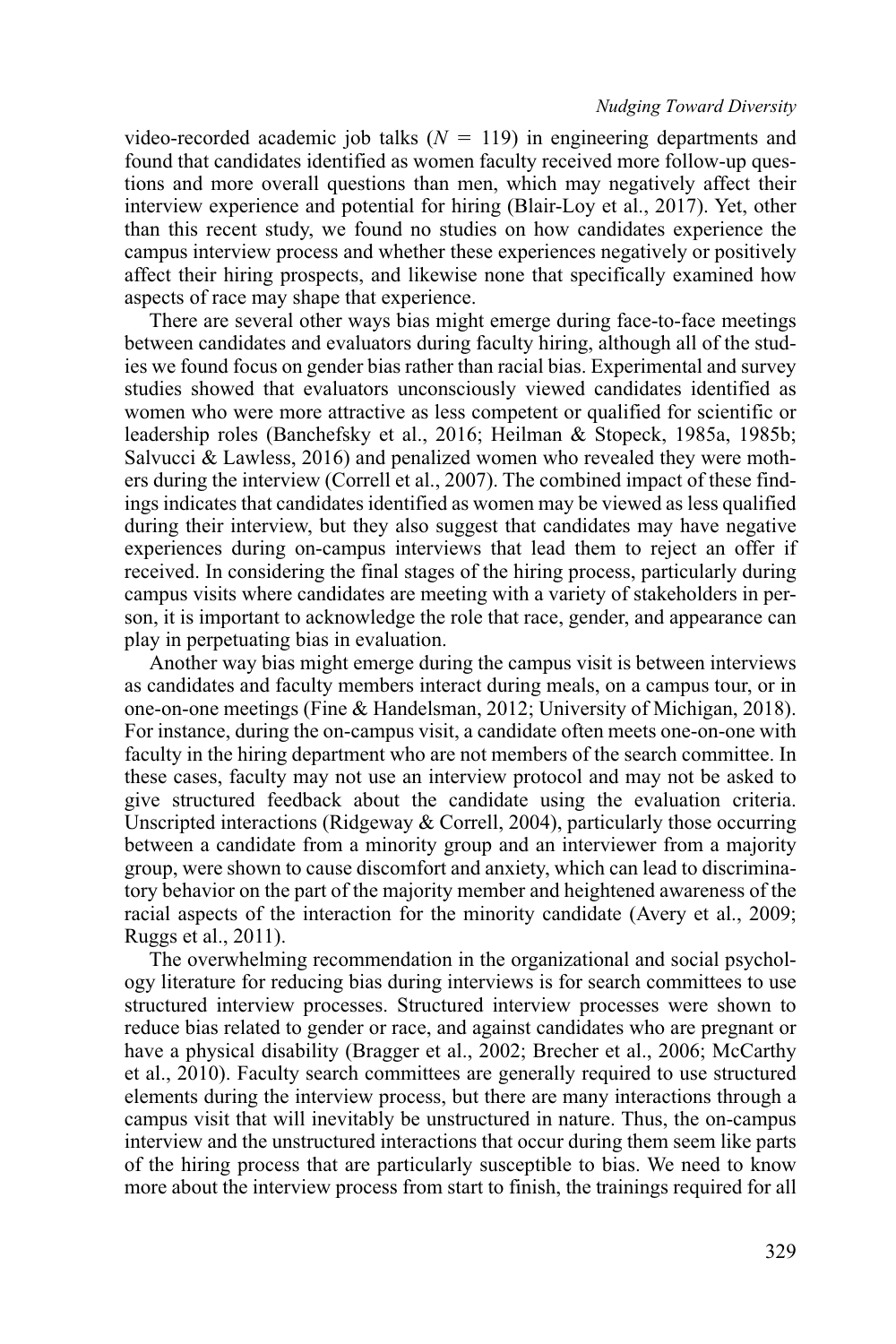individuals involved in the process, and the requirements for constructing interview questions and protocols in order to provide more data-driven strategies in this area.

### *Hiring Official and Offers*

There is a major gap in the literature regarding the role of the hiring official (most often a department chair or sometimes a dean) in final hiring decisions, although most hiring officials often hold a high level of discretion in the final decision. Researchers acknowledged the concept of "diversity leadership" and responsibility of leaders to translate goals for diversity to recruitment and retention (Wolfe & Dilworth, 2015); however, we found no empirical studies that examine the role of department leadership in reducing bias in hiring. Our literature review excluded op-eds or nonempirical analysis of specific campus efforts, although we found many such pieces claim administrator success in moving the needle (e.g., Flaherty, 2017). Empirical studies are needed on the role of the equity administrator in upholding these policies, influencing the search committee, and contributing to a diverse short list. We should study leadership efforts to hold committees accountable for diverse short lists and examine whether administrators who make hiring decisions are trained themselves in how to use strategies to mitigate bias and use inclusive practices.

Throughout this article we critiqued the extant literature and suggested areas for future research. However, in the next section we go beyond a call for smallscale studies on specific parts of the hiring process, and instead argue for largescale metastudies and meta-analyses.

# **Discussion**

Four themes emerged from our review of the literature. First, there are more studies about the existence of gender bias within academic hiring than racial and other kinds of bias. This is an observation about the focus of the extant research, not an indicator that there is more gender than race or other kinds of bias. Subsequently, we know little about whether some nudges may be more or less effective at reducing gender or racial bias, and which kinds of racial bias and other bias. This is especially important because nudges are highly dependent on context and backdrop and the identities of all involved (Thaler & Sunstein, 2008). An intervention to reduce bias that may occur during a job talk for a White woman candidate could have a very different effect if the candidate is an African American woman and the audience is primarily White men. Second, there is much more research examining and proving the presence of bias in hiring than on interventions, or nudges, to mitigate bias. Third, multiple methods were used in studies of faculty bias in hiring, including experiments in social psychology, interviews, surveys of hiring officials, and analysis of extant data on search strategies used and hiring outcomes. However, the number of participants in most studies was small in comparison to the field, and few studies were longitudinal or compared one strategy for bias mitigation against another or isolated their effects. As such, nudges toward greater inclusion have not been tested with large samples and proven across different groups that might experience bias in hiring, or intersectional biases (e.g., gay Hispanic men). Fourth, in some of the best empirical work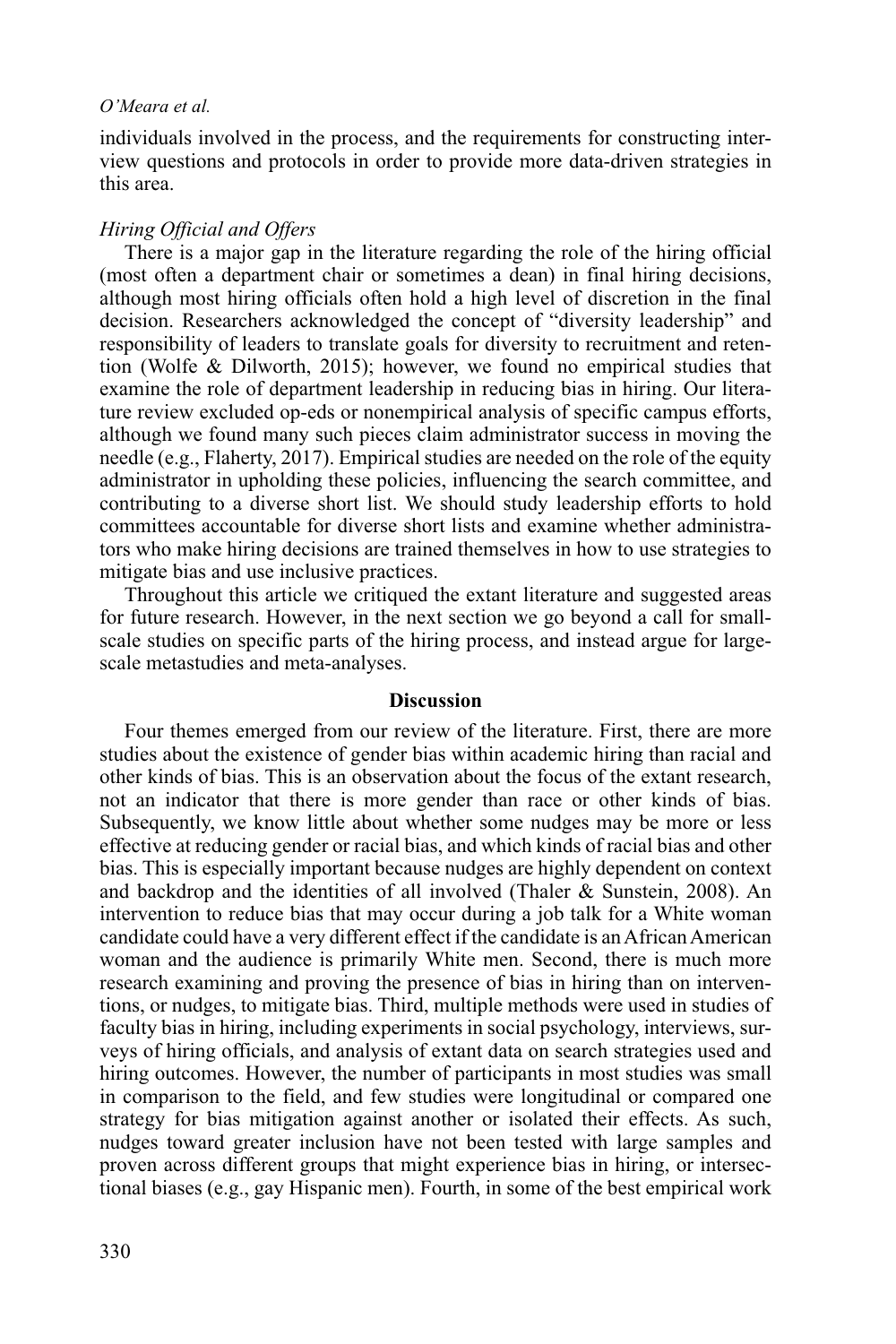isolating and revealing biases in lab settings, key contexts present in real hiring situations are stripped out. As such, implications of these studies are useful as evidence of bias but are not instructive for mitigation.

Although there is a compelling need to hire more diverse faculty, and many interventions to do so, there is almost no empirical meta-analysis of what works and does not with the typical controls and mechanisms found in randomized experiments. There are many reasons for this gap in the empirical literature. Faculty hiring is a human process with many intervening variables that are hard to control for, making natural experiments difficult. In the few studies conducted at institutions where half of departments in a year were given a treatment and the other half were not, the fact that the institution is taking part in the experiment suggests that organizational leaders are interested in diversity. However, this method can contaminate results by influencing the hiring processes for the nonintervention groups. Alternatively, institutions may implement diversity hiring interventions across all departments rather than segmenting out control and experimental groups. Thus, most assessments of interventions have studied pre- to post change rather than comparing departments that received the intervention to the ones that did not. Despite the difficulty in conducting empirical studies, expanding this type of research may better inform strategies for recruiting diverse faculty. Academic leaders rarely have enough concrete evidence that a particular intervention will work when persuading faculty to put it in place. Likewise, leaders may need to invest in new systems or infrastructures to deploy certain interventions (e.g., blinding CVs) and thus may need to draw upon empirical evidence to justify resource expenditures.

Second, faculty hiring processes, although regulated nationally by fair labor standards, are handled locally and institutions rarely collaborate. Most institutions keep track of hiring data in separate systems that do not communicate with other systems. Lack of systematic tracking makes keeping record of even basic statistics (e.g., the percentage of URM-identified individuals in candidate pools) difficult to understand and compare to peer institutions. Likewise, although many institutional review boards might consider approving a secondary analysis of candidate files if they were stripped of names and other identities, many institutions are reluctant to provide researchers access to any information about searches without explicit permission from applicants. If large state systems of higher education, or other affiliated groups such as the Big 10, would create some kind of linked database on faculty hiring, it would be more possible to learn differences in biases experienced by specific subgroups such as faculty who identify as gay men, African American men, or Hispanic women.

Third, as critical theorists might point out, coming to grips with the biases that emerge in faculty hiring can be a difficult process in which institutions are forced to confront inherent inequalities that are built into faculty hiring (Sensoy  $\&$ DiAngelo, 2017). As Gasman (2016) argued, the reason why many faculty diversity efforts have not gained much traction is a lack of will and interest among majority faculty to hire faculty from historically underrepresented groups. These could be implicit or explicit choices. In this article, we attempted to pinpoint junctures in the hiring process wherein institutions might change some of the choice architecture (Thaler  $&$  Sunstein, 2008) around these built-in inequities. Yet there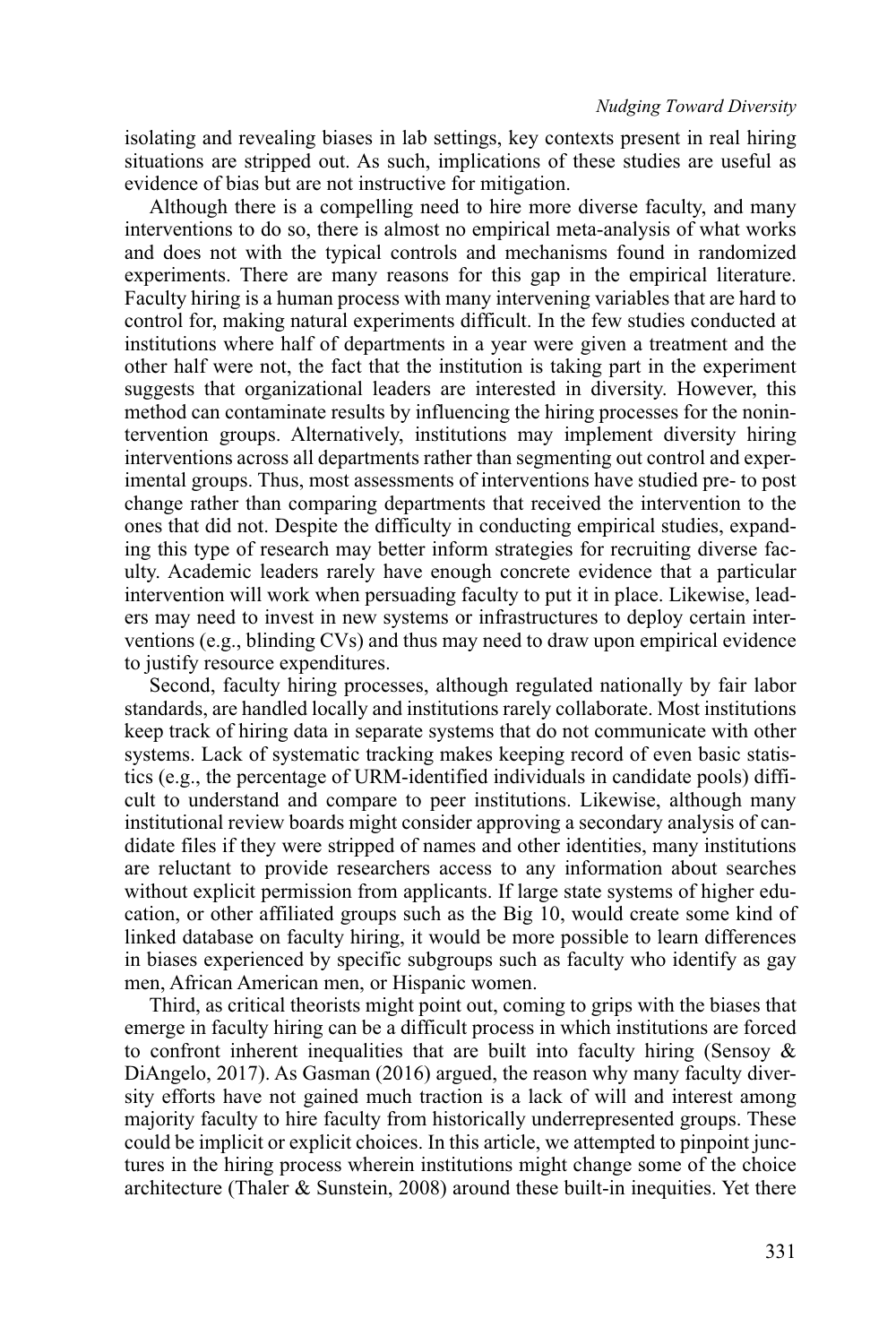is much work left to be done to ensure that equity is advanced in terms of not only faculty recruitment but also access and retention for all groups historically marginalized in academe.

Even so, there is much that can be done to study and improve efficiency and inclusivity in the faculty search process. We believe this based on two important stances: first, as researchers who study academic careers and reward systems, and second, as leaders of an inclusive faculty hiring initiative for two years on our own campus. The first two authors lead a faculty diversity in hiring project, where six academic colleges and over 80 search committees engaged in 10 evidencebased faculty search processes to improve diversity in hiring over a 2-year period. These dual perspectives allow us a unique vantage point of having both analyzed and critiqued the literature and worked directly with search committees to make that literature useful for actual search committees.

Based on this experience as well as this review of the literature, we identify several practices that we view as having the most promise for institutions seeking to improve inclusivity in hiring across disciplines. These interventions include (a) use of data by search committees and those who approve shortlists to contextualize the applicant pool vis-à-vis the full (disaggregated) demographics in the field, (b) committee creation and mandatory use of decision support tools (criteria rubrics), and (c) increased accountability enforced by hiring officials and equity administrators for diverse applicant pools and short lists. As with any intervention or policy, we recognize that implementation and context are key for understanding how and if these interventions will succeed.

# **Recommendations and Conclusion: Larger, Longer, and More Ambitious Studies on Faculty Hiring**

We see several next steps for research on faculty hiring, informed by behavioral economics. First, there is much research that could be done to understand what works via retrospective or historical experiments. For instance, researchers could compare institutions that have experienced 5% to 10% increases in faculty diversity in the past 10 years or compare institutions that received NSF-ADVANCE grants to those who did not, to assess what practices/conditions helped institutions move the needle. Researchers could control for institutional type, endowment size, geographical location, and faculty demographic data disaggregated by race, ethnicity, and gender the year the awards were made. Faculty demographic data submitted to IPEDS annually could be analyzed to assess outcomes, and case study researchers could create a database of the types of interventions employed to evaluate effectiveness. Researchers could likewise disaggregate trends by field/ discipline to identify whether some practices are better in fields with higher or lower faculty diversity.

Another way to study outcomes is to systematically follow doctoral graduates through the application and hiring process via institutional application and hiring records. If coordinated between the National Survey of Earned Doctorates and institutions, such life course analysis focused on the hiring process would help solve two big gaps in the literature that influence search committee member perceptions and beliefs. The first gap is understanding whether cumulative disadvantage (Moody, 2012; Valian, 1999), wherein candidates who are identified in the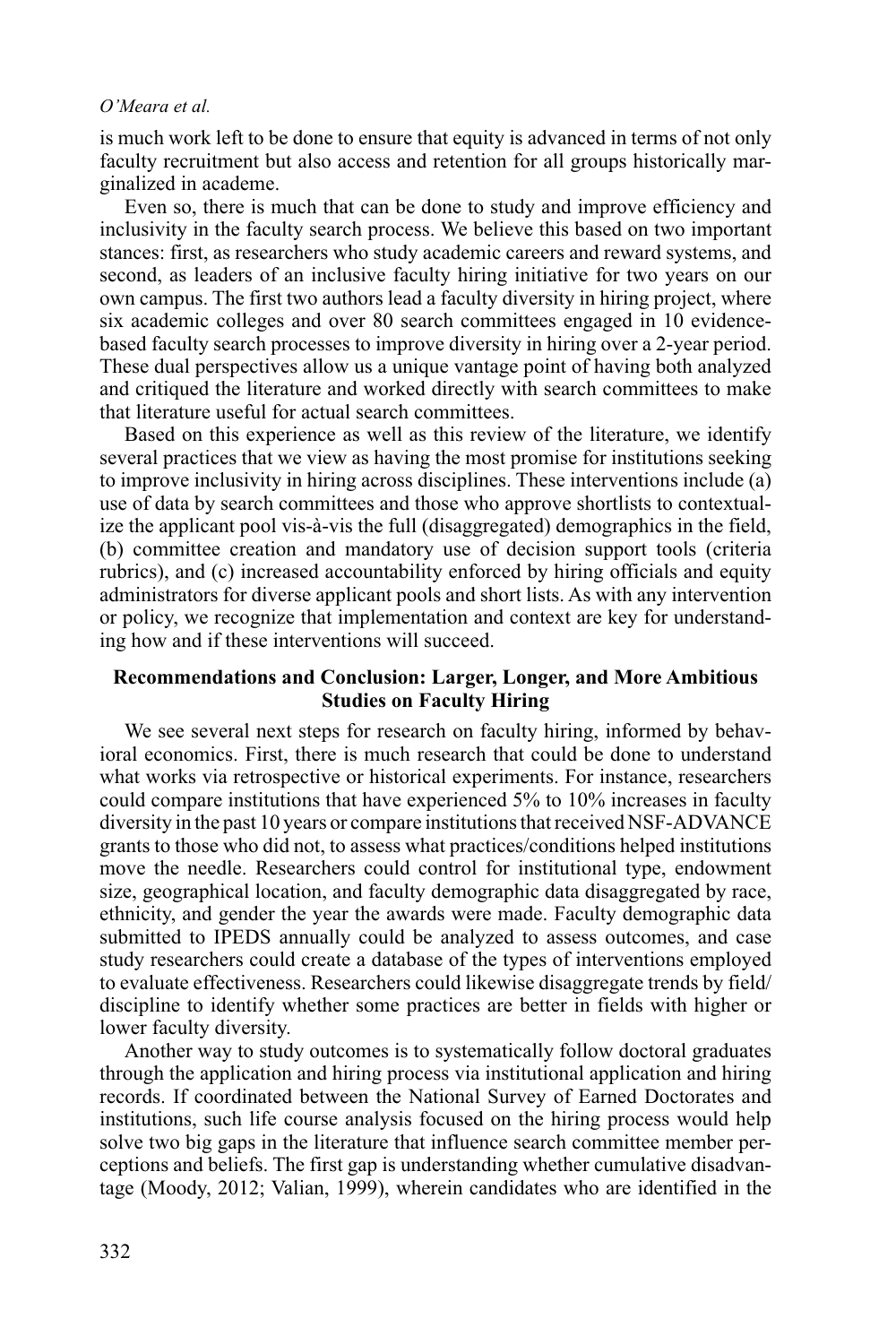hiring process as Hispanic, African American, American Indians or Alaska Natives, or other historically marginalized identity or women have less human capital in terms of influential mentors, high-pedigree degrees and awards, fellowships, and publications, or implicit bias is more influential in the lack of faculty diversity in a field. A second gap such research would fill is closely related. Higher education institutions have created data systems to keep track of the diversity of their candidates for EEO reporting purposes. Such reporting systems typically require search committee chairs or their designees to identify new applicants and their status when they leave a search (e.g., were they deemed qualified or unqualified). Yet we are aware of no systematic, national study of how individuals identified as women or of historically marginalized identities tend to fare compared to those identified as men or White candidates along the different stages of this hiring process. The University of California System appears to be the first state system with the potential to do such analysis (Carlson et al., 2017), having purchased an applicant system for all state institutions to use. However, similar studies could be done within organizations like the Big 10 Academic Alliance or the Association of American Universities to likewise share and analyze such data. Per earlier comments, allowing candidates the option to choose from nonbinary gender categories in identifying themselves, and to choose all relevant racial categories and then disaggregate the data to see distinct differences and patterns, is critical to better inform practice.

Turning from the past to the future, like our colleagues who made the "immodest proposal" of enhancing the rate at which faculty diversity is achieved (Marschke et al., 2007), we recommend a nationwide, collaborative, quasi-experimental study of faculty hiring. Modeled after Duckworth and Milkman's multiyear, multisector study of nudge interventions in health, retirement savings, and education (Dubnor, 2017), we propose a national study of nudge-like interventions to reduce bias against faculty identified as women and of historically marginalized identities. Researchers would choose interventions that are commonly used in faculty hiring that seem to us to be most promising, yet are understudied and in need of evidence to justify required implementation. One third of 4-year higher education institutions (about 500) would be invited by lottery to participate, and there would be an incentive for doing so. Each participating campus would then be randomly assigned to implement one of the five hiring practices over a 3-year period. Their success would be compared to the institutions not invited to participate by analyzing applicant, faculty representation, and new hire data across all 1,500 postsecondary 4-year institutions.

A final unresolved issue relates to how to study and treat fields with high, medium, or low representation of women and/or faculty identified as URMs. It can be argued that institutions should treat all fields the same. Implicit bias exists across STEM, the humanities, and professional fields, and social biases are present among faculty identified as men and women, White, and URM (Milkman et al., 2015). Practically, most higher education institutions would find treating search committees from different fields in different ways depending on representation ill-advised. Even so, faculty in different fields vary in the extent to which they are open to diversity issues (Milem & Hakuta, 2000; Park & Denson, 2009), different knowledge paradigms (Leslie et al., 2015; Park & Braxton, 2013), and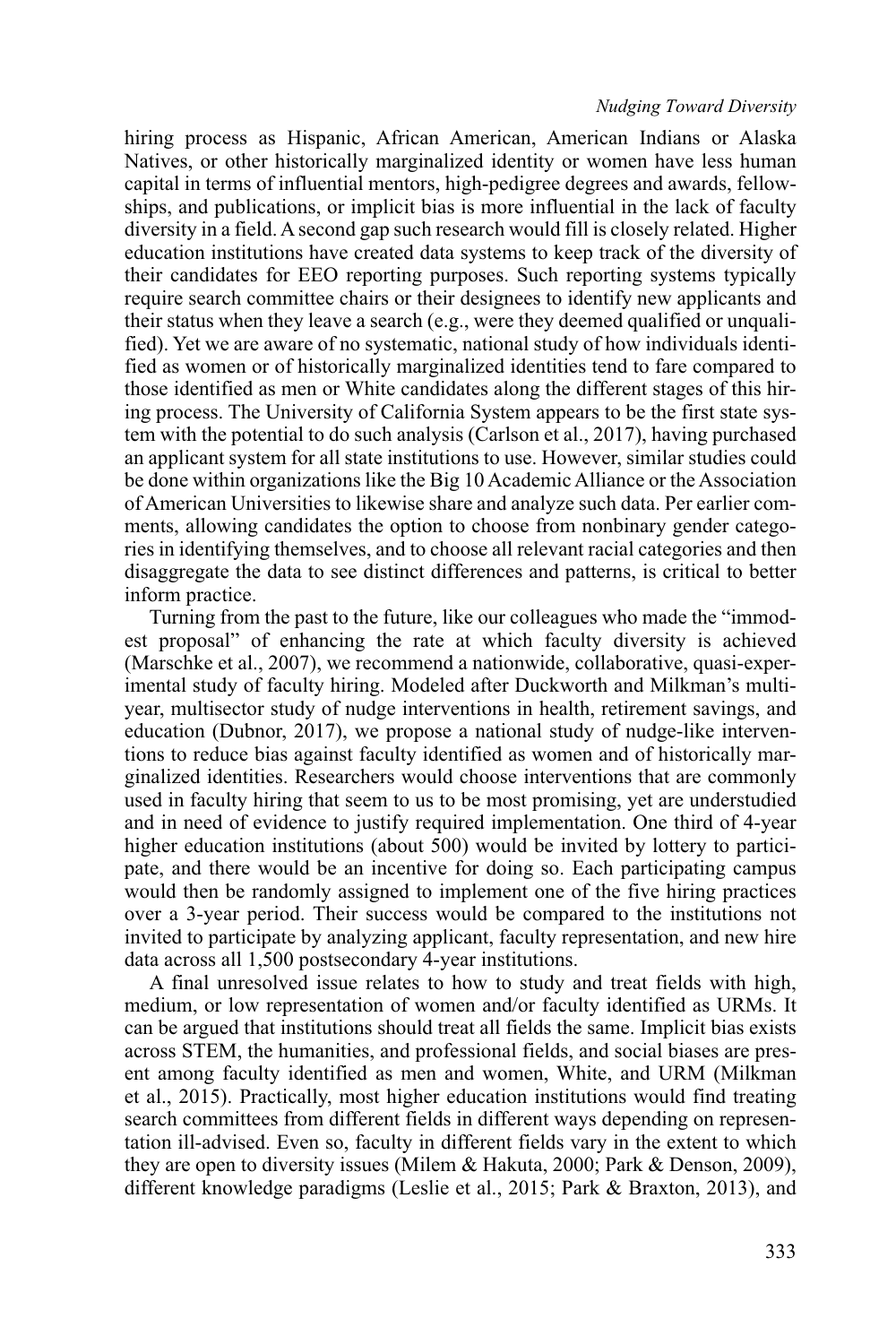cultural norms (i.e., rigid vs. Loose; Gelfand et al., 2011) that shape faculty behavior across fields. Likewise, the bias search committees show to a Hispanic man may be decidedly different than to an African American woman, and given different fields emphasize different characteristics in hiring (e.g., brilliance vs. emotional and social competencies), there is reason to believe a one–size-fits-all intervention will not work. Thus, research could examine whether different approaches, such as those shaped by self-determination theory (e.g., F. L. Smith et al., 2015) or those informed by other approaches, are more or less effective in changing behavior based on discipline and based on identity group.

Every few months, *The Chronicle of Higher Education* and *Inside Higher Ed* highlight a college or university that, through some stroke of genius, luck, or serendipity, has been able to increase the diversity of its faculty (e.g., Flaherty, 2017). Typically, credit is associated with a dynamic dean, provost, or president; a new search process; a grant; or an initiative. However, little effort is made to tease apart what exactly made the difference in the zeitgeist of efforts and whether the effort is transferable, will last, or will disappear in 5 years. As social scientists, we can do better. By applying behavioral design concepts and methods to the study and implementation of faculty hiring, we can nudge higher education toward a less biased, more inclusive faculty hiring system.

### **ORCID iD**

Dawn Culpepper **D** <https://orcid.org/0000-0002-3547-4615>

### **References**

*References marked with an asterisk indicate studies included in the meta-analysis.*

- Acker, J. (1990). Hierarchies, jobs, bodies: A theory of gendered organizations. *Gender & Society*, *4*(2), 139–158. <https://doi.org/10.1177/089124390004002002>
- \*Aguirre, A. (2000). Women and minority faculty in the academic workplace. *ASHE-ERIC Higher Education Report*, *27*(6), 57–74. [https://doi.org/10.1002/](https://doi.org/10.1002/aehe.3640270607) [aehe.3640270607](https://doi.org/10.1002/aehe.3640270607)
- \*Antonio, A. L. (2002). Faculty of color reconsidered: Reassessing contributions to scholarship. *Journal of Higher Education*, *73*(5), 582–602. [https://doi.org/10.1080/](https://doi.org/10.1080/00221546.2002.11777169) [00221546.2002.11777169](https://doi.org/10.1080/00221546.2002.11777169)
- \*Antonio, A. L., Astin, H., & Cress, C. (2000). Community service in higher education: A look at the nation's faculty. *Review of Higher Education*, *23*(4), 373–397. [https://](https://doi.org/10.1353/rhe.2000.0015) [doi.org/10.1353/rhe.2000.0015](https://doi.org/10.1353/rhe.2000.0015)
- \*Avery, D. R., Hernandez, M., & Hebl, M. R. (2004). Who's watching the race? Racial salience in recruitment advertising. *Journal of Applied Social Psychology*, *34*(1), 146–161.<https://doi.org/10.1111/j.1559-1816.2004.tb02541.x>
- \*Avery, D. R., & McKay, P. F. (2006). Target practice: An organizational impression management approach to attracting minority and female job applicants. *Personnel Psychology*, *59*(1), 157–187.<https://doi.org/10.1111/j.1744-6570.2006.00807.x>
- \*Avery, D. R., Richeson, J. A., Hebl, M. R., & Ambady, N. (2009). It does not have to be uncomfortable: The role of behavioral scripts in Black–White interracial interactions. *Journal of Applied Psychology*, *94*(6), 1382–1393. [https://doi.org/10.1037/](https://doi.org/10.1037/a0016208) [a0016208](https://doi.org/10.1037/a0016208)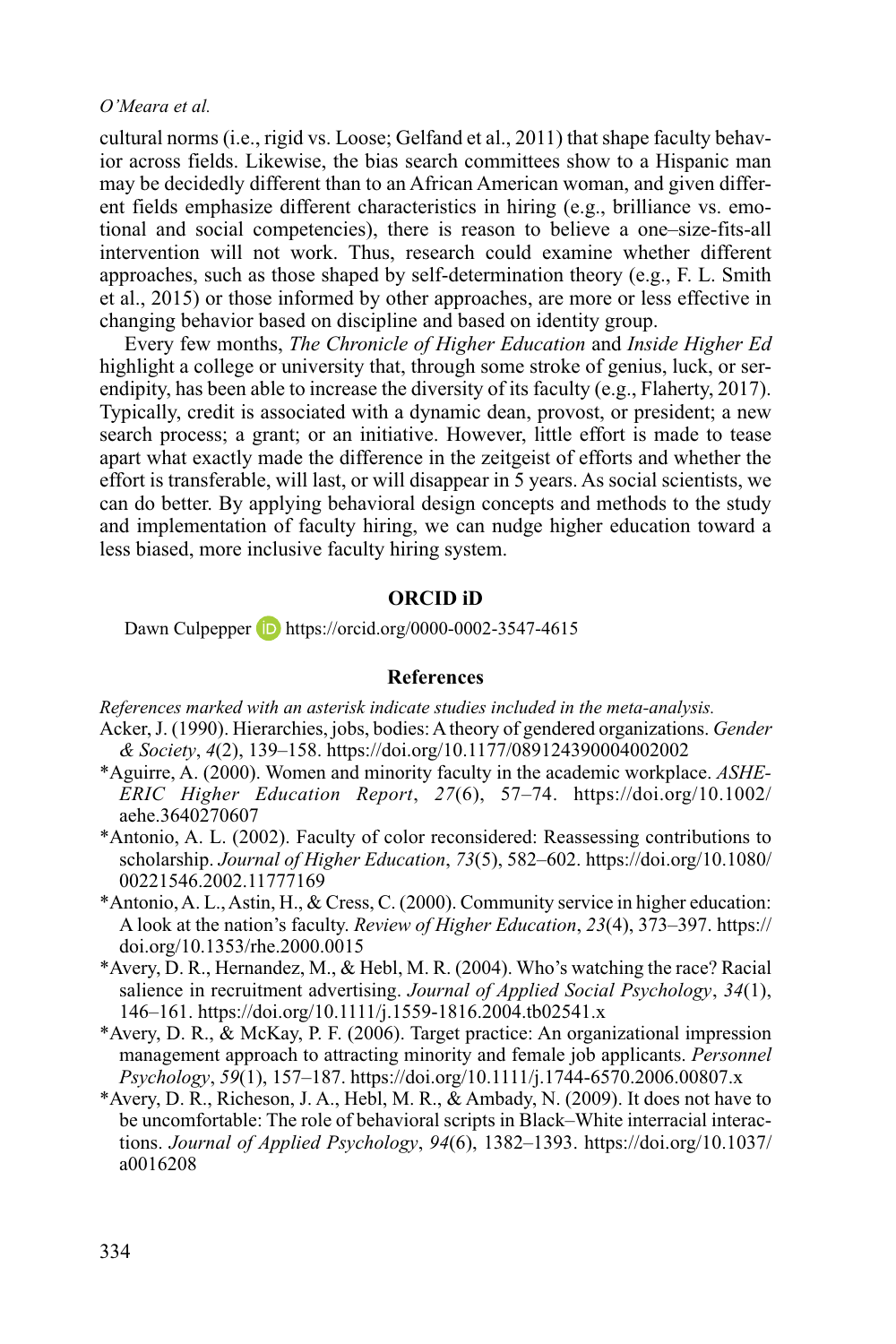- \*Avery, D. R., Volpone, S. D., Stewart, R. W., Luksyte, A., Hernandez, M., McKay, P. F., & Hebl, M. R. (2013). Examining the draw of diversity: How diversity climate perceptions affect job-pursuit intentions. *Human Resource Management*, *52*(2), 175–193.<https://doi.org/10.1002/hrm.21524>
- \*Babcock, L., Recalde, M. P., Vesterlund, L., & Weingart, L. (2017). Gender differences in accepting and receiving requests for tasks with low promotability. *American Economic Review*, *107*(3), 714–747. <https://doi.org/10.1257/aer.20141734>
- \*Baldi, S. (1995). Prestige determinants of first academic job for new sociology Ph.D.s 1985–1992. *The Sociological Quarterly*, *36*(4), 777–789. [https://doi.](https://doi.org/10.1111/j.1533-8525.1995.tb00464.x) [org/10.1111/j.1533-8525.1995.tb00464.x](https://doi.org/10.1111/j.1533-8525.1995.tb00464.x)
- Banaji, M. R., & Greenwald, A. G. (2013). *Blindspot: Hidden biases of good people*. Bantam.
- \*Banchefsky, S., Westfall, J., Park, B., & Judd, C. M. (2016). But you don't look like a scientist! Women scientists with feminine appearance are deemed less likely to be scientists. *Sex Roles*, *75*(3-4), 95–109. [https://doi.org/10.1007/](https://doi.org/10.1007/s11199-016-0586-1) [s11199-016-0586-1](https://doi.org/10.1007/s11199-016-0586-1)
- \*Barnett, G. A., Danowski, J. A., Feeley, T. H., & Stalker, J. (2010). Measuring quality in communication doctoral education using network analysis of faculty-hiring patterns. *Journal of Communication*, *60*(2), 388–411. [https://doi.org/10.1111/j.1460](https://doi.org/10.1111/j.1460-2466.2010.01487.x) [-2466.2010.01487.x](https://doi.org/10.1111/j.1460-2466.2010.01487.x)
- \*Barnett, G. A., & Feeley, T. H. (2011). Comparing the NRC and the faculty hiring network methods of ranking doctoral programs in communication. *Communication Education*, *60*(3), 362–370.<https://doi.org/10.1080/03634523.2011.558202>
- Baumeister, R. F., & Leary, M. R. (1997). Writing narrative literature reviews. *Review of General Psychology*, *1*(3), 311–320. [https://doi.org/10.1037/1089-](https://doi.org/10.1037/1089-2680.1.3.311) [2680.1.3.311](https://doi.org/10.1037/1089-2680.1.3.311)
- \*Bedeian, A. G., Cavazos, D. E., Hunt, J. G., & Jauch, L. R. (2010). Doctoral degree prestige and the academic marketplace: A study of career mobility within the management discipline. *Academy of Management Learning & Education*, *9*(1), 11–25. <https://doi.org/10.5465/amle.9.1.zqr11>
- Bensimon, E. M. (2016). *The misbegotten URM as a data point*. Center for Urban Education, Rossier School of Education, University of Southern California.
- Bensimon, E. M., Dowd, A. C., & Witham, K. (2016). Five principles for enacting equity by design. *Diversity & Democracy*, *19*(1). [https://www.aacu.org/diversityde](https://www.aacu.org/diversitydemocracy/2016/winter/bensimon)[mocracy/2016/winter/bensimon](https://www.aacu.org/diversitydemocracy/2016/winter/bensimon)
- \*Bertrand, M., & Mullainathan, S. (2003). *Are Emily and Greg more employable than Lakisha and Jamal? A field experiment on labor market discrimination* (No. w9873). National Bureau of Economic Research. <https://doi.org/10.3386/w9873>
- \*Biernat, M., Collins, E. C., Katzarska-Miller, I., & Thompson, E. R. (2009). Racebased shifting standards and racial discrimination. *Personality and Social Psychology Bulletin*, *35*(1), 16–28. <https://doi.org/10.1177/0146167208325195>
- \*Biernat, M., & Kobrynowicz, D. (1997). Gender-and race-based standards of competence: Lower minimum standards but higher ability standards for devalued groups. *Journal of Personality and Social Psychology*, *72*(3), 544–557. [https://doi.](https://doi.org/10.1037/0022-3514.72.3.544) [org/10.1037/0022-3514.72.3.544](https://doi.org/10.1037/0022-3514.72.3.544)
- \*Bilimoria, D., & Buch, K. K. (2010). The search is on: Engendering faculty diversity through more effective search and recruitment. *Change: The Magazine of Higher Learning*, *42*(4), 27–32, <https://doi.org/10.1080/00091383.2010.489022>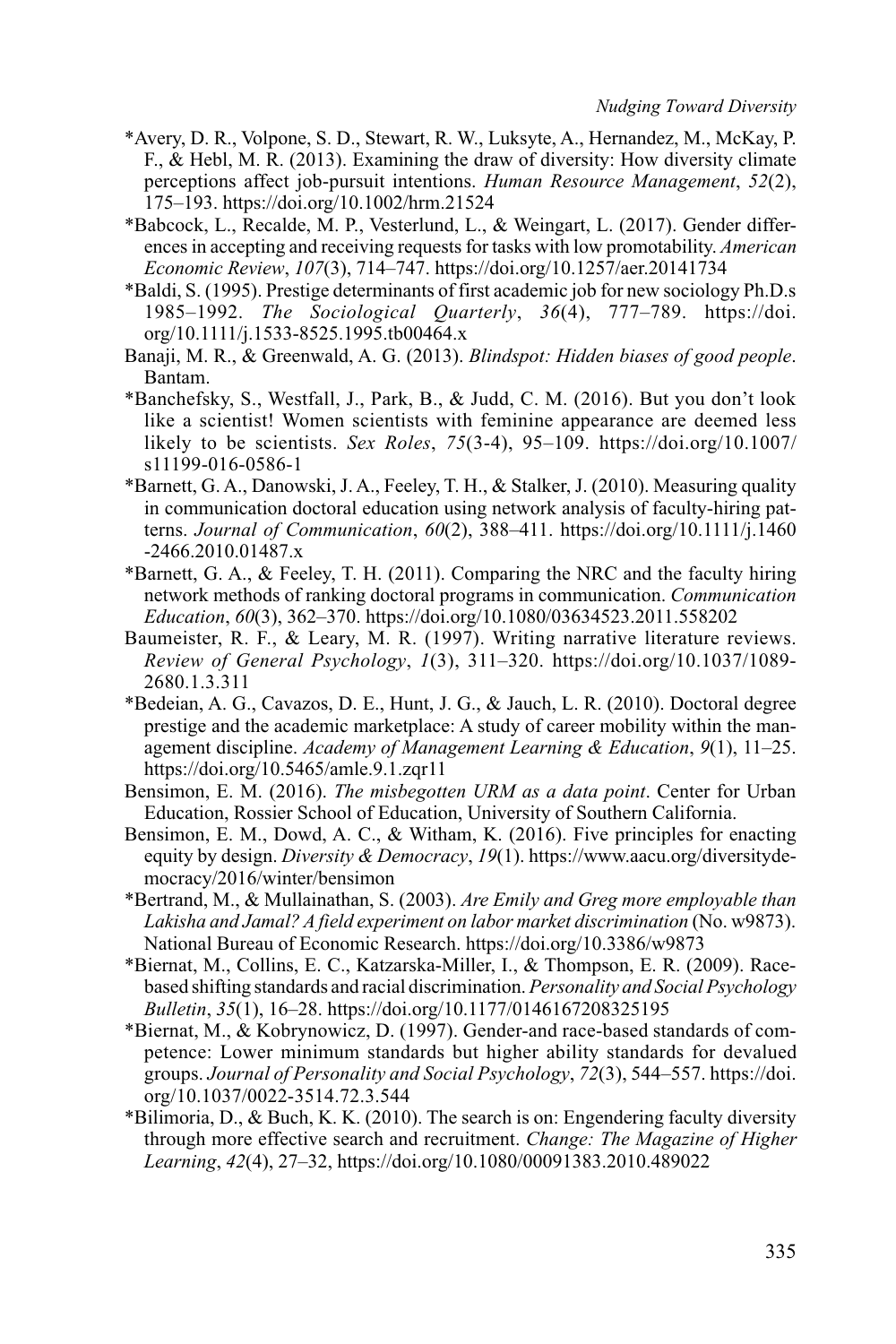- \*Blair-Loy, M., Rogers, L. E., Glaser, D., Wong, Y. L., Abraham, D., & Cosman, P. C. (2017). Gender in engineering departments: Are there gender differences in interruptions of academic job talks? *Social Sciences*, *6*(1), 1–29. [https://doi.org/10.3390/](https://doi.org/10.3390/socsci6010029) [socsci6010029](https://doi.org/10.3390/socsci6010029)
- Bohnet, I. (2016). *What works: Gender equality by design*. Harvard University Press. <https://doi.org/10.4159/9780674545991>
- \*Bohnet, I., van Geen, A., & Bazerman, M. (2016). When performance trumps gender bias: Joint vs. separate evaluation. *Management Science*, *62*(5), 1225–1234. [https://](https://doi.org/10.1287/mnsc.2015.2186) [doi.org/10.1287/mnsc.2015.2186](https://doi.org/10.1287/mnsc.2015.2186)
- Bovens, L. (2010). Nudges and cultural variance: A note on Selinger and Whyte. *Knowledge, Technology & Policy*, *23*(3-4), 483–486. [https://doi.org/10.1007/](https://doi.org/10.1007/s12130-010-9128-2) [s12130-010-9128-2](https://doi.org/10.1007/s12130-010-9128-2)
- \*Bragger, J. D., Kutcher, E., Morgan, J., & Firth, P. (2002). The effects of the structured interview on reducing biases against pregnant job applicants. *Sex Roles*, *46*(7-8), 215–226.<https://doi.org/10.1023/A:1019967231059>
- \*Brecher, E., Bragger, J., & Kutcher, E. (2006). The structured interview: Reducing biases toward job applicants with physical disabilities. *Employee Responsibilities and Rights Journal*, *18*(3), 155–170. <https://doi.org/10.1007/s10672-006-9014-y>
- \*Bronstein, P., Black, L., Pfennig, J., & White, A. (1986). Getting academic jobs: Are women equally qualified—and equally successful? *American Psychologist*, *41*(3), 318–322.<https://doi.org/10.1037/0003-066X.41.3.318>
- \*Budden, A. E., Tregenza, T., Aarssen, L. W., Koricheva, J., Leimu, R., & Lortie, C. J. (2008). Double-blind review favours increased representation of female authors. *Trends in Ecology & Evolution*, *23*(1), 4–6. [https://doi.org/10.1016/j.](https://doi.org/10.1016/j.tree.2007.07.008) [tree.2007.07.008](https://doi.org/10.1016/j.tree.2007.07.008)
- \*Burris, V. (2004). The academic caste system: Prestige hierarchies in PhD exchange networks. *American Sociological Review*, *69*(2), 239–264. [https://doi.org/10.1177/](https://doi.org/10.1177/000312240406900205) [000312240406900205](https://doi.org/10.1177/000312240406900205)
- \*Cable, D. M., & Judge, T. A. (1997). Interviewers' perceptions of person–organization fit and organizational selection decisions. *Journal of Applied Psychology*, *82*(4), 546–561.<https://doi.org/10.1037/0021-9010.82.4.546>
- \*Carli, L. L., Alawa, L., Lee, Y., Zhao, B., & Kim, E. (2016). Stereotypes about gender and science: Women≠ scientists. *Psychology of Women Quarterly*, *40*(2), 244–260. <https://doi.org/10.1177/0361684315622645>
- Carlson, S., Cosman, P., & Shauman, K. (2017, October 8-10). *Can requiring "diversity statements" diversify faculty hiring? Policy considerations and empirical evidence* [Paper presentation]. *ADVANCE/GSE program workshop*, *Washington, DC*.
- \*Carnes, M., Devine, P. G., Manwell, L. B., Byars-Winston, A., Fine, E., Ford, C. E., Forscher, P., Isaac, C., Kaatz, A., Magua, W., Palta, M., & Sheridan, J. (2015). Effect of an intervention to break the gender bias habit for faculty at one institution: A cluster randomized, controlled trial. *Academic Medicine*, *90*(2), 221–230. [https://](https://doi.org/10.1097/ACM.0000000000000552) [doi.org/10.1097/ACM.0000000000000552](https://doi.org/10.1097/ACM.0000000000000552)
- \*Carnes, M., Geller, S., Fine, E., Sheridan, J., & Handelsman, J. (2005). NIH director's pioneer awards: Could the selection process be biased against women? *Journal of Women's Health*, *14*(8), 684–691. <https://doi.org/10.1089/jwh.2005.14.684>
- Castleman, B., & Page, L. (2013). Can text message mitigate summer melt? *New England Journal of Higher Education*. [https://nebhe.org/journal/can-text-messages](https://nebhe.org/journal/can-text-messages-mitigate-summer-melt/)[mitigate-summer-melt/](https://nebhe.org/journal/can-text-messages-mitigate-summer-melt/)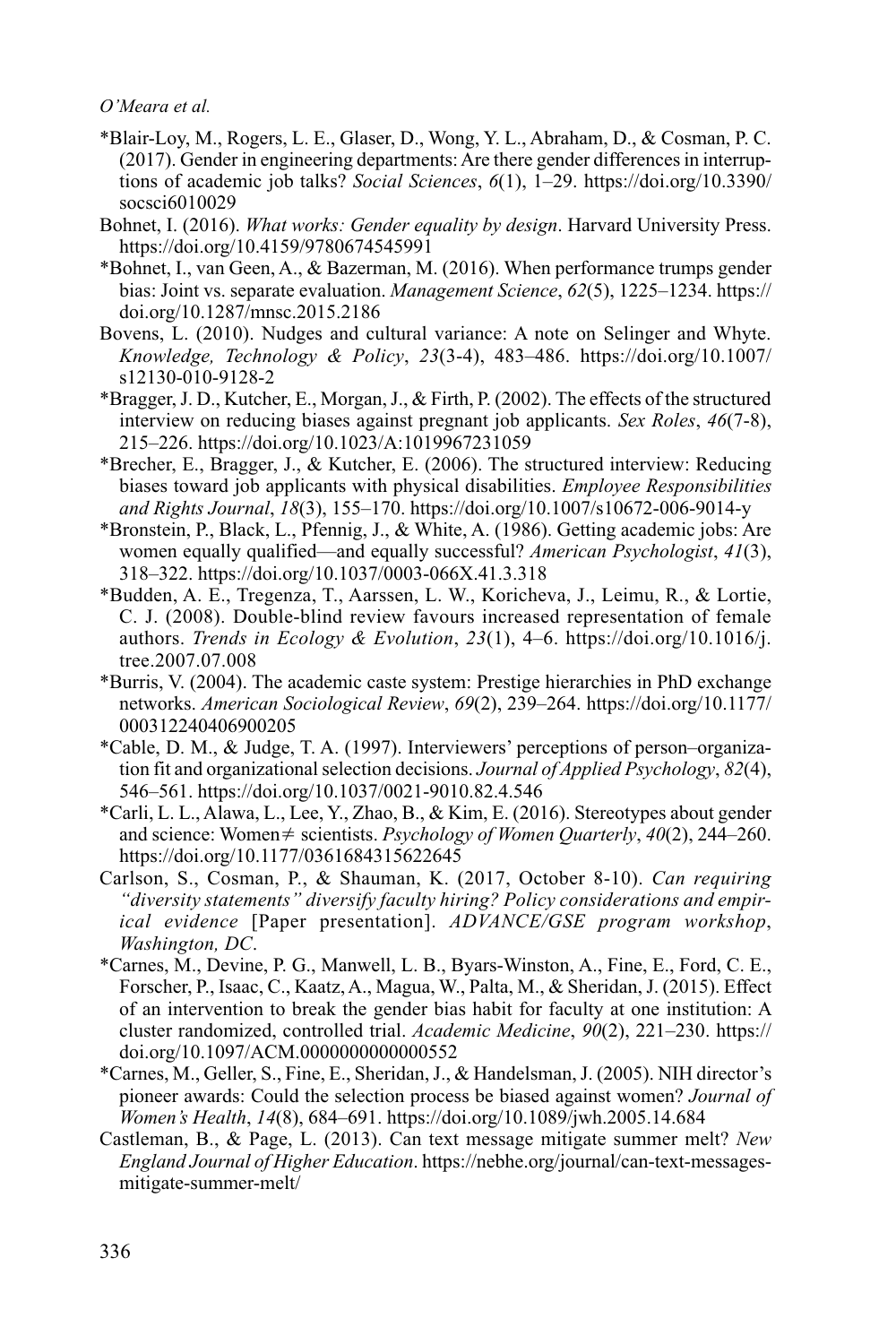- \*Ceci, S. J., & Williams, W. M. (2015). Women have substantial advantage in STEM faculty hiring, except when competing against more-accomplished men. *Frontiers in Psychology*, *6*, Article 1532. <https://doi.org/10.3389/fpsyg.2015.01532>
- Chapman, E. N., Kaatz, A., & Carnes, M. (2013). Physicians and implicit bias: How doctors may unwittingly perpetuate health care disparities. *Journal of General Internal Medicine*, *28*(11), 1504–1510. [https://doi.org/10.1007/s11606-013-](https://doi.org/10.1007/s11606-013-2441-1) [2441-1](https://doi.org/10.1007/s11606-013-2441-1)
- \*Clauset, A., Arbesman, S., & Larremore, D. B. (2015). Systematic inequality and hierarchy in faculty hiring networks. *Science Advances*, *1*(1), Article e1400005. <https://doi.org/10.1126/sciadv.1400005>
- \*Close, A. G., Moulard, J. G., & Monroe, K. B. (2011). Establishing human brands: Determinants of placement success for first faculty positions in marketing. *Journal of the Academy of Marketing Science*, *39*(6), 922–941. [https://doi.rg/10.1007/](https://doi.rg/10.1007/s11747-010-0221-6) [s11747-010-0221-6](https://doi.rg/10.1007/s11747-010-0221-6)
- \*Cohen, L. E., Broschak, J. P., & Haveman, H. A. (1998). And then there were more? The effect of organizational sex composition on the hiring and promotion of managers. *American Sociological Review*, *63*(5), 711–727. [https://doi.org/10.2307/](https://doi.org/10.2307/2657335) [2657335](https://doi.org/10.2307/2657335)
- Cooper, H. M. (1982). Scientific guidelines for conducting integrative research reviews. *Review of Educational Research*, *52*(2), 291–302. [https://doi.](https://doi.org/10.3102/00346543052002291) [org/10.3102/00346543052002291](https://doi.org/10.3102/00346543052002291)
- \*Correll, S. J., Benard, S., & Paik, I. (2007). Getting a job: Is there a motherhood penalty? *American Journal of Sociology*, *112*(5), 1297–1339. [https://doi.org/10.](https://doi.org/10.1086/511799) [1086/511799](https://doi.org/10.1086/511799)
- \*Cowin, K. M., Cohen, L. M., Ciechanowski, K. M., & Orozco, R. A. (2012). Portraits of mentor-junior faculty relationships: From power dynamics to collaboration. *Journal of Education*, *192*(1), 37–47. [https://doi.org/10.1177/0022](https://doi.org/10.1177/002205741219200106) [05741219200106](https://doi.org/10.1177/002205741219200106)
- \*Cross, T. (1994). Black faculty at Harvard: Does the pipeline defense hold water? *Journal of Blacks in Higher Education*, *4*, 42–46. <https://doi.org/10.2307/2963371>
- Damgaard, M. T., & Nielsen, H. S. (2018). Nudging in education. *Economics of Education Review*, *64*, 313–342. <https://doi.org/10.1016/j.econedurev.2018.03.008>
- Davies, S., & Rizk, J. (2018). The three generations of cultural capital research: A narrative review. *Review of Educational Research*, *88*(3), 331–365. [https://doi.](https://doi.org/10.3102/0034654317748423) [org/10.3102/0034654317748423](https://doi.org/10.3102/0034654317748423)
- \*Danowitz Sagaria, M. A. (2002). An exploratory model of filtering in administrative searches: Toward counter-hegemonic discourses. *Journal of Higher Education*, *73*(6), 677–710. <https://doi.org/10.1080/00221546.2002.11777177>
- Delgado, R., & Stefancic, J. (2001). *Critical race theory: An introduction* (1st ed.). New York University Press.
- \*Devine, P. G., Forscher, P. S., & Cox, W. T. (2017). A gender bias habit-breaking intervention led to increased hiring of female faculty in STEMM departments. *Journal of Experimental Social Psychology*, *73*, 211–215. [https://doi.org/10.1016/j.](https://doi.org/10.1016/j.jesp.2017.07.002) [jesp.2017.07.002](https://doi.org/10.1016/j.jesp.2017.07.002)
- \*DiRamio, D., Theroux, R., & Guarino, A. J. (2009). Faculty hiring at top-ranked higher education administration programs: An examination using social network analysis. *Innovative Higher Education*, *34*(3), 149–159. [https://doi.org/10.1007/](https://doi.org/10.1007/s10755-009-9104-5) [s10755-009-9104-5](https://doi.org/10.1007/s10755-009-9104-5)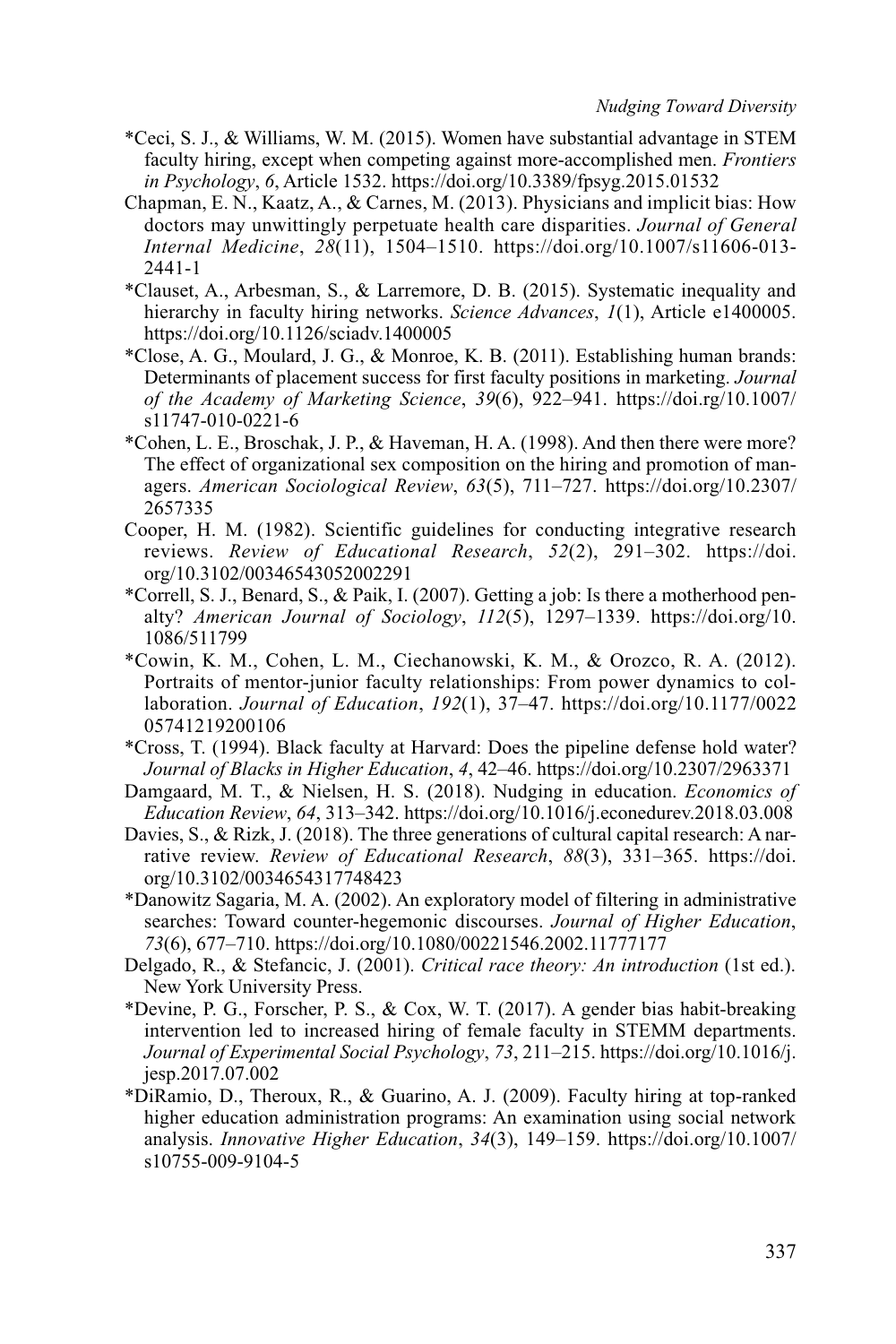- \*Dovidio, J. F., & Gaertner, S. L. (1998). On the nature of contemporary prejudice: The causes, consequences, and challenges of averse racism. In J. Eberhardt & S. T. Fiske (Eds.), *Confronting racism: The problem and the response* (pp. 3–32). Sage.
- Dubnor, S. J. (Host). (2017, April 5). *Could solving this one problem solve all the others?*(No. 282) [Audio podcast episode]. Freakonomics Radio. [http://freakonom](http://freakonomics.com/podcast/solving-one-problem-solve-others/)[ics.com/podcast/solving-one-problem-solve-others/](http://freakonomics.com/podcast/solving-one-problem-solve-others/)
- \*Dutt, K., Pfaff, D. L., Bernstein, A. F., Dillard, J. S., & Block, C. J. (2016). Gender differences in recommendation letters for postdoctoral fellowships in geoscience. *Nature Geoscience*, *9*(11), 805–808.<https://doi.org/10.1038/ngeo2819>
- \*Eagan, K., Stolzenberg, E. B., Lozano, J. B., Aragon, M. C., Suchard, M. R., & Hurtado, S. (2014). *Undergraduate teaching faculty: The 2013–2014 HERI faculty survey*. UCLA Higher Education Research Institute.
- \*Eagly, A. H., & Karau, S. J. (2002). Role congruity theory of prejudice toward female leaders. *Psychological Review*, *109*(3), 573–598. [https://doi.org/10.1037/0033-](https://doi.org/10.1037/0033-295X.109.3.573) [295X.109.3.573](https://doi.org/10.1037/0033-295X.109.3.573)
- \*Ehrenberg, R. G., Jakubson, G. H., Martin, M. L., Main, J. B., & Eisenberg, T. (2012). Diversifying the faculty across gender lines: Do trustees and administrators matter? *Economics of Education Review*, *31*(1), 9–18. [https://doi.org/10.1016/j.econe](https://doi.org/10.1016/j.econedurev.2011.10.003)[durev.2011.10.003](https://doi.org/10.1016/j.econedurev.2011.10.003)
- \*Fabianic, D. (2011). PhD program prestige and faculty location in criminal justice and sociology programs. *Journal of Criminal Justice Education*, *22*(4), 562–577. [https://](https://doi.org/10.1080/10511253.2011.590452) [doi.org/10.1080/10511253.2011.590452](https://doi.org/10.1080/10511253.2011.590452)
- \*Feldon, D. F., Peugh, J., Maher, M. A., Roksa, J., & Tofel-Grehl, C. (2017). Timeto-credit gender inequities of first-year PhD students in the biological sciences. *CBE-Life Sciences Education*, *16*(1), Article 4. [https://doi.org/10.1187/cbe.16-](https://doi.org/10.1187/cbe.16-08-0237) [08-0237](https://doi.org/10.1187/cbe.16-08-0237)
- Fine, E., & Handelsman, J. (2012). *Searching for excellence and diversity: A guide for search committees*. Women in Science & Engineering Leadership Institute.
- \*Fine, E., Sheridan, J., Carnes, M., Handelsman, J., Pribbenow, C., Savoy, J., & Wendt, A. (2014). Minimizing the influence of gender bias on the faculty search process. In V. Demos, C. W. Berheid, & M. T. Segal (Eds.), *Gender research: Gender transformation in the academy* (Vol. 19, pp. 267–289). Emerald Insight. [https://doi.](https://doi.org/10.1108/S1529-212620140000019012) [org/10.1108/S1529-212620140000019012](https://doi.org/10.1108/S1529-212620140000019012)
- Finkelstein, M. J., Conley, V. M., & Schuster, J. H. (2016). *Taking the measure of faculty diversity*. TIAA Institute.
- Flaherty, C. (2017, September 28). *Making diversity happen*. Inside Higher Ed. [https://](https://www.insidehighered.com/news/2017/09/28/how-two-institutions-diversified-their-faculties-without-spending-big-or-setting) [www.insidehighered.com/news/2017/09/28/how-two-institutions-diversified-their](https://www.insidehighered.com/news/2017/09/28/how-two-institutions-diversified-their-faculties-without-spending-big-or-setting)[faculties-without-spending-big-or-setting](https://www.insidehighered.com/news/2017/09/28/how-two-institutions-diversified-their-faculties-without-spending-big-or-setting)
- \*Foschi, M. (1996). Double standards in the evaluation of men and women. *Social Psychology Quarterly*, *59*(3), 237–254. <https://doi.org/10.2307/2787021>
- \*Foschi, M. (2000). Double standards for competence: Theory and research. *Annual Review of Sociology*, *26*, 21–42.<https://doi.org/10.1146/annurev.soc.26.1.21>
- \*Fowler, J. H., Grofman, B., & Masuoka, N. (2007). Social networks in political science: Hiring and placement of Ph.Ds, 1960–2002. *PS: Political Science & Politics*, *40*(4), 729–739. <https://doi.org/10.1017/S104909650707117X>
- \*Freeman, S., Jr., & DiRamio, D. (2016). Elitism or pragmatism? Faculty hiring at top graduate programs in higher education administration. *Journal of the Professoriate*, *8*(2), 94–127.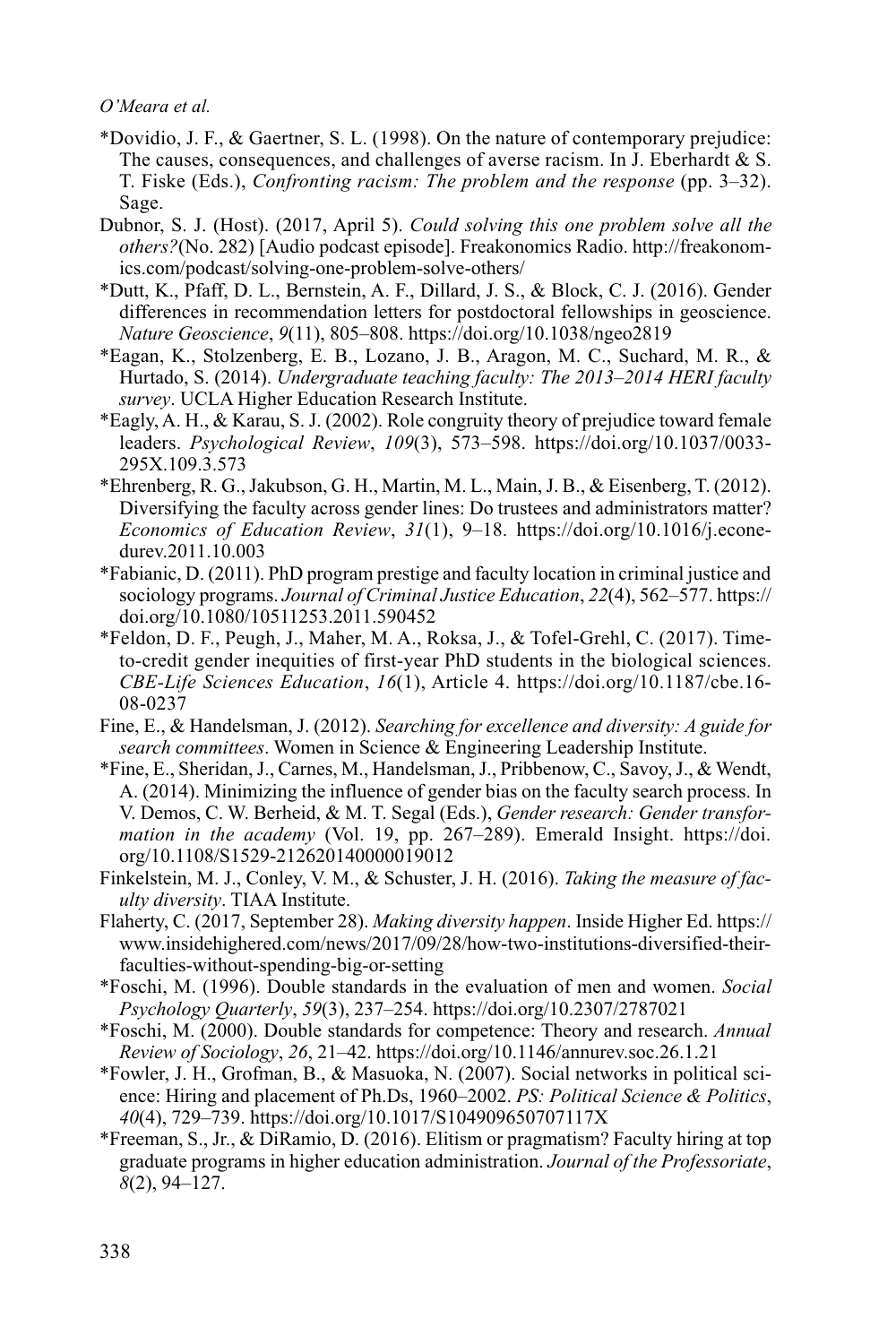- Gasman, M. (2016, September 20). *The five things no one will tell you about why colleges don't hire more faculty of color*. The Hechinger Report. [https://hech](https://hechingerreport.org/five-things-no-one-will-tell-colleges-dont-hire-faculty-color/)[ingerreport.org/five-things-no-one-will-tell-colleges-dont-hire-faculty-color/](https://hechingerreport.org/five-things-no-one-will-tell-colleges-dont-hire-faculty-color/)
- \*Gasman, M., Kim, J., & Nguyen, T. H. (2011). Effectively recruiting faculty of color at highly selective institutions: A school of education case study. *Journal of Diversity in Higher Education*, *4*(4), 212–222. [https://doi.org/10.1037/](https://doi.org/10.1037/a0025130) [a0025130](https://doi.org/10.1037/a0025130)
- \*Gaucher, D., Friesen, J., & Kay, A. (2011). Evidence that gendered wording in job advertisements exists and sustains gender inequality. *Journal of Personality and Social Psychology*, *101*(1), 109–128. <https://doi.org/10.1037/a0022530>
- Gelfand, M. J., Raver, J. L., Nishii, L., Leslie, L. M., Lun, J., Lim, B. C., Duan, L, Almaliach, A., Ang, S., Arnadottir, J., Aycan, Z., Boehnke, K., Boski, P., Cabecinhas, R., Chan, D., Chhokar, J., D'Amato, A., Ferrer, M., Fischlmayr, I. C., . . . Yamaguchi, S. (2011). Differences between tight and loose cultures: A 33-nation study. *Science*, *332*(6033), 1100–1104.<https://doi.org/10.1126/science.1197754>
- \*Gibbs, K. D., Basson, J., Xierali, I., & Broniatowski, D. A. (2016). Decoupling of the minority PhD talent pool and assistant professor hiring in medical school basic science departments in the US. *eLife*, *5*, Article e21393. [https://doi.org/10.7554/](https://doi.org/10.7554/eLife.21393) [eLife.21393](https://doi.org/10.7554/eLife.21393)
- \*Ginther, D. K., Schaffer, W. T., Schnell, J., Masimore, B., Liu, F., Haak, L. L., & Kington, R. (2011). Race, ethnicity, and NIH research awards. *Science*, *333*(6045), 1015–1019.<https://doi.org/10.1126/science.1196783>
- \*Glass, C., & Minnotte, K. L. (2010). Recruiting and hiring women in STEM fields. *Journal of Diversity in Higher Education*, *3*(4), 218–229. [https://doi.org/10.1037/](https://doi.org/10.1037/a0020581) [a0020581](https://doi.org/10.1037/a0020581)
- \*Glick, P., Zion, C., & Nelson, C. (1988). What mediates sex discrimination in hiring decisions? *Journal of Personality and Social Psychology*, *55*(2), 178–186. [https://](https://doi.org/10.1037/0022-3514.55.2.178) [doi.org/10.1037/0022-3514.55.2.178](https://doi.org/10.1037/0022-3514.55.2.178)
- \*Goldberg, C. B., & Allen, D. G. (2008). Black and white and read all over: Race differences in reactions to recruitment web sites. *Human Resource Management*, *47*(2), 217–236.<https://doi.org/10.1002/hrm.20209>
- \*Goldin, C., & Rouse, C. (2000). Orchestrating impartiality: The impact of" blind" auditions on female musicians. *American Economic Review*, *90*(4), 715–741. [https://](https://doi.org/10.1257/aer.90.4.715) [doi.org/10.1257/aer.90.4.715](https://doi.org/10.1257/aer.90.4.715)
- \*Gorman, E. H. (2005). Gender stereotypes, same-gender preferences, and organizational variation in the hiring of women: Evidence from law firms. *American Sociological Review*, *70*(4), 702–728. [https://doi.org/10.1177/00031224](https://doi.org/10.1177/000312240507000408) [0507000408](https://doi.org/10.1177/000312240507000408)
- \*Hall, E. V., Galinsky, A. D., & Phillips, K. W. (2015). Gender profiling: A gendered race perspective on person–position fit. *Personality and Social Psychology Bulletin*, *41*(6), 853–868. <https://doi.org/10.1177/0146167215580779>
- Hartlep, N. D., Ball, D., Theodosopoulos, K., Wells, K., & Morgan, G. B. (2016). A national analysis of endowed chairs and distinguished professors in the field of education. *Educational Studies*, *52*(2), 119–138. [https://doi.org/10.1080/00131946.201](https://doi.org/10.1080/00131946.2016.1142994) [6.1142994](https://doi.org/10.1080/00131946.2016.1142994)
- \*Hartlep, N. D., Hensley, B. O., Wells, K. E., Brewer, T. J., Ball, D., & McLaren, P. (2017). Homophily in higher education: Historicizing the AERA member-to-fellow pipeline using theories of social reproduction and social networks. *Policy Futures in Education*, *15*(6), 670–694.<https://doi.org/10.1177/1478210317715815>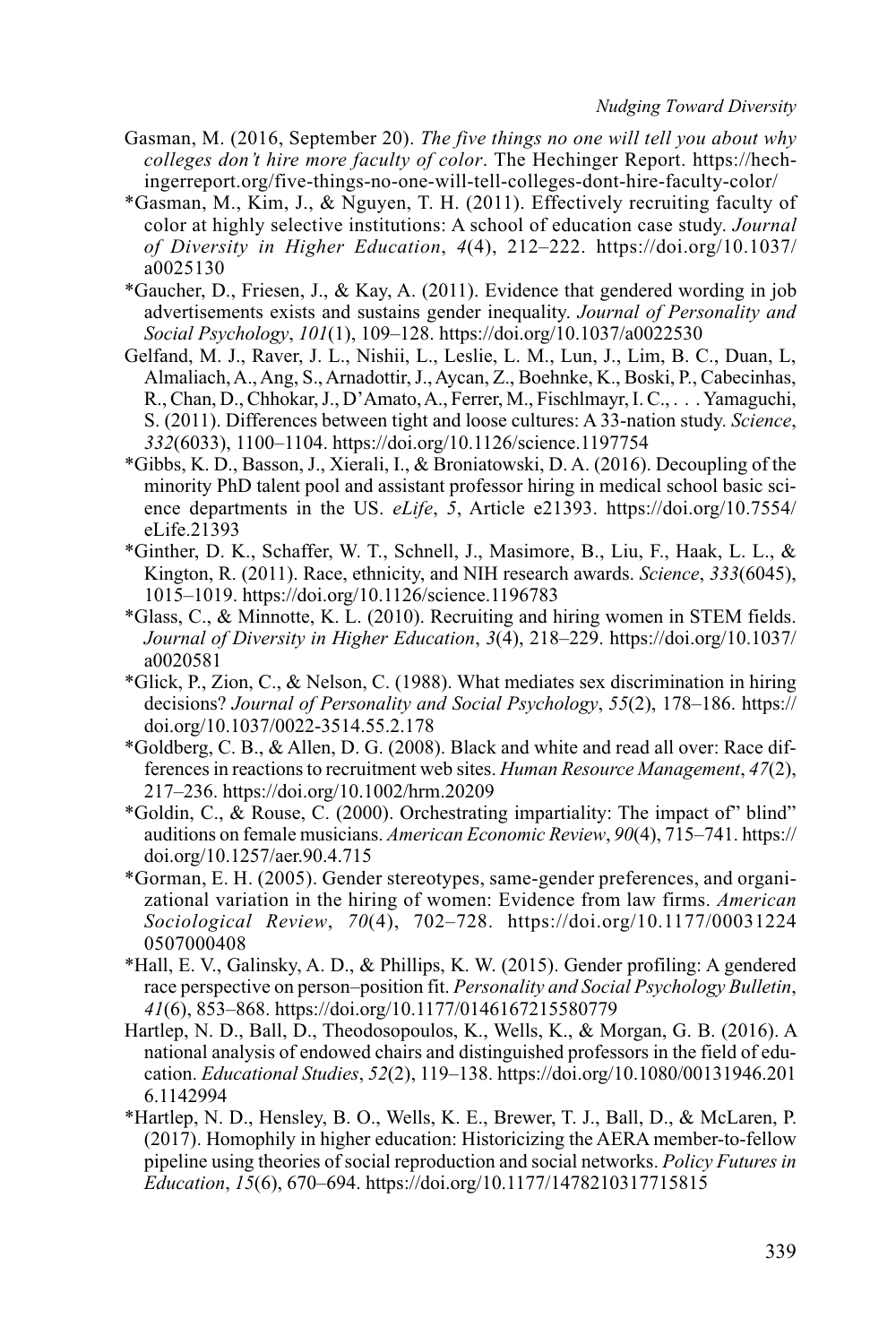- \*Haynes, C., & Sweedler, J. (2015). Are we there yet? Biases in hiring women faculty candidates. *Analytical Chemistry*, *87*(14), 6989–6989. [https://doi.org/10.1021/acs.](https://doi.org/10.1021/acs.analchem.5b02454) [analchem.5b02454](https://doi.org/10.1021/acs.analchem.5b02454)
- \*Heilman, M. E., & Haynes, M. C. (2005). No credit where credit is due: Attributional rationalization of women's success in male-female teams. *Journal of Applied Psychology*, *90*(5), 905–916.<https://doi.org/10.1037/0021-9010.90.5.905>
- \*Heilman, M. E., & Martell, R. F. (1986). Exposure to successful women: Antidote to sex discrimination in applicant screening decisions? *Organizational Behavior and Human Decision Processes*, *37*(3), 376–390. [https://doi.org/10.1016/0749-](https://doi.org/10.1016/0749-5978(86)90036-1) [5978\(86\)90036-1](https://doi.org/10.1016/0749-5978(86)90036-1)
- \*Heilman, M. E., Martell, R. F., & Simon, M. C. (1988). The vagaries of sex bias: Conditions regulating the undervaluation, equivaluation, and overvaluation of female job applicants. *Organizational Behavior and Human Decision Processes*, *41*(1), 98–110. [https://doi.org/10.1016/0749-5978\(88\)90049-0](https://doi.org/10.1016/0749-5978(88)90049-0)
- \*Heilman, M. E., & Okimoto, T. G. (2007). Why are women penalized for success at male tasks? The implied communality deficit. *Journal of Applied Psychology*, *92*(1), 81–92. <https://doi.org/10.1037/0021-9010.92.1.81>
- \*Heilman, M. E., & Stopeck, M. H. (1985a). Attractiveness and corporate success: Different causal attributions for males and females. *Journal of Applied Psychology*, *70*(2), 379–388. <https://doi.org/10.1037/0021-9010.70.2.379>
- \*Heilman, M. E., & Stopeck, M. H. (1985b). Being attractive, advantage or disadvantage? Performance-based evaluations and recommended personnel actions as a function of appearance, sex, and job type. *Organizational Behavior and Human Decision Processes*, *35*(2), 202–215. [https://doi.org/10.1016/0749-5978\(85\)90035-4](https://doi.org/10.1016/0749-5978(85)90035-4)
- \*Heilman, M. E., Wallen, A. S., Fuchs, D., & Tamkins, M. M. (2004). Penalties for success: Reactions to women who succeed at male gender-typed tasks. *Journal of Applied Psychology*, *89*(3), 416–427. <https://doi.org/10.1037/0021-9010.89.3.416>
- \*Higgins, C. A., & Judge, T. A. (2004). The effect of applicant influence tactics on recruiter perceptions of fit and hiring recommendations: A field study. *Journal of Applied Psychology*, *89*(4), 622–632. <https://doi.org/10.1037/0021-9010.89.4.622>
- \*Highhouse, S., Stierwalt, S. L., Bachiochi, P., Elder, A. E., & Fisher, G. (1999). Effects of advertised human resource management practices on attraction of African American applicants. *Personnel Psychology*, *52*(2), 425–442. [https://doi.](https://doi.org/10.1111/j.1744-6570.1999.tb00167.x) [org/10.1111/j.1744-6570.1999.tb00167.x](https://doi.org/10.1111/j.1744-6570.1999.tb00167.x)
- Hill, C., Corbett, C., & St. Rose, A. (2010). *Why so few? Women in science, technology, engineering, and mathematics*. American Association of University Women. [https://](https://www.aauw.org/files/2013/02/Why-So-Few-Women-in-Science-Technology-Engineering-and-Mathematics.pdf) [www.aauw.org/files/2013/02/Why-So-Few-Women-in-Science-Technology-](https://www.aauw.org/files/2013/02/Why-So-Few-Women-in-Science-Technology-Engineering-and-Mathematics.pdf)[Engineering-and-Mathematics.pdf](https://www.aauw.org/files/2013/02/Why-So-Few-Women-in-Science-Technology-Engineering-and-Mathematics.pdf)
- \*Hurtado, S., Eagan, K., Pryor, J. H., Whang, H., & Tran, S. (2012). *Undergraduate teaching faculty: The 2010–2011 HERI faculty survey*. UCLA Higher Education Research Institute.
- \*Ibarra, H. (1997). Paving an alternative route: Gender differences in managerial networks. *Social Psychology Quarterly*, *60*(1), 91–102.<https://doi.org/10.2307/2787014>
- \*Inesi, M. E., & Cable, D. M. (2014). When accomplishments come back to haunt you: The negative effect of competence signals on women's performance evaluations. *Personnel Psychology*, *68*(3), 615–657. <https://doi.org/10.1111/peps.12083>
- Institute of Medicine. (2011). *Expanding underrepresented minority participation: America's science and technology talent at the crossroads*. National Academies Press.<https://doi.org/10.17226/12984>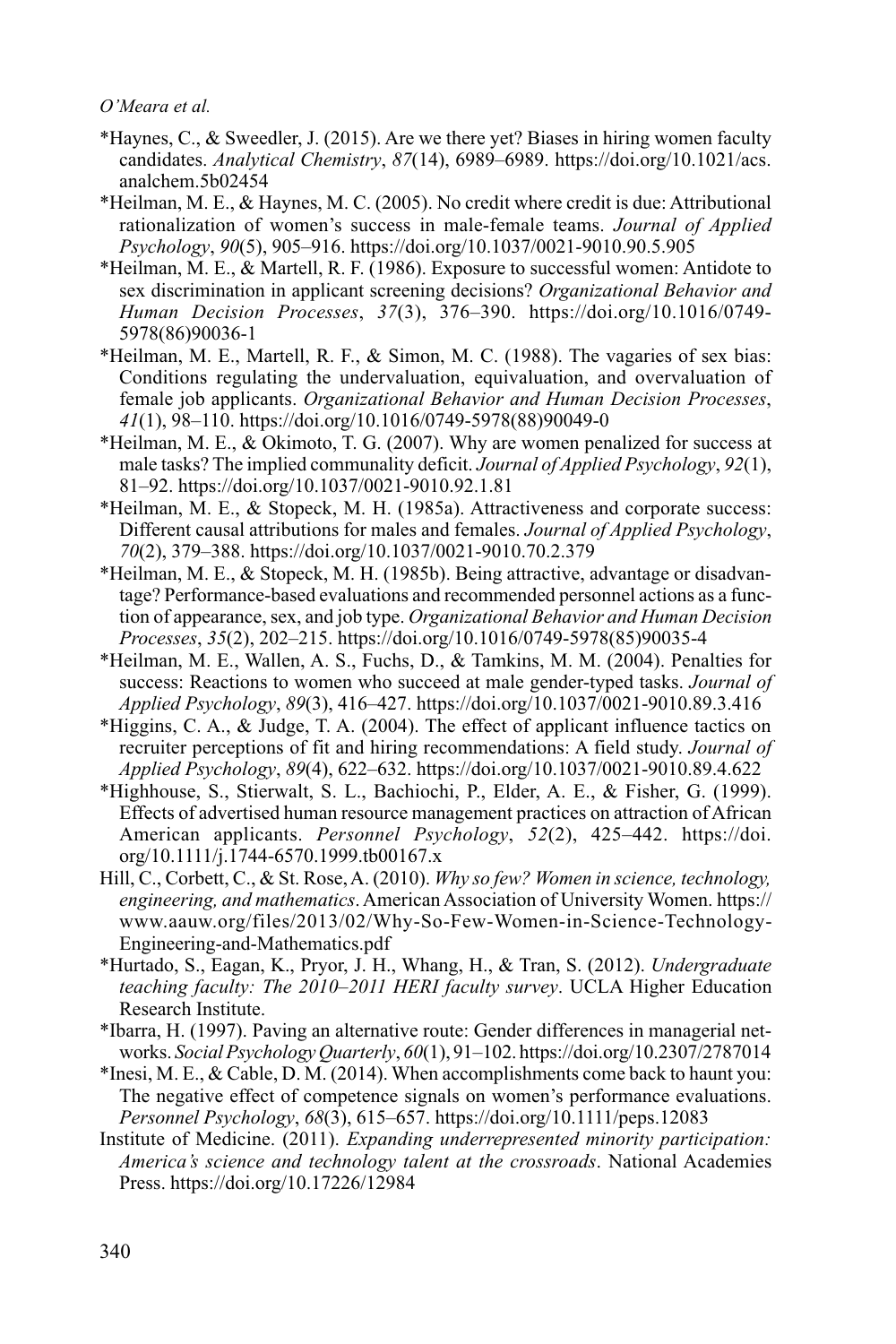- \*Isaac, C., Lee, B., & Carnes, M. (2009). Interventions that affect gender bias in hiring: A systematic review. *Academic Medicine*, *84*(10), 1440–1446. [https://doi.](https://doi.org/10.1097/ACM.0b013e3181b6ba00) [org/10.1097/ACM.0b013e3181b6ba00](https://doi.org/10.1097/ACM.0b013e3181b6ba00)
- \*Jagsi, R., Motomura, A. R., Griffith, K. A., Rangarajan, S., & Ubel, P. A. (2009). Sex differences in attainment of independent funding by career development awardees. *Annals of Internal Medicine*, *151*(11), 804–811. [https://doi.org/10.7326/0003-4819-](https://doi.org/10.7326/0003-4819-151-11-200912010-00009) [151-11-200912010-00009](https://doi.org/10.7326/0003-4819-151-11-200912010-00009)
- Johnson, K. R. (2016). How and why we built a majority-minority faculty. *Chronicle of Higher Education*. [https://www.chronicle.com/article/HowWhy-We-](https://www.chronicle.com/article/HowWhy-We-Built-a/237213)[Built-a/237213](https://www.chronicle.com/article/HowWhy-We-Built-a/237213)
- \*Kachchaf, R., Ko, L., Hodari, A., & Ong, M. (2015). Career–life balance for women of color: Experiences in science and engineering academia. *Journal of Diversity in Higher Education*, *8*(3), 175–191. <https://doi.org/10.1037/a0039068>
- Kahneman, D. (2011). *Thinking, fast and slow*. Farrar, Staus & Giroux.
- \*Kang, S., Tilcsika, A., Junb, S., & DeCellesa, K. (2016). Whitened résumés: Race and self-presentation in the labor market. *Administrative Science Quarterly*, *61*(3), 469- 502.<https://doi.org/10.1177/0001839216639577>
- \*Konrad, A. M., & Pfeffer, J. (1991). Understanding the hiring of women and minorities in educational institutions. *Sociology of Education*, *64*(3), 141–157. [https://doi.](https://doi.org/10.2307/2112848) [org/10.2307/2112848](https://doi.org/10.2307/2112848)
- \*Kossinets, G., & Watts, D. J. (2009). Origins of homophily in an evolving social network. *American Journal of Sociology*, *115*(2), 405–450. [https://doi.org/10.1086/](https://doi.org/10.1086/599247) [599247](https://doi.org/10.1086/599247)
- \*Kristof-Brown, A. L. (2000). Perceived applicant fit: Distinguishing between recruiters' perceptions of person-job and person-organization fit. *Personnel Psychology*, *53*(3), 643–671. <https://doi.org/10.1111/j.1744-6570.2000.tb00217.x>
- Ladson-Billings, G., & Tate, W. F. (1995). Toward a critical race theory of education. *Teachers College Record*, *97*(1), 47–68.
- \*Lang, D. (1987). Equality, prestige, and controlled mobility in the academic hierarchy. *American Journal of Education*, *95*(3), 441–467. [https://doi.org/10.1086/](https://doi.org/10.1086/444314) [444314](https://doi.org/10.1086/444314)
- \*LaVaque-Manty, D., & Stewart, A. J. (2008). "A very scholarly intervention": Recruiting women faculty in science and engineering. In L. Schiebinger (Ed.), *Gendered innovations in science and engineering* (pp. 165–181). Stanford University Press.
- \*Lerchenmueller, M. J., & Sorenson, O. (2018). The gender gap in early career transitions in the life sciences. *Research Policy*, *47*(6), 1007–1017. [https://doi.](https://doi.org/10.1016/j.respol.2018.02.009) [org/10.1016/j.respol.2018.02.009](https://doi.org/10.1016/j.respol.2018.02.009)
- \*Leslie, S. J., Cimpian, A., Meyer, M., & Freeland, E. (2015). Expectations of brilliance underlie gender distributions across academic disciplines. *Science*, *347*(6219), 262–265.<https://doi.org/10.1126/science.1261375>
- \*Lubienski, S. T., Miller, E. K., & Saclarides, E. S. (2018). Sex differences in doctoral student publication rates. *Educational Researcher*, *47*(1), 76–81. [https://doi.](https://doi.org/10.3102/0013189X17738746) [org/10.3102/0013189X17738746](https://doi.org/10.3102/0013189X17738746)
- \*Lyness, K. S., & Heilman, M. E. (2006). When fit is fundamental: Performance evaluations and promotions of upper-level female and male managers. *Journal of Applied Psychology*, *91*(4), 777. <https://doi.org/10.1037/0021-9010.91.4.777>
- \*Madera, J. M., Hebl, M. R., Dial, H., Martin, R., & Valian, V. (2019). Raising doubt in letters of recommendation for academia: Gender differences and their impact.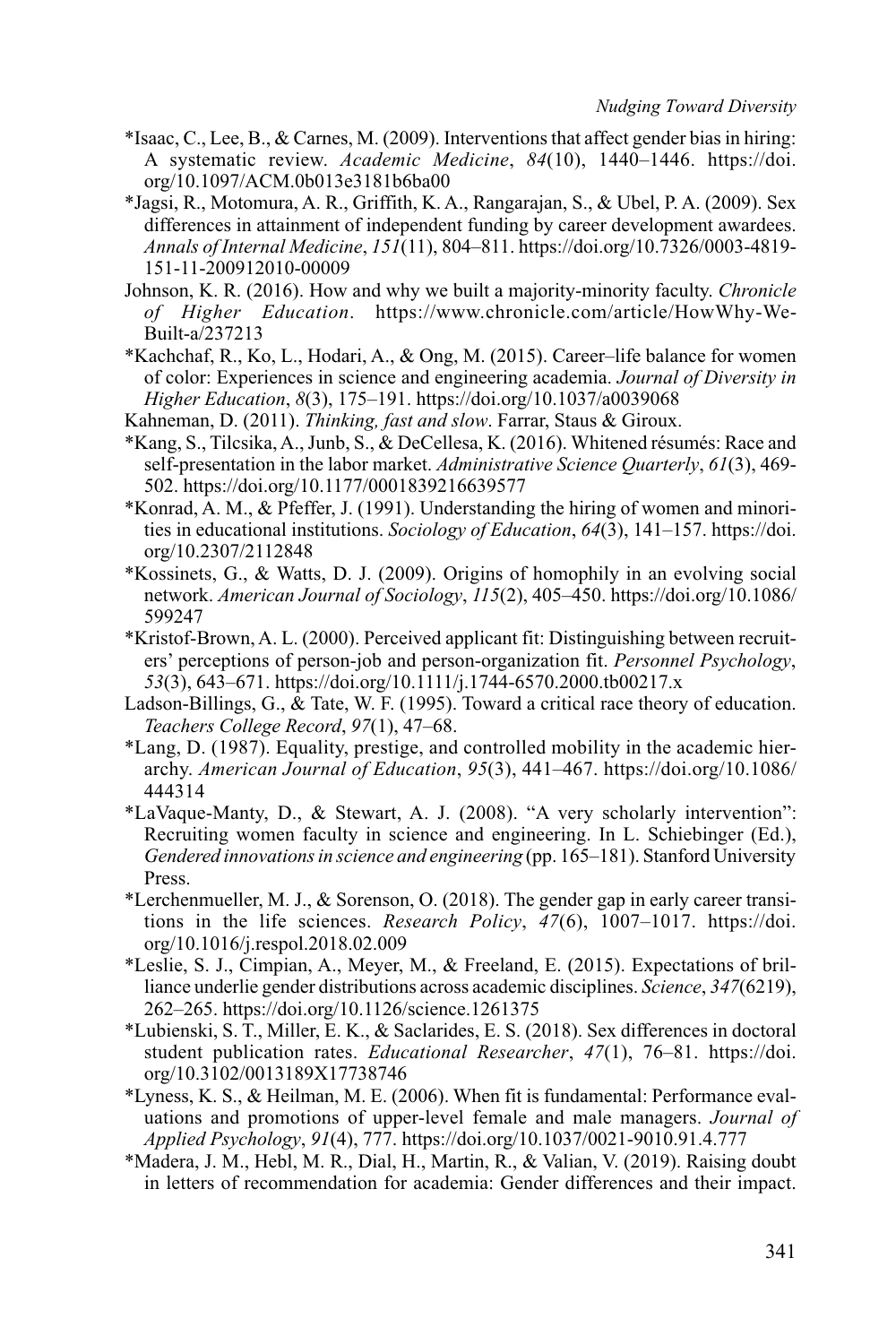*Journal of Business and Psychology*, *34*(3), 287–303. [https://doi.org/10.1007/](https://doi.org/10.1007/s10869-018-9541-1) [s10869-018-9541-1](https://doi.org/10.1007/s10869-018-9541-1)

- \*Madera, J. M., Hebl, M. R., & Martin, R. C. (2009). Gender and letters of recommendation for academia: Agentic and communal differences. *Journal of Applied Psychology*, *94*(6), 1591–1599. <https://doi.org/10.1037/a0016539>
- \*Marchant, A., Bhattacharya, A., & Carnes, M. (2007). Can the language of tenure criteria influence women's academic advancement? *Journal of Women's Health*, *16*(7), 998–1003.<https://doi.org/10.1089/jwh.2007.0348>
- Marschke, R., Laursen, S., Nielsen, J. M., & Rankin, P. (2007). Demographic inertia revisited: An immodest proposal to achieve equitable gender representation among faculty in higher education. *Journal of Higher Education*, *78*(1), 1–26. [https://doi.](https://doi.org/10.1353/jhe.2007.0003) [org/10.1353/jhe.2007.0003](https://doi.org/10.1353/jhe.2007.0003)
- \*McCarthy, J. M., Van Iddekinge, C. H., & Campion, M. A. (2010). Are highly structured job interviews resistant to demographic similarity effects? *Personnel Psychology*, *63*(2), 325–359.<https://doi.org/10.1111/j.1744-6570.2010.01172.x>
- \*McConnell, A. R., & Fazio, R. H. (1996). Women as men and people: Effects of gender-marked language. *Personality and Social Psychology Bulletin*, *22*(10), 1004–1013. <https://doi.org/10.1177/01461672962210003>
- McNair, T. B., Bensimon, E., & Malcom-Piqueux, L. (2020). *From equity talk to equity walk: Expanding practitioner knowledge for racial justice in higher education*. Wiley.<https://doi.org/10.1002/9781119428725>
- \*McPherson, M., Smith-Lovin, L., & Cook, J. M. (2001). Birds of a feather: Homophily in social networks. *Annual Review of Sociology*, *27*, 415–444. [https://doi.](https://doi.org/10.1146/annurev.soc.27.1.415) [org/10.1146/annurev.soc.27.1.415](https://doi.org/10.1146/annurev.soc.27.1.415)
- \*Mendoza-Denton, R., Patt, C., Fisher, A., Eppig, A., Young, I., Smith, A., & Richards, M. A. (2017). Differences in STEM doctoral publication by ethnicity, gender and academic field at a large public research university. *PloS One*, *12*(4), Article e0174296. <https://doi.org/10.1371/journal.pone.0174296>
- Milem, J. F., & Hakuta, K. (2000). The benefits of racial and ethnic diversity in higher education. In D. J. Wilds (Ed.), *Minorities in higher education 1999-2000* (pp. 39– 67). American Council on Education.
- \*Milkman, K. L., Akinola, M., & Chugh, D. (2015). What happens before? A field experiment exploring how pay and representation differentially shape bias on the pathway into organizations. *Journal of Applied Psychology*, *100*(6), 1678–1712. <https://doi.org/10.1037/apl0000022>
- Moody, J. (2012). *Faculty diversity: Removing the barriers*. Routledge. [https://doi.](https://doi.org/10.4324/9780203805398) [org/10.4324/9780203805398](https://doi.org/10.4324/9780203805398)
- \*Morrison, E., Rudd, E., Picciano, J., & Nerad, M. (2011). Are you satisfied? PhD education and faculty taste for prestige: Limits of the prestige value system. *Research in Higher Education*, *52*(1), 24–46. <https://doi.org/10.1007/s11162-010-9184-1>
- \*Moss-Racusin, C. A., Dovidio, J. F., Brescoll, V. L., Graham, M. J., & Handelsman, J. (2012). Science faculty's subtle gender biases favor male students. *Proceedings of the National Academy of Sciences*, *109*(41), 16474–16479. [https://doi.org/10.1073/](https://doi.org/10.1073/pnas.1211286109) [pnas.1211286109](https://doi.org/10.1073/pnas.1211286109)
- \*National Research Council. (2010). *Gender differences at critical transitions in the careers of science, engineering, and mathematics faculty*. National Academies Press.
- National Science Foundation, National Center for Science and Engineering Statistics. (2017). *Women, minorities, and persons with disabilities in science and engineering: 2017. Special report NSF 17-310*.<https://www.nsf.gov/statistics/wmpd/>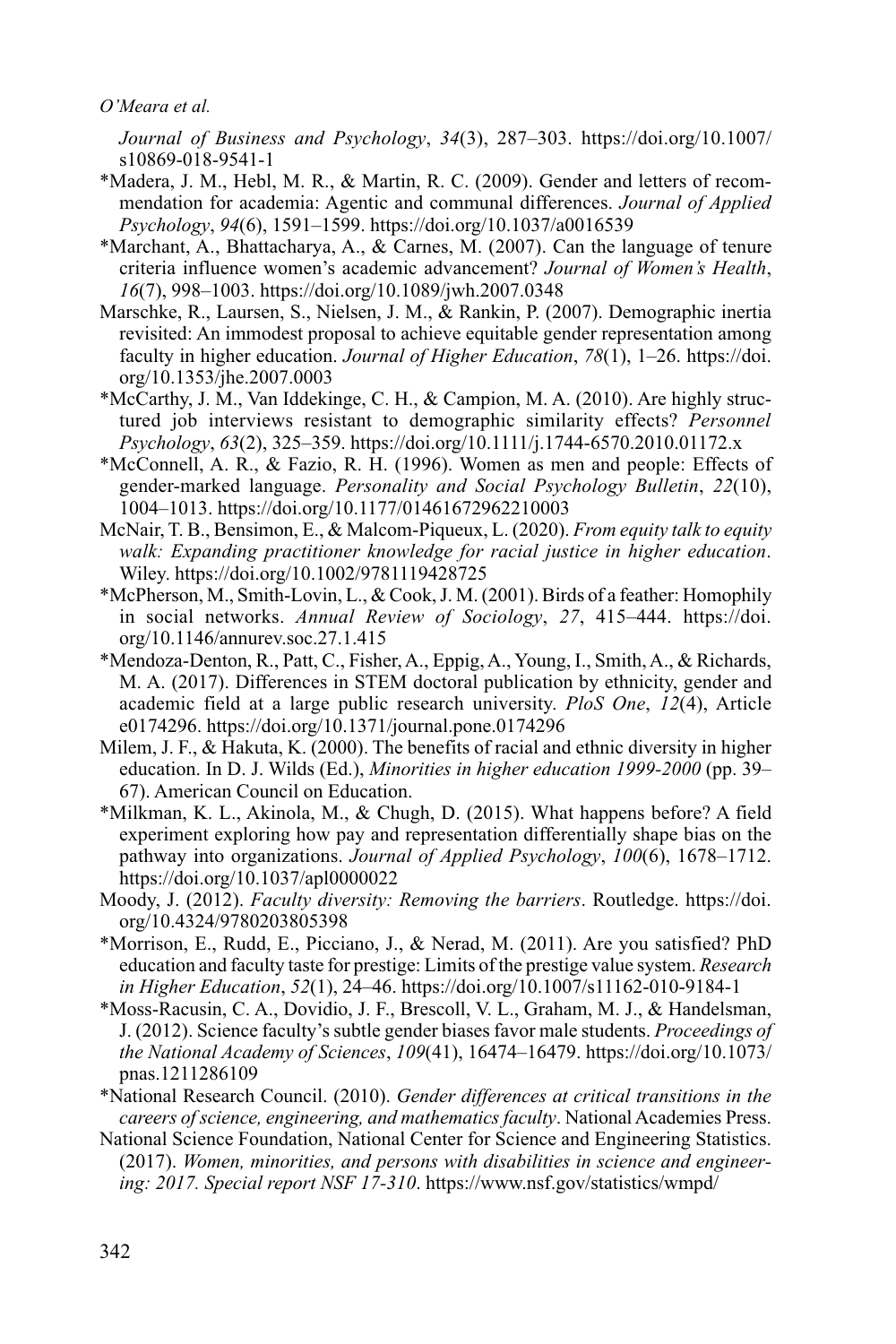- \*Nittrouer, C., O'Brien, K. R., Hebl, M., Trump-Steele, R. C., Gardner, D. M., & Rodgers, J. (2018). The impact of biomedical students' ethnicity and gender. *Equality, Diversity and Inclusion*, *37*(3), 254–264. [https://doi.org/10.1108/EDI-09-](https://doi.org/10.1108/EDI-09-2017-0176) [2017-0176](https://doi.org/10.1108/EDI-09-2017-0176)
- Norris, P., & Epstein, S. (2011). An experiential thinking style: Its facets and relations with objective and subjective criterion measures. *Journal of Personality*, *79*(5), 1043–1080. <https://doi.org/10.1111/j.1467-6494.2011.00718.x>
- Norton, M. I., Vandello, J. A., & Darley, J. M. (2004). Casuistry and social category bias. *Journal of Personality and Social Psychology*, *87*(6), 817–813. [https://doi.](https://doi.org/10.1037/0022-3514.87.6.817) [org/10.1037/0022-3514.87.6.817](https://doi.org/10.1037/0022-3514.87.6.817)
- Park, T. J., & Braxton, J. M. (2013). Delineating scholarly types of college and university faculty members. *Journal of Higher Education*, *84*(3), 301–328. [https://doi.org](https://doi.org/10.1080/00221546.2013.11777291) [/10.1080/00221546.2013.11777291](https://doi.org/10.1080/00221546.2013.11777291)
- Park, J. J., & Denson, N. (2009). Attitudes and advocacy: Understanding faculty views on racial/ethnic diversity. *Journal of Higher Education*, *80*(4), 415–438. [https://doi.](https://doi.org/10.1080/00221546.2009.11779023) [org/10.1080/00221546.2009.11779023](https://doi.org/10.1080/00221546.2009.11779023)
- \*Pezzoni, M., Mairesse, J., Stephan, P., & Lane, J. (2016). Gender and the publication output of graduate students: A case study. *PloS One*, *11*(1), Article e0145146. [https://](https://doi.org/10.1371/journal.pone.0145146) [doi.org/10.1371/journal.pone.0145146](https://doi.org/10.1371/journal.pone.0145146)
- \*Phelan, J. E., Moss-Racusin, C. A., & Rudman, L. A. (2008). Competent yet out in the cold: Shifting criteria for hiring reflect backlash toward agentic women. *Psychology of Women Quarterly*, *32*(4), 406–413. [https://doi.org/10.1111/j.1471](https://doi.org/10.1111/j.1471-6402.2008.00454.x) [-6402.2008.00454.x](https://doi.org/10.1111/j.1471-6402.2008.00454.x)
- \*Pifer, M. J. (2011). Intersectionality in context: A mixed-methods approach to researching the faculty experience. *New Directions for Institutional Research*, *2011*(151), 27.<https://doi.org/10.1002/ir.397>
- \*Pinheiro, D., Melkers, J., & Youtie, J. (2014). Learning to play the game: Student publishing as an indicator of future scholarly success. *Technological Forecasting & Social Change*, *81*, 56–66.<https://doi.org/10.1016/j.techfore.2012.09.008>
- \*Posselt, J. R. (2016). *Inside graduate admissions: Merit, diversity, and faculty gatekeeping*. Harvard University Press.<https://doi.org/10.4159/9780674915640>
- Pronin, E., Gilovich, T., & Ross, L. (2004). Objectivity in the eye of the beholder: Divergent perceptions of bias in self versus others. *Psychological Review*, *111*(3), 781–799.<https://doi.org/10.1037/0033-295X.111.3.781>
- \*Proxmire, D. C. (2008). *Coaching diversity: The Rooney Rule, its application, and ideas for expansion*. American Constitution Society for Law and Policy.
- \*Rau, B. L., & Hyland, M. M. (2003). Corporate teamwork and diversity statements in college recruitment brochures: Effects on attraction. *Journal of Applied Social Psychology*, *33*(12), 2465–2492.<https://doi.org/10.1111/j.1559-1816.2003.tb02776.x>
- \*Rhoten, D., & Pfirman, S. (2007). Women in interdisciplinary science: Exploring preferences and consequences. *Research Policy*, *36*(1), 56–75. [https://doi.](https://doi.org/10.1016/j.respol.2006.08.001) [org/10.1016/j.respol.2006.08.001](https://doi.org/10.1016/j.respol.2006.08.001)
- \*Rider, C. I., Wade, J., Swaminathan, A., & Schwab, A. (2016). *Racial disparity in leadership: Performance-reward bias in promotions of national football league coaches* (Research Paper No. 2710398). Georgetown McDonough School of Business.<https://doi.org/10.2139/ssrn.2710398>
- \*Ridgeway, C. L., & Correll, S. J. (2004). Unpacking the gender system: A theoretical perspective on gender beliefs and social relations. *Gender & Society*, *18*(4), 510– 531.<https://doi.org/10.1177/0891243204265269>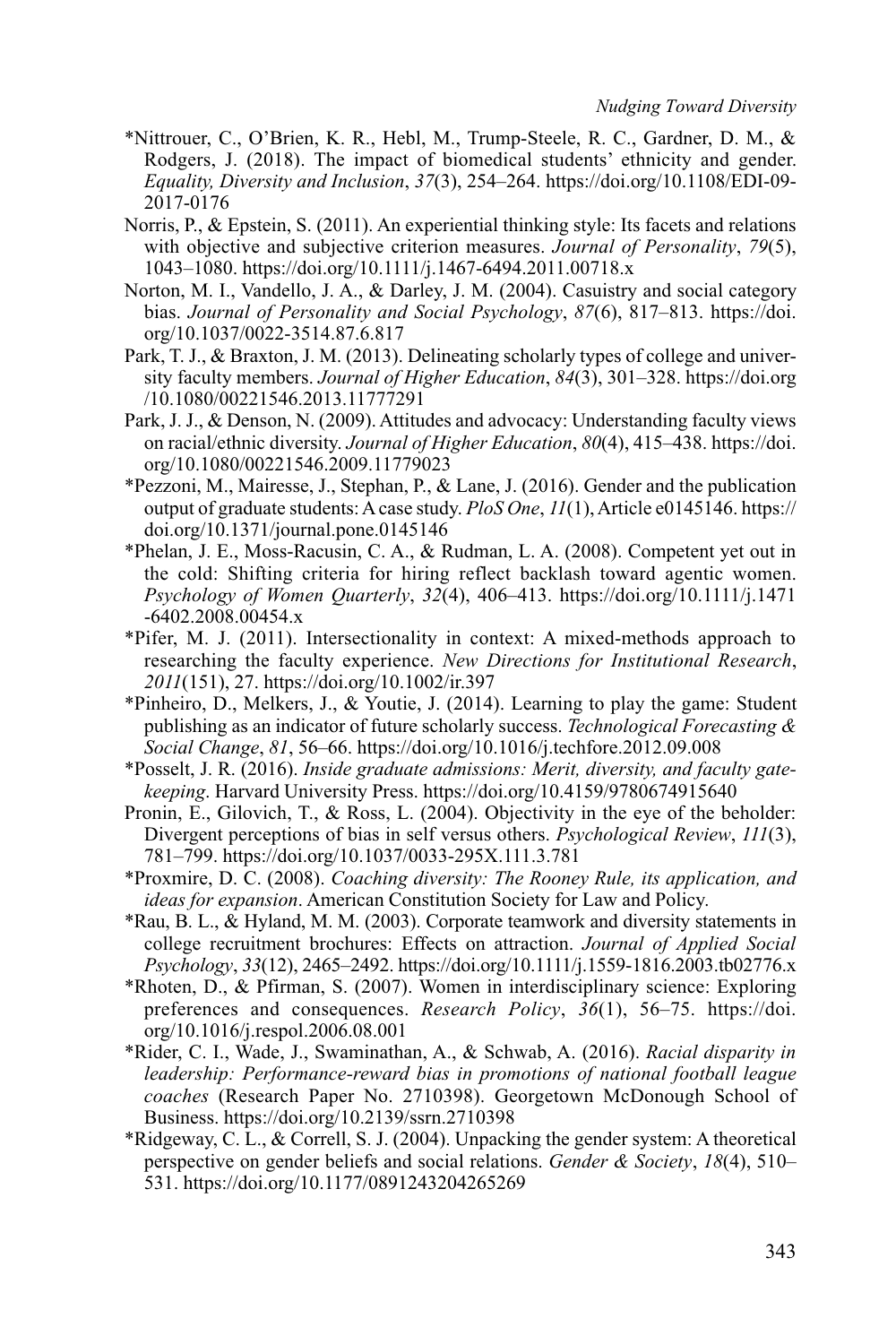- \*Rivera, L. A. (2017). When two bodies are (not) a problem: Gender and relationship status discrimination in academic hiring. *American Sociological Review*, *82*(6), 1111–1138.<https://doi.org/10.1177/0003122417739294>
- \*Roberts, S. G., & Verhoef, T. (2016). Double-blind reviewing at EvoLang 11 reveals gender bias. *Journal of Language Evolution*, *1*(2), 163–167. [https://doi.org/10.1093/](https://doi.org/10.1093/jole/lzw009) [jole/lzw009](https://doi.org/10.1093/jole/lzw009)
- \*Rudman, L. A., & Glick, P. (2001). Prescriptive gender stereotypes and backlash toward agentic women. *Journal of Social Issues*, *57*(4), 743–762. [https://doi.](https://doi.org/10.1111/0022-4537.00239) [org/10.1111/0022-4537.00239](https://doi.org/10.1111/0022-4537.00239)
- \*Ruggs, E. N., Martinez, L. R., & Hebl, M. R. (2011). How individuals and organizations can reduce interpersonal discrimination. *Social and Personality Psychology Compass*, *5*(1), 29–42. <https://doi.org/10.1111/j.1751-9004.2010.00332.x>
- \*Rynes, S. L., & Barber, A. E. (1990). Applicant attraction strategies: An organizational perspective. *Academy of Management Review*, *15*(2), 286–310. [https://doi.](https://doi.org/10.5465/amr.1990.4308158) [org/10.5465/amr.1990.4308158](https://doi.org/10.5465/amr.1990.4308158)
- \*Sackett, P. R., DuBois, C. L., & Noe, A. W. (1991). Tokenism in performance evaluation: The effects of work group representation on male-female and White-Black differences in performance ratings. *Journal of Applied Psychology*, *76*(2), 263–267. <https://doi.org/10.1037/0021-9010.76.2.263>
- \*Salvucci, C., & Lawless, C. A. (2016). Nursing faculty diversity: Barriers and perceptions on recruitment, hiring, and retention. *Journal of Cultural Diversity*, *23*(2), 65–75.
- \*Sarsons, H. (2015). *Gender differences in recognition for group work* (Working paper). Harvard University.
- Schmader, T., Whitehead, J., & Wysocki, V. H. (2007). A linguistic comparison of letters of recommendation for male and female chemistry and biochemistry job applicants. *Sex Roles*, *57*(7-8), 509–514. <https://doi.org/10.1007/s11199-007-9291-4>
- Sensoy, Ö., & DiAngelo, R. (2017). "We are all for diversity, but . . .": How faculty hiring committees reproduce whiteness and practical suggestions for how they can change. *Harvard Educational Review*, *87*(4), 557–580. [https://doi.](https://doi.org/10.17763/1943-5045-87.4.557) [org/10.17763/1943-5045-87.4.557](https://doi.org/10.17763/1943-5045-87.4.557)
- \*Service, O., & Gallagher, R. (2017). *Think small: The surprisingly simple ways to reach big goals*. Michael O'Mara Books.
- \*Sheltzer, J. M., & Smith, J. C. (2014). Elite male faculty in the life sciences employ fewer women. *Proceedings of the National Academy of Sciences*, *111*(28), 10107– 10112. <https://doi.org/10.1073/pnas.1403334111>
- \*Sheridan, J. T., Fine, E., Pribbenow, C., Handelsman, J., & Carnes, M. (2010). Searching for excellence & diversity: Increasing the hiring of women faculty at one academic medical center. *Academic Medicine*, *85*(6), 999–1007. [https://doi.](https://doi.org/10.1097/ACM.0b013e3181dbf75a) [org/10.1097/ACM.0b013e3181dbf75a](https://doi.org/10.1097/ACM.0b013e3181dbf75a)
- \*Slaughter, J. E., Sinar, E. F., & Bachiochi, P. D. (2002). Black applicants' reactions to affirmative action plans: Effects of plan content and previous experience with discrimination. *Journal of Applied Psychology*, *87*(2), 333–344. [https://doi.org/10.](https://doi.org/10.1037/0021-9010.87.2.333) [1037/0021-9010.87.2.333](https://doi.org/10.1037/0021-9010.87.2.333)
- \*Smith, D. G., Richards, S., Osei-Kofi, N., & Turner, C. S. V. (2004). Interrupting the usual: Successful strategies for hiring diverse faculty. *Journal of Higher Education*, *75*(2), 133–160. <https://doi.org/10.1353/jhe.2004.0006>
- Smith, D. G., Tovar, E., & Garcia, H. (2012). Where are they? A multi-lens examination of the distribution of full-time faculty by institutional type, race/ethnicity, gender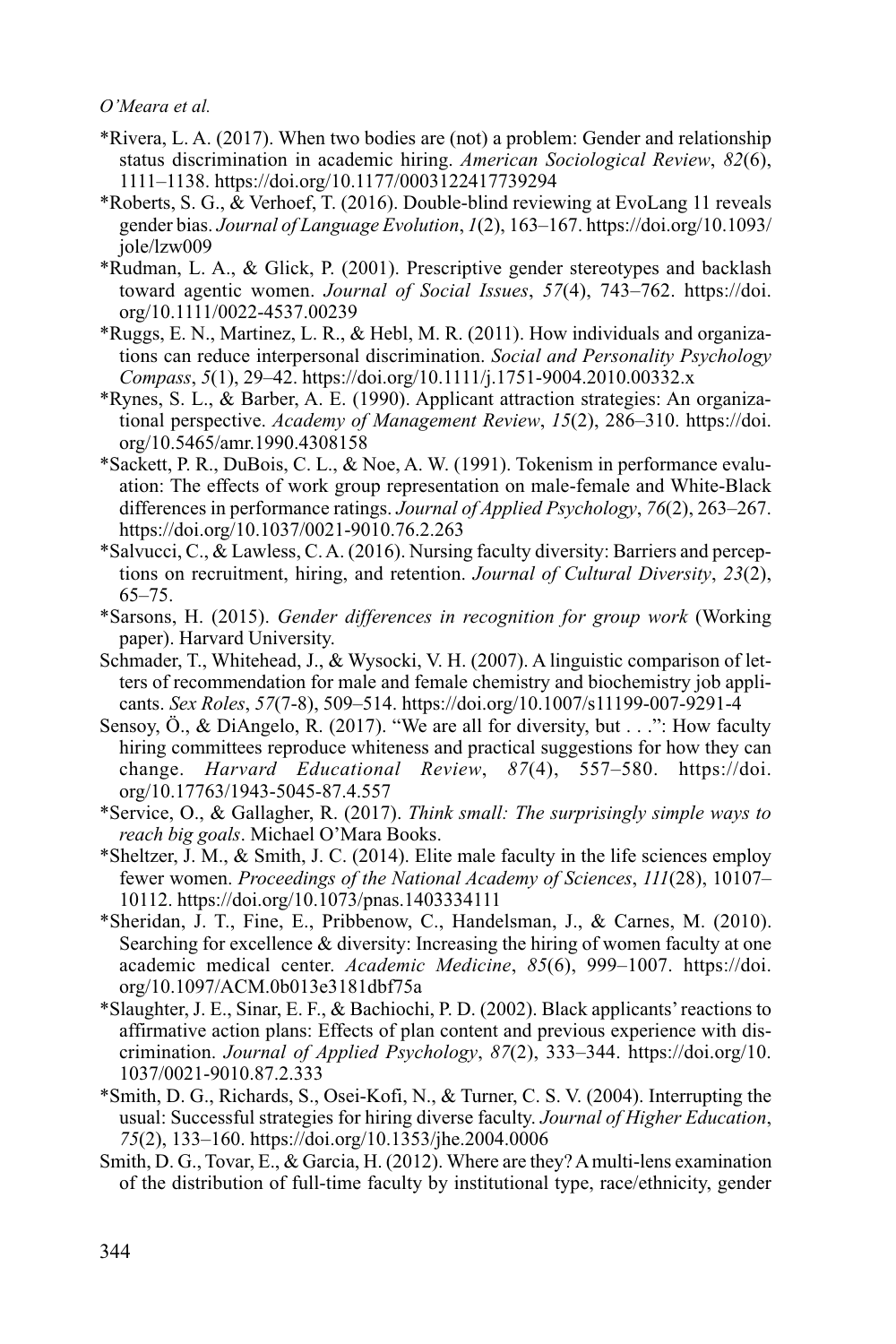and citizenship. *New Directions for Institutional Research*, *2012*(155), 5–26. [https://](https://doi.org/10.1002/ir.20019) [doi.org/10.1002/ir.20019](https://doi.org/10.1002/ir.20019)

- \*Smith, D. G., Wolf, L. E., & Busenberg, B. E. (1996). *Achieving faculty diversity: Debunking the myths*. Association of American Colleges & Universities.
- \*Smith, F. L., Tabak, F., Showail, S., Parks, J. M., & Kleist, J. S. (2005). The name game: Employability evaluations of prototypical applicants with stereotypical feminine and masculine first names. *Sex Roles*, *52*(1-2), 63–82. [https://doi.org/10.1007/](https://doi.org/10.1007/s11199-005-1194-7) [s11199-005-1194-7](https://doi.org/10.1007/s11199-005-1194-7)
- Smith, J. A., Alavinejad, H., & Zanganeh, P. L. P. (2013). A summary overview of cultural differences in higher education. *Developments in Business Simulation and Experiential Learning*, *40*, 94–97.
- \*Smith, J. L., Handley, I. M., Zale, A.V., Rushing, S., & Potvin, M. A. (2015). Now hiring! Empirically testing a three-step intervention to increase faculty gender diversity in STEM. *BioScience*, *65*(11), 1084–1087. [https://doi.org/10.1093/](https://doi.org/10.1093/biosci/biv138) [biosci/biv138](https://doi.org/10.1093/biosci/biv138)
- \*Stassun, K. G., Burger, A., & Lange, S. E. (2010). The Fisk-Vanderbilt Masters-to-PhD Bri dge program: A model for broadening participation of underrepresented groups in the physical sciences through effective partnerships with minority-serving institutions. *Journal of Geoscience Education*, *58*(3), 135–144. [https://doi.](https://doi.org/10.5408/1.3559648) [org/10.5408/1.3559648](https://doi.org/10.5408/1.3559648)
- \*Steinpreis, R. E., Anders, K. A., & Ritzke, D. (1999). The impact of gender on the review of the curricula vitae of job applicants and tenure candidates: A national empirical study. *Sex Roles*, *41*(7-8), 509–527. [https://doi.org/10.1023/A:101](https://doi.org/10.1023/A:1018839203698) [8839203698](https://doi.org/10.1023/A:1018839203698)
- \*Stewart, A. J., La Vaque-Manty, D., & Malley, J. E. (2004). Recruiting female faculty members in science and engineering: Preliminary evaluation of one intervention model. *Journal of Women and Minorities in Science and Engineering*, *10*(4), 361– 375.<https://doi.org/10.1615/JWomenMinorScienEng.v10.i4.50>
- \*Stewart, A. J., Malley, J. E., & LaVaque-Manty, D. (2007). Faculty recruitment: Mobilizing science and engineering faculty. In A. J. Stewart, J. Malley, & D. LaVaque-Manty (Eds.), *Transforming science and engineering: Advancing academic women* (pp. 33–151). University of Michigan Press. [https://doi.org/10.3998/](https://doi.org/10.3998/mpub.178866) [mpub.178866](https://doi.org/10.3998/mpub.178866)
- \*Storage, D., Horne, Z., Cimpian, A., & Leslie, S. J. (2016). The frequency of "Brilliant" and "Genius" in teaching evaluations predicts the representation of women and African Americans across fields. *PloS One*, *11*(3), Article e0150194. <https://doi.org/10.1371/journal.pone.0150194>
- \*Sturm, S. (2006). The architecture of inclusion: Advancing workplace equity in higher education. *Harvard Journal of Law & Gender*, *29*(2), 247–334.
- \*Su, X. (2013). The impacts of postdoctoral training on scientists' academic employment. *Journal of Higher Education*, *84*(2), 239–265. [https://doi.org/10.1353/](https://doi.org/10.1353/jhe.2013.0014) [jhe.2013.0014](https://doi.org/10.1353/jhe.2013.0014)
- Tagg, J. (2012). Why does the faculty resist change? *Change: The Magazine of Higher Learning*, *44*(1), 6-15.<https://doi.org/10.1080/00091383.2012.635987>
- \*Terviö, M. (2011). Divisions within academia: Evidence from faculty hiring and placement. *Review of Economics and Statistics*, *93*(3), 1053–1062. [https://doi.](https://doi.org/10.1162/REST_a_00108) [org/10.1162/REST\\_a\\_00108](https://doi.org/10.1162/REST_a_00108)
- Thaler, R. H., & Sunstein, C. (2008). *Nudge: Improving decisions about health, wealth, and happiness*. Yale University Press.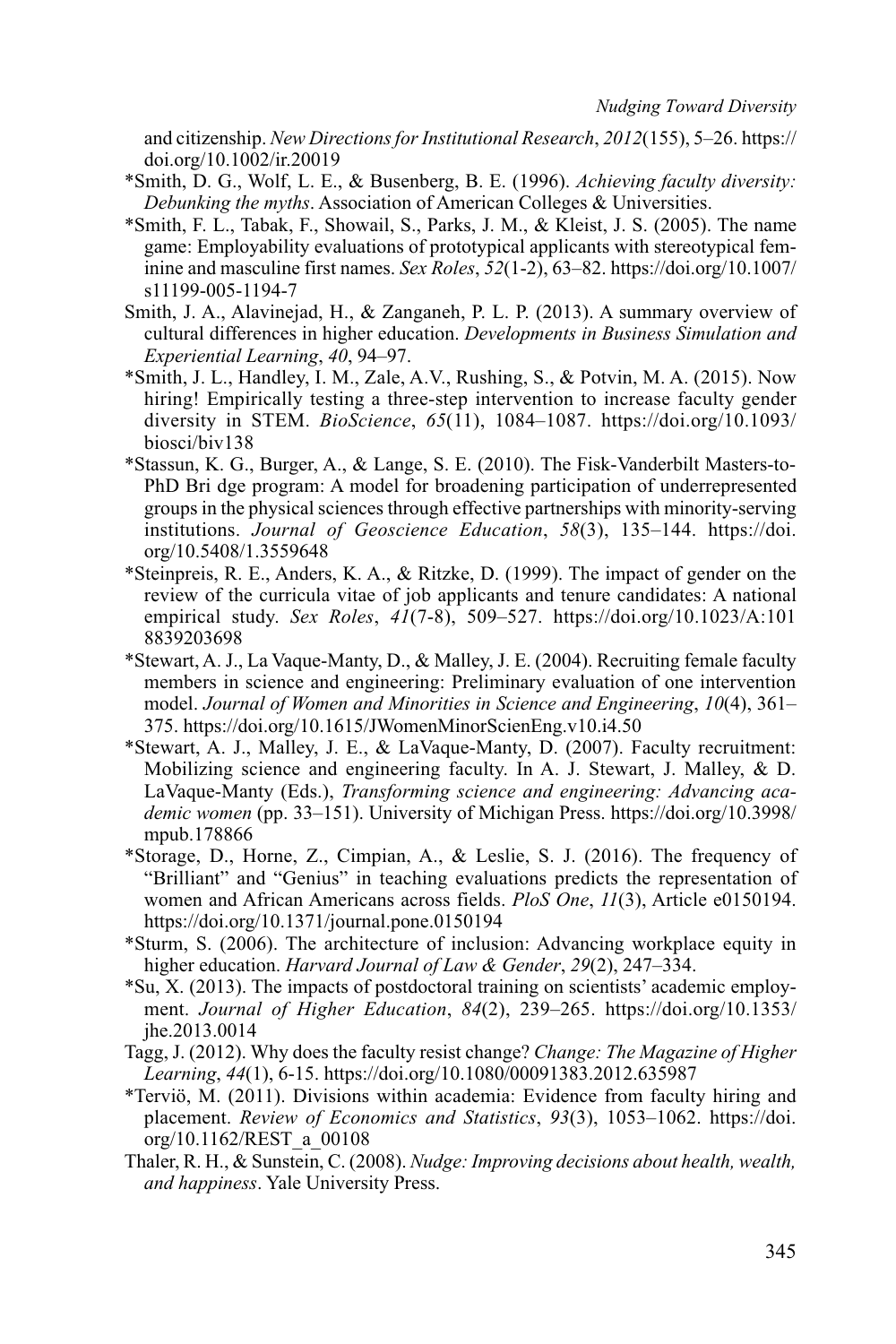- \*Thomas, K. M., & Wise, P. G. (1999). Organizational attractiveness and individual differences: Are diverse applicants attracted by different factors? *Journal of Business and Psychology*, *13*(3), 375–390. [https://doi.org/10.1023/A:10229784](https://doi.org/10.1023/A:1022978400698) [00698](https://doi.org/10.1023/A:1022978400698)
- \*Thompson, F., & Zumeta, W. (1985). Hiring decisions in organized anarchies: More evidence on entrance into the academic career. *Review of Higher Education*, *8*(2), 123–138.<https://doi.org/10.1353/rhe.1985.0024>
- \*Tilcsik, A. (2011). Pride and prejudice: Employment discrimination against openly gay men in the United States. *American Journal of Sociology*, *117*(2), 586–626. <https://doi.org/10.1086/661653>
- \*Tomkins, A., Zhang, M., & Heavlin, W. D. (2017). Reviewer bias in single-versus double-blind peer review. *Proceedings of the National Academy of Sciences*, *114*(48), 12708–12713.<https://doi.org/10.1073/pnas.1707323114>
- Torraco, R. J. (2016). Writing integrative literature reviews: Using the past and present to explore the future. *Human Resource Development Review*, *15*(4), 404–428. <https://doi.org/10.1177/1534484316671606>
- \*Trix, F., & Psenka, C. (2003). Exploring the color of glass: Letters of recommendation for female and male medical faculty. *Discourse & Society*, *14*(2), 191–220. [https://](https://doi.org/10.1177/0957926503014002277) [doi.org/10.1177/0957926503014002277](https://doi.org/10.1177/0957926503014002277)
- \*Trower, C.A. (2002). Can colleges competitively recruit faculty without the prospect of tenure? In R. Chait (Ed.), *The questions of tenure* (pp.182–216). Harvard University Press. <https://doi.org/10.2307/j.ctvk12qgg.12>
- \*Turner, C. S. V., & Myers, S. L. (2000). *Faculty of color in academe: Bittersweet success*. Allyn & Bacon.
- \*Turner, C. S. V., Myers, S. L., Jr., & Creswell, J. W. (1999). Exploring underrepresentation: The case of faculty of color in the Midwest. *Journal of Higher Education*, *70*(1), 27–59.<https://doi.org/10.1080/00221546.1999.11780753>
- Tversky, A., & Kahneman, D. (1973). Availability: A heuristic for judging frequency and probability. *Cognitive Psychology*, *5*(2), 207–232. [https://doi.org/10.1016/0010](https://doi.org/10.1016/0010-0285(73)90033-9) [-0285\(73\)90033-9](https://doi.org/10.1016/0010-0285(73)90033-9)
- Tversky, A., & Kahneman, D. (1974). Judgment under uncertainty: Heuristics and biases. *Science*, *185*(4157), 1124–1131. [https://doi.org/10.1126/science.185.](https://doi.org/10.1126/science.185.4157.1124) [4157.1124](https://doi.org/10.1126/science.185.4157.1124)
- \*Uhlmann, E. L., & Cohen, G. L. (2005). Constructed criteria: Redefining merit to justify discrimination. *Psychological Science*, *16*(6), 474–480. [https://doi.](https://doi.org/10.1111/j.0956-7976.2005.01559.x) [org/10.1111/j.0956-7976.2005.01559.x](https://doi.org/10.1111/j.0956-7976.2005.01559.x)
- \*Uhlmann, E. L., & Cohen, G. L. (2007). "I think it, therefore it's true": Effects of self-perceived objectivity on hiring discrimination. *Organizational Behavior and Human Decision Processes*, *104*(2), 207–223. [https://doi.org/10.1016/j.](https://doi.org/10.1016/j.obhdp.2007.07.001) [obhdp.2007.07.001](https://doi.org/10.1016/j.obhdp.2007.07.001)
- \*Umbach, P. D. (2006). The contribution of faculty of color to undergraduate education. *Research in Higher Education*, *47*(3), 317–345. [https://doi.org/10.1007/](https://doi.org/10.1007/s11162-005-9391-3) [s11162-005-9391-3](https://doi.org/10.1007/s11162-005-9391-3)
- University of Michigan. (2018). *Handbook for faculty searches and hiring*. [https://](https://advance.umich.edu/wp-content/uploads/2018/10/Handbook-for-Faculty-Searches-and-Hiring.pdf) [advance.umich.edu/wp-content/uploads/2018/10/Handbook-for-Faculty-Searches](https://advance.umich.edu/wp-content/uploads/2018/10/Handbook-for-Faculty-Searches-and-Hiring.pdf)[and-Hiring.pdf](https://advance.umich.edu/wp-content/uploads/2018/10/Handbook-for-Faculty-Searches-and-Hiring.pdf)
- \*Valantine, H. A., Grewal, D., Ku, M. C., Moseley, J., Shih, M. C., Stevenson, D., & Pizzo, P. A. (2014). The gender gap in academic medicine: Comparing results from a multifaceted intervention for Stanford faculty to peer and national cohorts.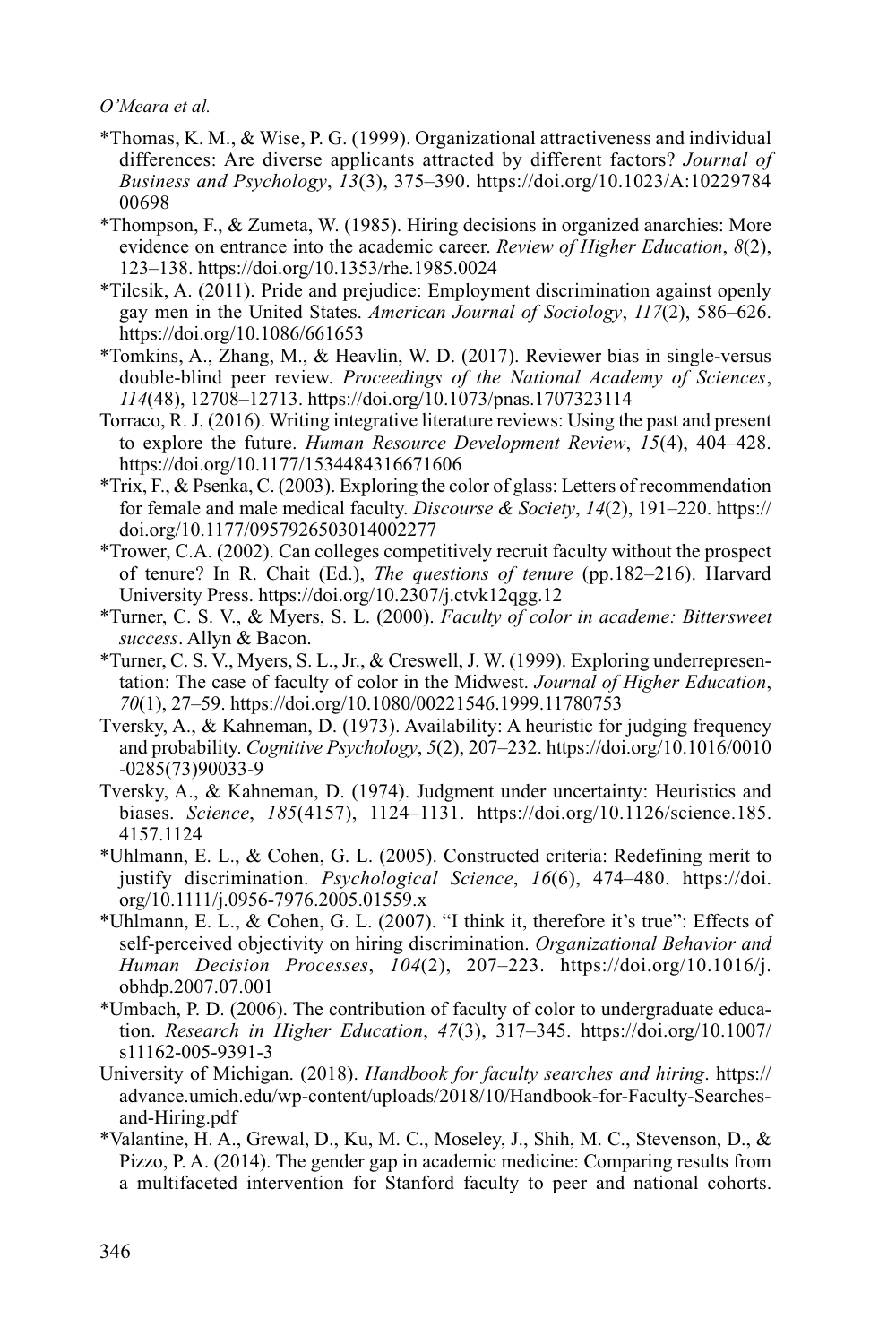*Academic Medicine*, *89*(6), 904–911. [https://doi.org/10.1097/ACM.00000000000](https://doi.org/10.1097/ACM.0000000000000245) [00245](https://doi.org/10.1097/ACM.0000000000000245)

Valian, V. (1999). *Why so slow? The advancement of women*. MIT Press.

- Walumbwa, F. O., Lawler, J. J., & Avolio, B. J. (2007). Leadership, individual differences, and work-related attitudes: A cross-culture investigation. *Applied Psychology*, *56*(2), 212–230. <https://doi.org/10.1111/j.1464-0597.2006.00241.x>
- \*Way, S. F., Larremore, D. B., & Clauset, A. (2016). Gender, productivity, and prestige in computer science faculty hiring networks. In *Proceedings of the 25th International Conference on World Wide Web* (pp. 1169–1179). International World Wide Web Conferences Steering Committee. [https://doi.org/10.1145/287](https://doi.org/10.1145/2872427.2883073) [2427.2883073](https://doi.org/10.1145/2872427.2883073)
- \*Weeden, K. A., Thébaud, S., & Gelbgiser, D. (2017). Degrees of difference: Gender segregation of US doctorates by field and program prestige. *Sociological Science*, *4*(6), 123–150. <https://doi.org/10.15195/v4.a6>
- \*West, J. D., Jacquet, J., King, M. M., Correll, S. J., & Bergstrom, C. T. (2013). The role of gender in scholarly authorship. *PloS One*, *8*(7), Article e66212. [https://doi.](https://doi.org/10.1371/journal.pone.0066212) [org/10.1371/journal.pone.0066212](https://doi.org/10.1371/journal.pone.0066212)
- \*Williams, W. M., & Ceci, S. J. (2015). National hiring experiments reveal 2: 1 Faculty preference for women on STEM tenure track. *Proceedings of the National Academy of Sciences*, *112*(17), 5360–5365. <https://doi.org/10.1073/pnas.1418878112>
- \*Winslow, S. (2010). Gender inequality and time allocations among academic faculty. *Gender & Society*, *24*(6), 769-793.<https://doi.org/10.1177/0891243210386728>
- \*Wolfe, B. L., & Dilworth, P. P. (2015). Transitioning normalcy: Organizational culture, African American administrators, and diversity leadership in higher education. *Review of Educational Research*, *85*(4), 667–697. [https://doi.org/10.3102/0034](https://doi.org/10.3102/0034654314565667) [654314565667](https://doi.org/10.3102/0034654314565667)
- \*Yoder, J. D., Crumpton, P. L., & Zipp, J. F. (1989). The power of numbers in influencing hiring decisions. *Gender & Society*, *3*(2), 269–276. [https://doi.](https://doi.org/10.1177/089124389003002007) [org/10.1177/089124389003002007](https://doi.org/10.1177/089124389003002007)
- \*Young, K., Anderson, M., & Stewart, S. (2015). Hierarchical microaggressions in higher education. *Journal of Diversity in Higher Education*, *8*(1), 61–71. [https://doi.](https://doi.org/10.1037/a0038464) [org/10.1037/a0038464](https://doi.org/10.1037/a0038464)
- \*Zhu, Y., & Yan, E. (2017). Examining academic ranking and inequality in library and information science through faculty hiring networks. *Journal of Informetrics*, *11*(2), 641–654.<https://doi.org/10.1016/j.joi.2017.04.007>

# **Authors**

- KERRYANN O'MEARA, PhD, is associate dean for Faculty Affairs and Graduate Studies in the College of Education, a professor of higher education, and director of the ADVANCE program at the University of Maryland, College Park, MD 20742; email: *[komeara@umd.edu](mailto:komeara@umd.edu)*. Her research examines faculty careers, academic reward systems, and change strategies to make both more equitable.
- DAWN CULPEPPER, MEd, is a doctoral student in higher education at the Department of Counseling, Higher Education, and Special Education, University of Maryland, College Park, MD 20742; email: *[dkculpep@umd.edu](mailto:dkculpep@umd.edu)*. She studies equity in faculty careers and graduate education and currently serves as a faculty specialist for the University of Maryland's ADVANCE program.